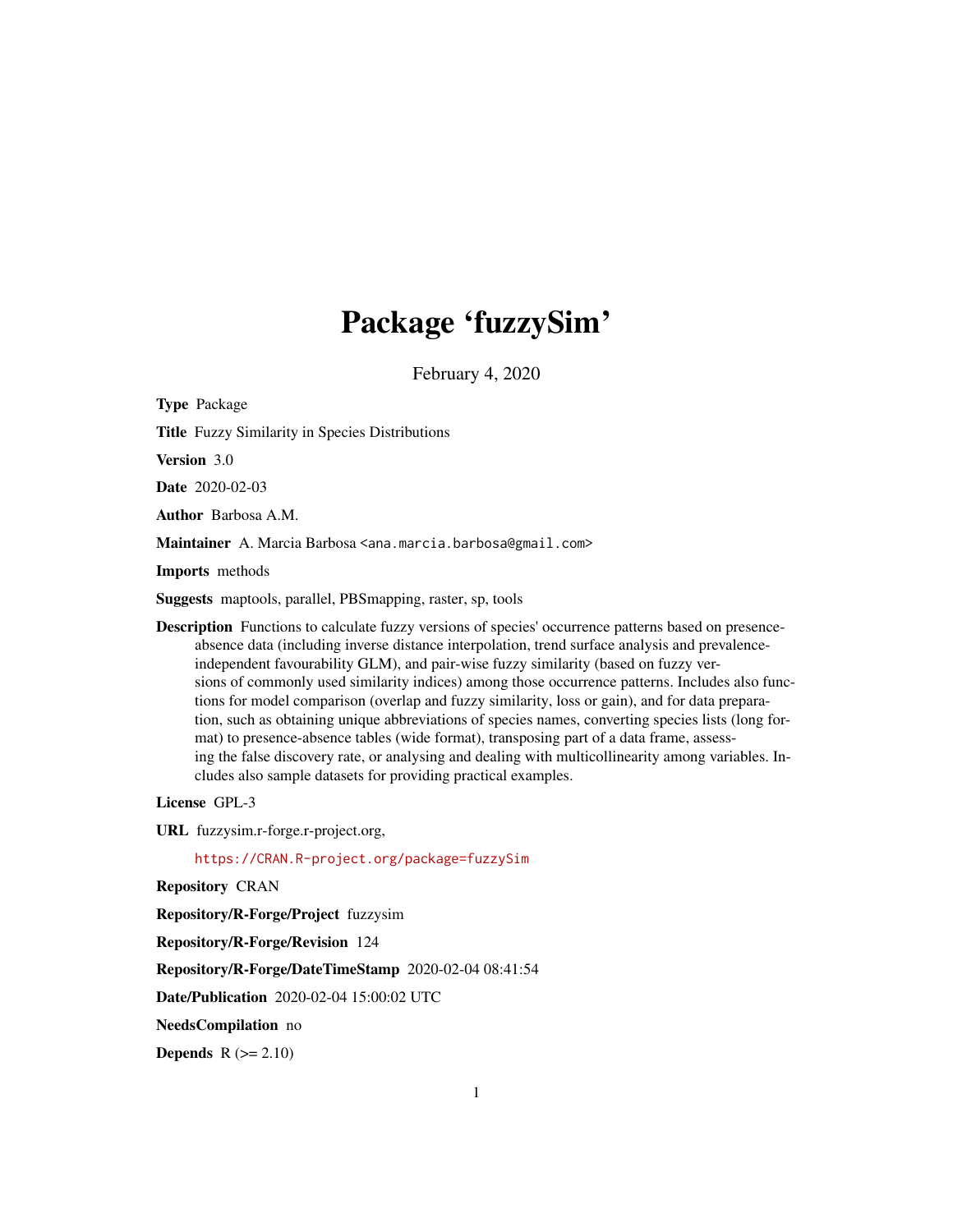# <span id="page-1-0"></span>R topics documented:

|                                                                                                                 |  |  |  |  |  |  |  |  |  |  |  |  |  | $\overline{2}$ |
|-----------------------------------------------------------------------------------------------------------------|--|--|--|--|--|--|--|--|--|--|--|--|--|----------------|
|                                                                                                                 |  |  |  |  |  |  |  |  |  |  |  |  |  | 5              |
| corSelect                                                                                                       |  |  |  |  |  |  |  |  |  |  |  |  |  | $\overline{7}$ |
| distPres                                                                                                        |  |  |  |  |  |  |  |  |  |  |  |  |  | 9              |
| Fav                                                                                                             |  |  |  |  |  |  |  |  |  |  |  |  |  | 11             |
|                                                                                                                 |  |  |  |  |  |  |  |  |  |  |  |  |  | 14             |
| $FDR$                                                                                                           |  |  |  |  |  |  |  |  |  |  |  |  |  | 15             |
|                                                                                                                 |  |  |  |  |  |  |  |  |  |  |  |  |  | 17             |
|                                                                                                                 |  |  |  |  |  |  |  |  |  |  |  |  |  | 20             |
|                                                                                                                 |  |  |  |  |  |  |  |  |  |  |  |  |  | 22             |
|                                                                                                                 |  |  |  |  |  |  |  |  |  |  |  |  |  | 24             |
|                                                                                                                 |  |  |  |  |  |  |  |  |  |  |  |  |  | 26             |
|                                                                                                                 |  |  |  |  |  |  |  |  |  |  |  |  |  | 28             |
| modelTrim                                                                                                       |  |  |  |  |  |  |  |  |  |  |  |  |  | 29             |
| $\text{modOverlap } \ldots \ldots \ldots \ldots \ldots \ldots \ldots \ldots \ldots \ldots \ldots \ldots \ldots$ |  |  |  |  |  |  |  |  |  |  |  |  |  | 31             |
|                                                                                                                 |  |  |  |  |  |  |  |  |  |  |  |  |  | 33             |
| $multGLM$                                                                                                       |  |  |  |  |  |  |  |  |  |  |  |  |  | 34             |
|                                                                                                                 |  |  |  |  |  |  |  |  |  |  |  |  |  | 37             |
| multTSA                                                                                                         |  |  |  |  |  |  |  |  |  |  |  |  |  | 39             |
|                                                                                                                 |  |  |  |  |  |  |  |  |  |  |  |  |  | 41             |
|                                                                                                                 |  |  |  |  |  |  |  |  |  |  |  |  |  | 43             |
|                                                                                                                 |  |  |  |  |  |  |  |  |  |  |  |  |  | 44             |
|                                                                                                                 |  |  |  |  |  |  |  |  |  |  |  |  |  | 46             |
|                                                                                                                 |  |  |  |  |  |  |  |  |  |  |  |  |  | 48             |
|                                                                                                                 |  |  |  |  |  |  |  |  |  |  |  |  |  | 48             |
|                                                                                                                 |  |  |  |  |  |  |  |  |  |  |  |  |  | 50             |
|                                                                                                                 |  |  |  |  |  |  |  |  |  |  |  |  |  | 52             |
|                                                                                                                 |  |  |  |  |  |  |  |  |  |  |  |  |  | 54             |
|                                                                                                                 |  |  |  |  |  |  |  |  |  |  |  |  |  | 56             |
|                                                                                                                 |  |  |  |  |  |  |  |  |  |  |  |  |  | 57             |
|                                                                                                                 |  |  |  |  |  |  |  |  |  |  |  |  |  | 59             |
| transpose                                                                                                       |  |  |  |  |  |  |  |  |  |  |  |  |  | 60             |
| triMatInd                                                                                                       |  |  |  |  |  |  |  |  |  |  |  |  |  | 61             |
|                                                                                                                 |  |  |  |  |  |  |  |  |  |  |  |  |  |                |
|                                                                                                                 |  |  |  |  |  |  |  |  |  |  |  |  |  | 62             |
|                                                                                                                 |  |  |  |  |  |  |  |  |  |  |  |  |  |                |

fuzzySim-package *Fuzzy Similarity in Species Distributions*

# Description

Functions to calculate fuzzy versions of species occurrence patterns based on presence-absence data (including inverse distance interpolation, trend surface analysis, and prevalence-independent favourability, obtained from probability of presence), as well as pair-wise fuzzy similarity (based on fuzzy logical versions of commonly used similarity indices) among those occurrence patterns. Includes also functions for data preparation, such as obtaining unique abbreviations of species names,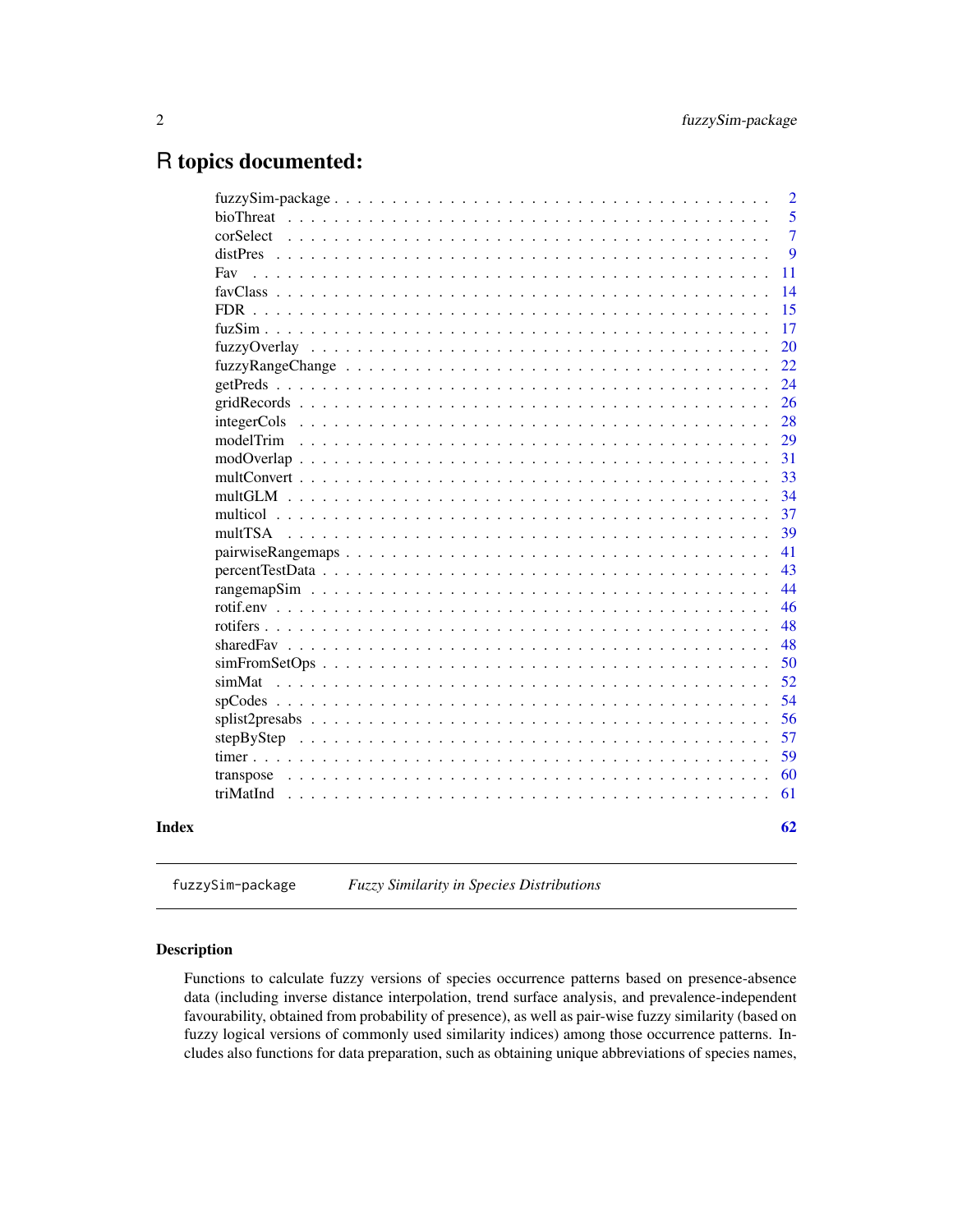# fuzzySim-package 3

gridding point occurrence data onto raster maps, converting species lists (long format) to presenceabsence tables (wide format), transposing part of a data frame, selecting relevant variables for models, assessing the false discovery rate, or analysing and dealing with multicollinearity. Includes also sample datasets for providing practical examples. A step-by-step illustrated tutorial is available from the package homepage (http://fuzzysim.r-forge.r-project.org).

# Details

| Package: | fuzzySim   |
|----------|------------|
| Type:    | Package    |
| Version: | 3.0        |
| Date:    | 2020-02-03 |
| License: | $GPI - 3$  |
|          |            |

# Author(s)

A. Marcia Barbosa

Maintainer: A. Marcia Barbosa <ana.marcia.barbosa@gmail.com>

# References

Barbosa A.M. (2015) fuzzySim: applying fuzzy logic to binary similarity indices in ecology. Methods in Ecology and Evolution, 6: 853-858.

# Examples

```
data(rotifers)
head(rotifers)
# add column with species name abbreviations:
rotifers$spcode <- spCodes(rotifers$species, sep.species = "_",
nchar.gen = 1, nchar.sp = 5, nchar.ssp = \theta)
head(rotifers)
# convert species list (long format) to presence-absence table
# (wide format):
rotifers.presabs <- splist2presabs(rotifers, sites.col = "TDWG4",
sp.col = "spcode", keep.n = FALSE)
```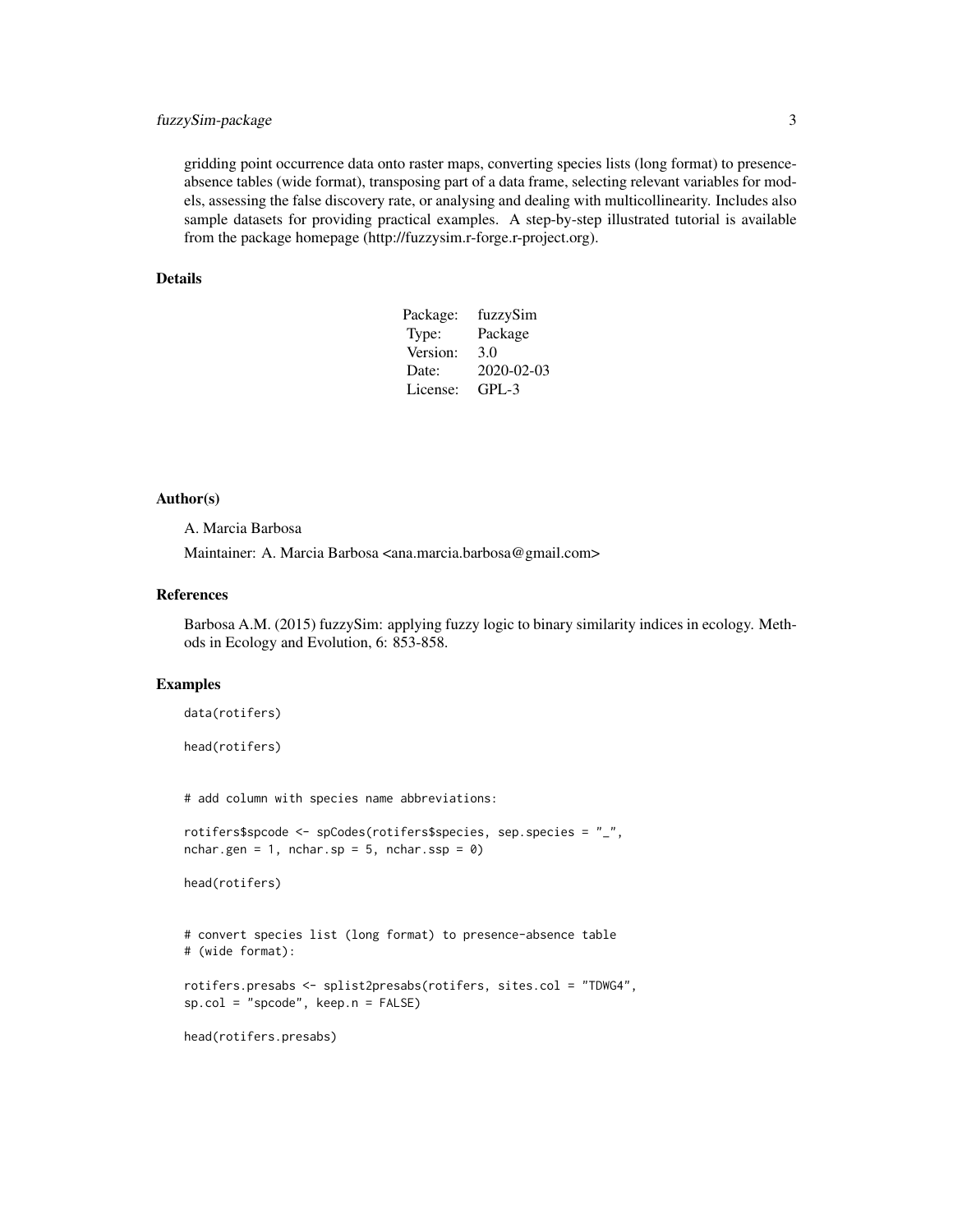```
# get 3rd-degree spatial trend surface for some species distributions:
data(rotif.env)
names(rotif.env)
rotifers.tsa <- multTSA(rotif.env, sp.cols = 18:20,
coord.cols = c("Longitude", "Latitude"), id.col = 1)
head(rotifers.tsa)
# get inverse squared distance to presence for each species:
rotifers.isqd <- distPres(rotif.env, sp.cols = 18:20,
coord.cols = c("Longitude", "Latitude"), id,col = 1, p = 2, inv = TRUE)head(rotifers.isqd)
# get prevalence-independent environmental favourability models
# for each species:
data(rotif.env)
names(rotif.env)
rotifers.fav <- multGLM(data = rotif.env, sp.cols = 18:20,
var.cols = 5:17, id,col = 1, step = FALSE, trim = TRUE,
Favourability = TRUE)
# get matrix of fuzzy similarity between species distributions:
# either based on inverse squared distance to presence:
rot.fuz.sim.mat <- simMat(rotifers.isqd[ , -1], method = "Jaccard")
# or on environmental favourability for presence:
rot.fuz.sim.mat <- simMat(rotifers.fav$predictions[ , 5:7],
method = "Jaccard")
head(rot.fuz.sim.mat)
# transpose fuzzy rotifer distribution data to compare
# regional species composition rather than species' distributions:
names(rotifers.isqd)
rot.fuz.reg <- transpose(rotifers.fav$predictions, sp.cols = 5:7,
reg.name = 1)
```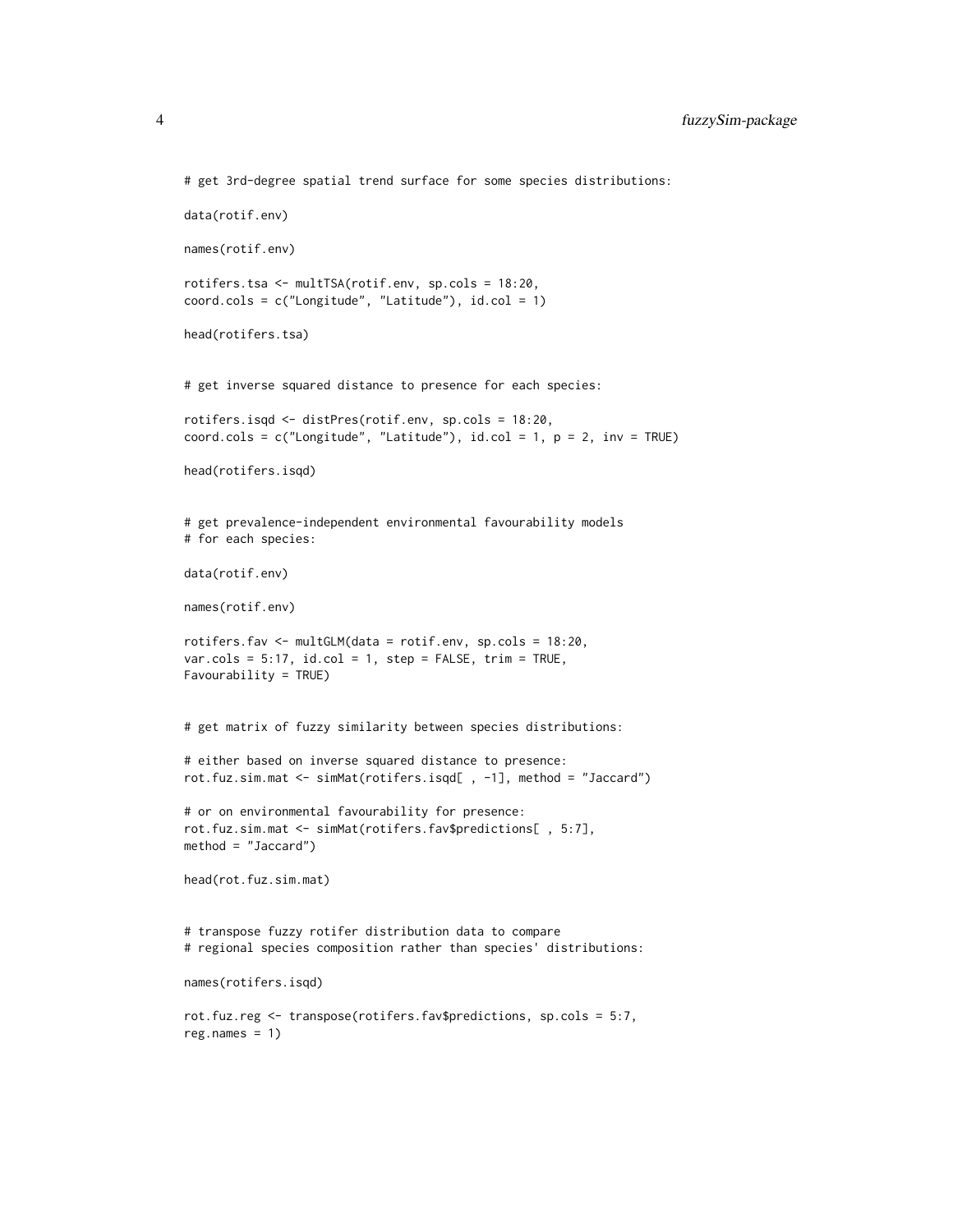#### <span id="page-4-0"></span>bioThreat 5

```
head(rot.fuz.reg)
# get matrix of fuzzy similarity between (some) regions'
# species compositions:
reg.fuz.sim.mat <- simMat(rot.fuz.reg[ , 1:10], method = "Jaccard")
head(reg.fuz.sim.mat)
```
<span id="page-4-1"></span>bioThreat *Biotic threat of a stronger over a weaker species based on their favourability values*

#### Description

This function takes two vectors of [Fav](#page-10-1)ourability values at different localities for, respectively, a stronger and a weaker species (e.g., a superior vs. an inferior competitor, or an invasive predator vs. an unadapted native prey), and calculates the level of threat that the former may potentially pose to the latter in each locality.

# Usage

```
bioThreat(strong_F, weak_F, character = FALSE, ...)
```
#### Arguments

| strong <sub>-F</sub> | a numeric vector of favourability values (obtained, e.g., with functions Fav or<br>multGLM) for the stronger species.                             |
|----------------------|---------------------------------------------------------------------------------------------------------------------------------------------------|
| weak F               | a numeric vector of favourability values for the weaker species. Must be of the<br>same lenght and in the same order as 'strong_F'.               |
| character            | logical value indicating whether the result should be returned in character rather<br>numeric form. Defaults to FALSE.                            |
| $\cdot$              | additional arguments to pass to favClass, namely the breaks for separating<br>favourability values into low, intermediate and high (see Details). |

# Details

Based on the notion of "favorableness" by Richerson & Lum (1980), according to which competing species may or may not be able to coexist depending on their relative environmental fitnesses, Acevedo et al. (2010, 2012) and some subsequent studies (e.g. Romero et al. 2014, Munoz et al. 2015, Chamorro et al. 2019) proposed possible biotic interaction outcomes of different combinations of favourability values for two species. Favourability has the advantage, in contrast with other types of potential distribution metrics, of being directly comparable among diferent species, independently of their relative occurrence frequencies (see [Fav](#page-10-1)). This function builds on those proposals by including additional possible combinations of higher, intermediate or low favourability values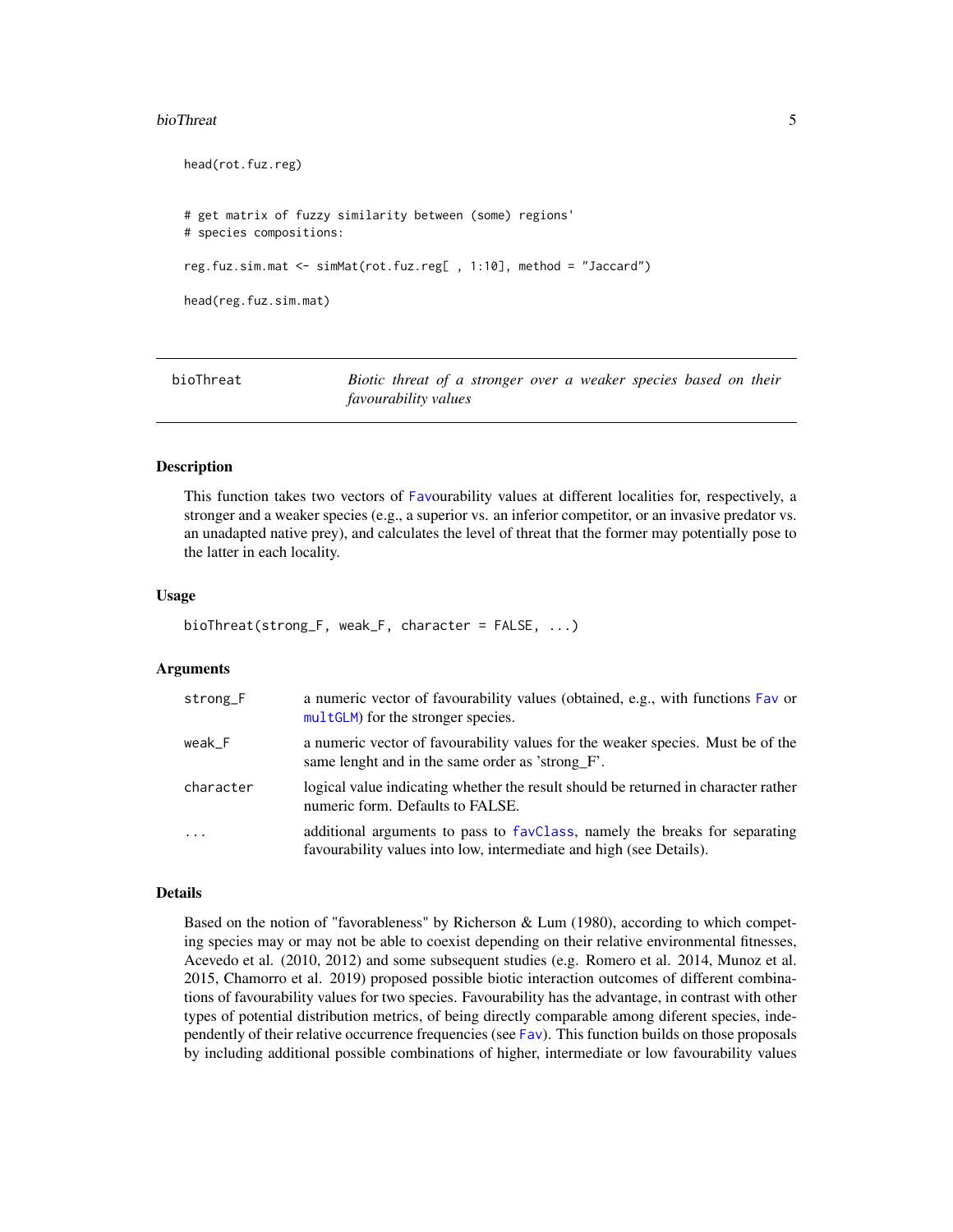(following Munoz & Real 2006), producing the following classification of biotic threat across a set of analysed localities:

0 ('white'): areas where favourability is low for at least one of the species (abiotic exclusion), so biotic threat does not apply.

1 ('green'): areas where favourability is high for both species, so they should both be able to thrive and therefore co-occur (sympatric coexistence), hence biotic threat is low.

2 ('yellow'): areas where favourability is high for the weaker species and intermediate for the stronger species, so the level of threat is moderate.

3 ('orange'): areas where favourability is intermediate for both species, so the stronger one potentially prevails and the level of threat is high.

4 ('red'): areas where favourability is high for the stronger species and intermediate for the weaker species, in which case the level of threat is very high (biotic exclusion).

# Value

This function returns either an integer or a character vector (following the 'character' argument, which is set to FALSE by default) of the same length as 'strong\_F' and 'weak\_F', classifying each locality with the level of biotic threat posed by the former on the latter (see Details).

# Author(s)

A. Marcia Barbosa

# References

Acevedo P., Ward A.I., Real R. & Smith G.C. (2010) Assessing biogeographical relationships of ecologically related species using favourability functions: a case study on British deer. Diversity and Distributions, 16: 515-528

Acevedo P., Jimenez-Valverde A., Melo-Ferreira J., Real R. & Alves, P.C. (2012) Parapatric species and the implications for climate change studies: a case study on hares in Europe. Global Change Biology, 18: 1509-1519

Chamorro D., Munoz A.R., Martinez-Freiria F. & Real R. (2019) Using the fuzzy logic in the distribution modelling of competitive interactions. Poster, IBS Malaga 2019 - 9th Biennial Conference of the International Biogeography Society

Munoz A.R. & Real R. (2006) Assessing the potential range expansion of the exotic monk parakeet in Spain. Diversity and Distributions, 12: 656-665

Munoz A.R., Real R. & Marquez A.L. (2015) Interacciones a escala nacional entre rapaces rupicolas en base a modelos de distribucion espacial. Los casos del buitre leonado, alimoche y aguila perdicera. Informe tecnico, Universidad de Malaga & Fundacion EDP

Richerson P.J. & Lum K. (1980) Patterns of plant species diversity in California: relation to weather and topography. American Naturalist, 116:504-536

Romero D., Baez J.C., Ferri-Yanez F., Bellido J. & Real R. (2014) Modelling favourability for invasive species encroachment to identify areas of native species vulnerability. The Scientific World Journal, 2014: 519710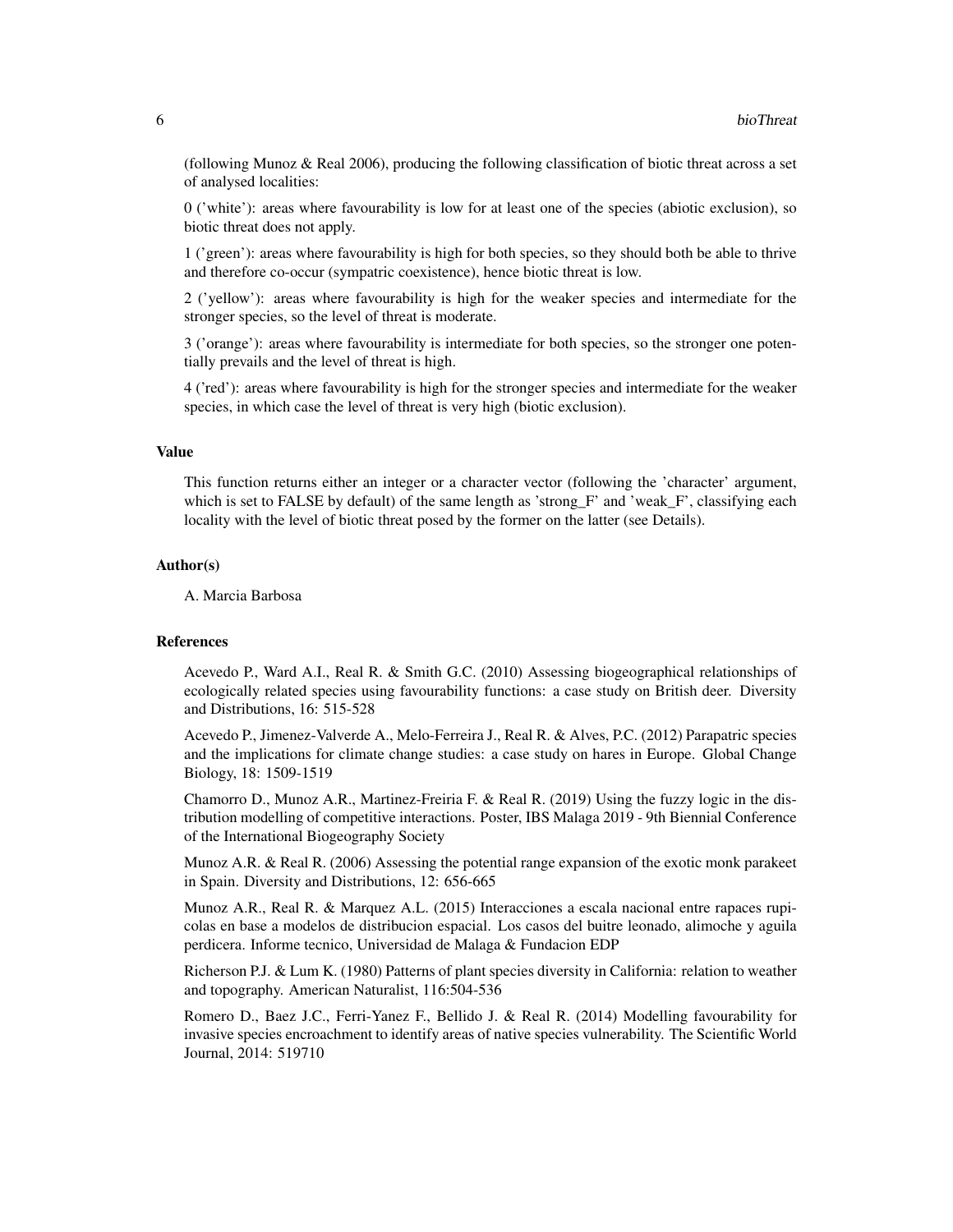#### <span id="page-6-0"></span>corSelect 7 and 2008 and 2008 and 2008 and 2008 and 2008 and 2008 and 2008 and 2008 and 2008 and 2008 and 2008

# See Also

[sharedFav](#page-47-1), [Fav](#page-10-1), [favClass](#page-13-1)

#### Examples

```
data(rotif.env)
mods <- multGLM(rotif.env, sp.cols = 19:20, var.cols = 5:17)
head(mods$predictions)
favs <- mods$predictions[ , 3:4]
threat \le bioThreat(strong_F = favs[,1], weak_F = favs[,2])
threat_chr <- bioThreat(strong_F = favs[,1], weak_F = favs[,2], char = TRUE)
data.frame(favs, threat = threat, threat_col = threat_chr)
```
<span id="page-6-1"></span>corSelect *Select among correlated variables based on a given criterion*

# Description

This function calculates pairwise correlations among the variables in a dataset and, among each pair of variables correlated above a given threshold, excludes the variable with either the highest variance inflation factor (VIF), or the least significant or least informative bivariate (individual) relationship with the response variable (if supplied), according to a specified criterion.

# Usage

```
corSelect(data, sp.close = NULL, var.close, cor.thresh = 0.8,select = "p.value", ...)
```
# **Arguments**

| data       | a data frame containing the response and predictor variables.                                                                                                                                                                                                                                                                                                                                                             |
|------------|---------------------------------------------------------------------------------------------------------------------------------------------------------------------------------------------------------------------------------------------------------------------------------------------------------------------------------------------------------------------------------------------------------------------------|
| sp.cols    | index number of the column of 'data' that contains the response (e.g. species)<br>variable. Currently, only one 'sp.cols' can be used at a time, so an error message<br>is returned if length(sp.cols) $> 1$ . If sp.cols = NULL (the default), the function<br>returns only the pairs of variables that are correlated over the given threshold,<br>without selecting those that are more relevant for a target species. |
| var.cols   | index numbers of the columns of 'data' that contain the predictor variables.                                                                                                                                                                                                                                                                                                                                              |
| cor.thresh | threshold value of correlation coefficient above which (or below which, for neg-<br>ative correlations) predictor variables should be excluded. The default is 0.8.                                                                                                                                                                                                                                                       |
| select     | character value indicating the criterion for excluding variables among those that<br>are correlated. Can be "p.value" (the default), "AIC", "BIC", or "VIF" (see<br>Details).                                                                                                                                                                                                                                             |
| $\ddots$   | additional arguments to pass to cor, namely the 'method' to use (either "pear-<br>son", "kendall" or "spearman" correlation coefficient; the first is the default)<br>and the way to deal with missing values (use $=$ "everything", "all.obs", "com-<br>plete.obs", "na.or.complete", or "pairwise.complete.obs").                                                                                                       |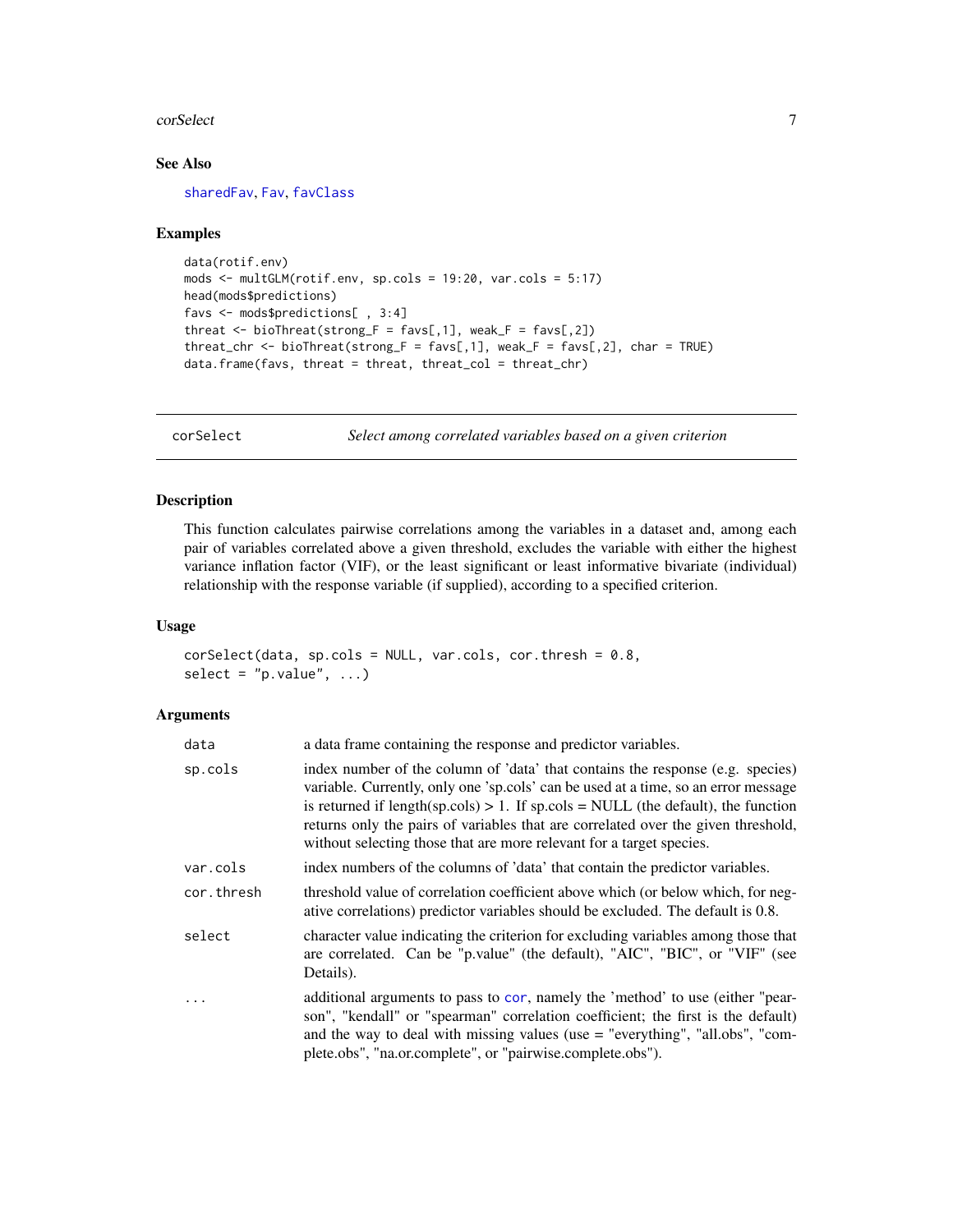# <span id="page-7-0"></span>Details

Correlations among variables are problematic in multivariate models, as they inflate the variance of coefficients and thus may bias the interpretation of the effects of those variables on the response (Legendre & Legendre 2012). One of the strategies to circumvent this problem is to eliminate one from each pair of correlated variables, but it is not always straightforward to choose the right variable to exclude a priori.

This function selects among correlated variables, based either on their variance inflation factor (VIF: Marquardt 1970; Mansfield & Helms 1982) within the variables dataset (obtained with the [multicol](#page-36-1) function and recalculated iteratively after each variable exclusion); or on their relationship with the response, by building a bivariate model of each individual variable against the response and excluding, among each of two correlated variables, the one with the largest (worst) p-value, AIC (Akaike's Information Criterion: Akaike, 1973) or BIC (Bayesian Information Criterion, also known as Schwarz criterion, SBC or SBIC: Schwarz, 1978), which it calculates with the [FDR](#page-14-1) function.

If 'sp.cols' is left NULL and the 'select' criterion is other than "VIF", the function returns only the pairs of variables that are correlated above the given threshold. If the 'select' criterion requires assessing bivariate relationships and 'sp.cols' is provided, the function uses only the rows of the dataset where this column (used as the response variable) contains finite values against which the predictor variables can be modelled; rows with NA or NaN in 'sp.cols' are thus excluded from the calculation of correlations among predictor variables.

# Value

This function returns a list of 7 elements, unless 'sp.cols = NULL', in which case it returns only the first of these elements:

high.correlations

data frame showing the pairs of input variables that are correlated beyond the given threshold, and their correlation coefficient.

bivariate.significance

data frame with the individual p-value, AIC and BIC (if one of these was the 'select' criterion) of each of the highly correlated variables against the response variable.

- excluded.vars character vector containing the names of the variables to be excluded (i.e., from each highly correlated pair, the variable with the worse 'select' score.
- selected.vars character vector containing the names of the variables to be selected (i.e., the non-correlated variables and, from each correlated pair, the variable with the better 'select' score).

selected.var.cols

integer vector containing the column indices of the selected variables in 'data'.

strongest.remaining.corr

numerical value indicating the strongest correlation coefficient among the selected variables.

remaining.multicollinearity

data frame showing the [multicol](#page-36-1)linearity among the selected variables.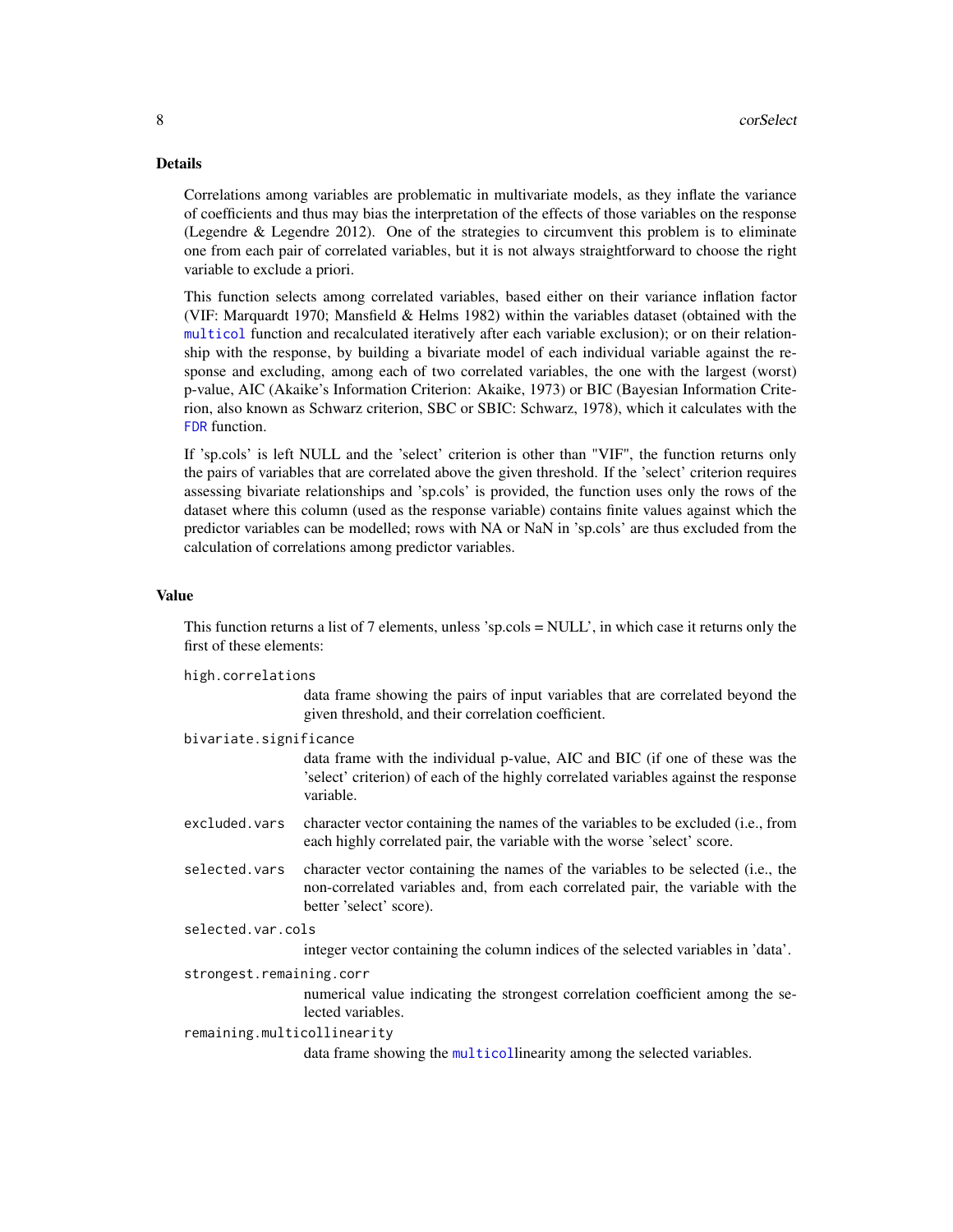#### <span id="page-8-0"></span>distPres 9

# Author(s)

A. Marcia Barbosa

# References

Akaike, H. (1973) Information theory and an extension of the maximum likelihood principle. In: Petrov B.N. & Csaki F., 2nd International Symposium on Information Theory, Tsahkadsor, Armenia, USSR, September 2-8, 1971, Budapest: Akademiai Kiado, p. 267-281.

Legendre P. & Legendre L. (2012) Numerical ecology (3rd edition). Elsevier, Amsterdam: 990 pp.

Marquardt D.W. (1970) Generalized inverses, ridge regression, biased linear estimation, and nonlinear estimation. Technometrics 12: 591-612.

Mansfield E.R. & Helms B.P. (1982) Detecting multicollinearity. The American Statistician 36: 158-160.

Schwarz, G.E. (1978) Estimating the dimension of a model. Annals of Statistics, 6 (2): 461-464.

# See Also

[multicol](#page-36-1), [FDR](#page-14-1), [cor](#page-0-0)

#### Examples

```
data(rotif.env)
corSelect(rotif.env, var.cols = 5:17)
corSelect(rotif.env, sp.cols = 46, var.cols = 5:17)
corSelect(rotif.env, sp.cols = 46, var.cols = 5:17, cor.thresh = 0.7)corSelect(rotif.env, sp.cols = 46, var.cols = 5:17, method = "spearman")
```
<span id="page-8-1"></span>

distPres *(Inverse) distance to the nearest presence*

## Description

This function takes a matrix or data frame containing species presence (1) and absence (0) data and their spatial coordinates (optionally also a pre-calculated distance matrix between all localities), and calculates the (inverse) distance from each locality to the nearest presence locality for each species.

# Usage

```
distPres(data, sp.cols, coord.cols = NULL, id.col = NULL,
dist.mat = NULL, method = "euclidian", suffix = "_D", p = 1,
inv = TRUE)
```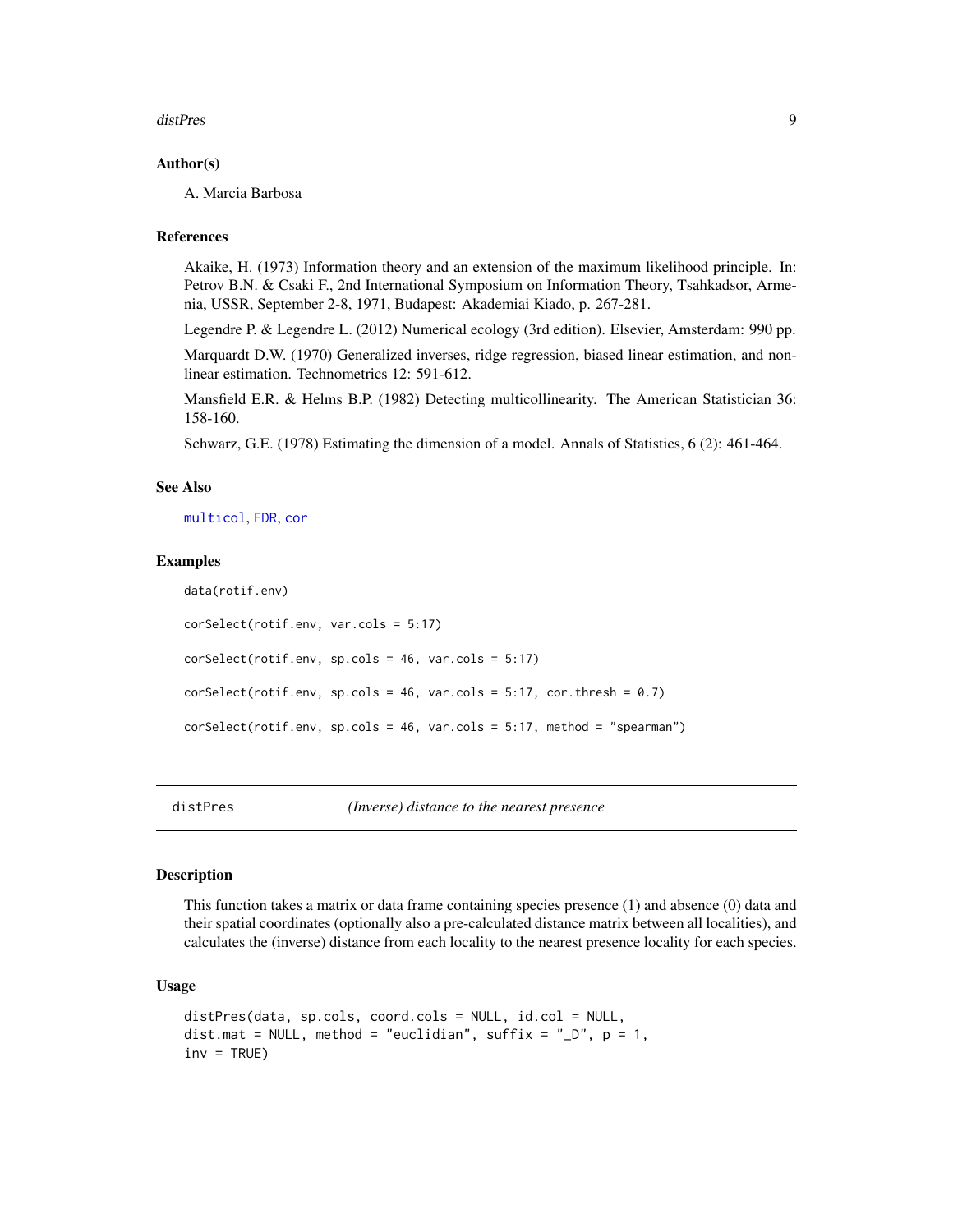# <span id="page-9-0"></span>Arguments

| data       | a matrix or data frame containing, at least, two columns with spatial coordinates,<br>and one column per species containing their presence $(1)$ and absence $(0)$ data,<br>with localities in rows.                                                                                                                                                                                                                                                                             |
|------------|----------------------------------------------------------------------------------------------------------------------------------------------------------------------------------------------------------------------------------------------------------------------------------------------------------------------------------------------------------------------------------------------------------------------------------------------------------------------------------|
| sp.cols    | names or index numbers of the columns containing the species presences and<br>absences in data. It must contain only zeros $(0)$ for absences and ones $(1)$ for<br>presences.                                                                                                                                                                                                                                                                                                   |
| coord.cols | names or index numbers of the columns containing the spatial coordinates in<br>data (in this order, x and y, or longitude and latitude).                                                                                                                                                                                                                                                                                                                                         |
| id.col     | optionally, the name or index number of a column (to be included in the output)<br>containing locality identifiers in data.                                                                                                                                                                                                                                                                                                                                                      |
| dist.mat   | optionally, if you do not want distances calculated with any of the methods avail-<br>able in dist, you may provide a distance matrix calculated elsewhere for the<br>localities in data.                                                                                                                                                                                                                                                                                        |
| method     | the method with which to calculate distances between localities. Available op-<br>tions are those of dist. The default is "euclidian".                                                                                                                                                                                                                                                                                                                                           |
| suffix     | character indicating the suffix to add to the distance columns in the resulting<br>data frame. The default is "_D".                                                                                                                                                                                                                                                                                                                                                              |
| p          | the power to which distance should be raised. The default is 1; use 2 or higher<br>if you want more conservative distances.                                                                                                                                                                                                                                                                                                                                                      |
| inv        | logical value indicating whether distance should be inverted, i.e. standardized<br>to vary between 0 and 1 and then subtracted from 1, so that it varies between<br>0 and 1 and higher values mean closer to presence. The default is TRUE, which<br>is adequate as a fuzzy version of presence-absence (for using e.g. with fuzSim<br>and simMat). In this case, presences maintain the value 1, and inverse distance<br>to presence is calculated only for absence localities. |

# Details

This function can be used to calculate a simple spatial interpolation model of a species' distribution (e.g. Barbosa 2015, Areias-Guerreiro et al. 2016).

#### Value

This function returns a matrix or data frame containing the identifier column (if provided in 'id.col') and one column per species containing the distance (inverse by default) from each locality to the nearest presence of that species.

# Author(s)

A. Marcia Barbosa

# References

Areias-Guerreiro J., Mira A. & Barbosa A.M. (2016) How well can models predict changes in species distributions? A 13-year-old otter model revisited. Hystrix - Italian Journal of Mammalogy, in press. DOI: http://dx.doi.org/10.4404/hystrix-27.1-11867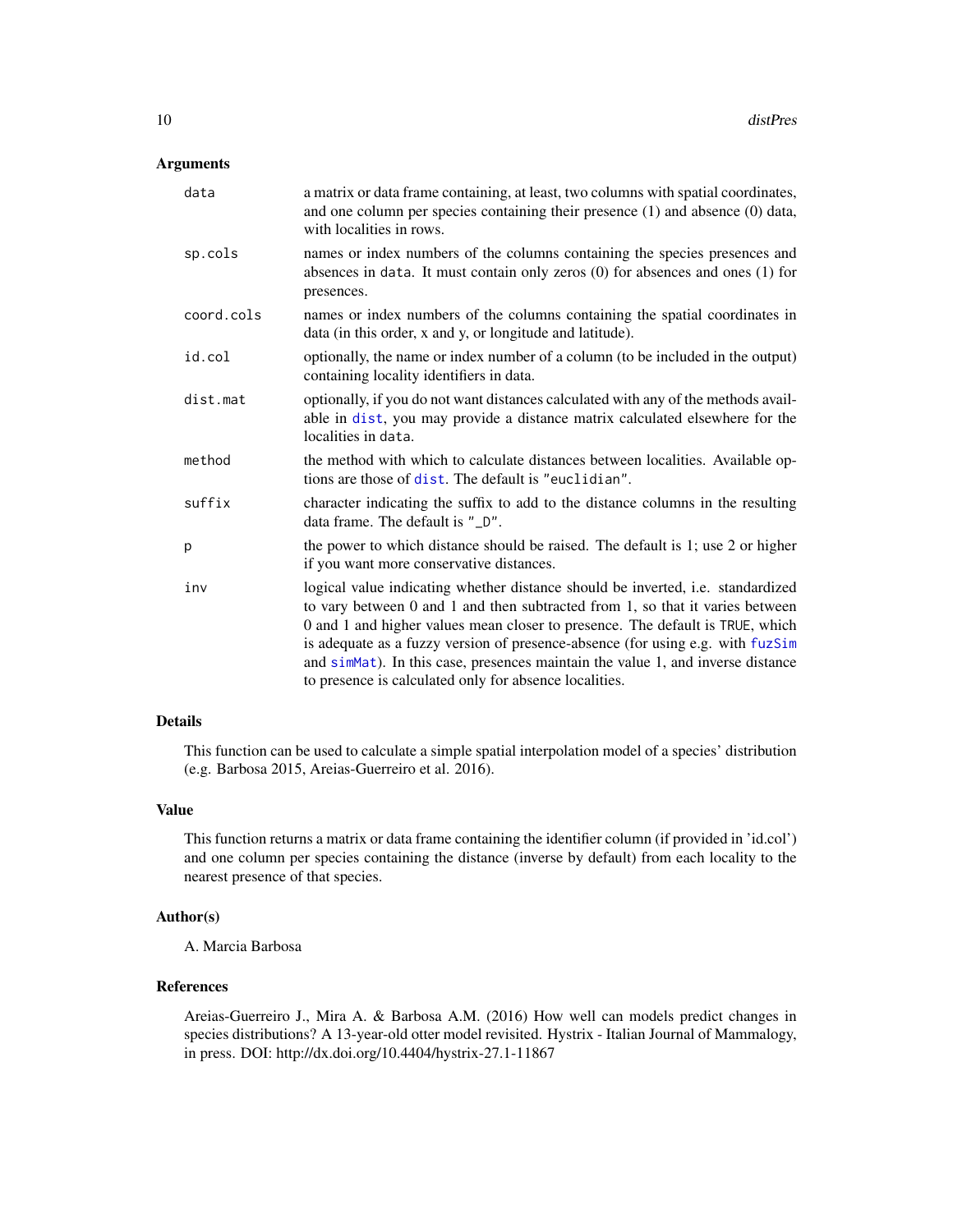<span id="page-10-0"></span>Fav  $11$ 

Barbosa A.M. (2015) fuzzySim: applying fuzzy logic to binary similarity indices in ecology. Methods in Ecology and Evolution, 6: 853-858

#### See Also

[dist](#page-0-0)

# Examples

data(rotif.env)

head(rotif.env)

names(rotif.env)

# calculate plain distance to presence:

```
rotifers.dist <- distPres(rotif.env, sp.cols = 18:47,
coord.cols = c("Longitude", "Latitude"), id,col = 1, p = 1,inv = FALSE, suffix = "D")
```
head(rotifers.dist)

# calculate inverse squared distance to presence:

```
rotifers.invd2 <- distPres(rotif.env, sp.cols = 18:47,
coord.cols = c("Longitude", "Latitude"), id,col = 1, p = 2,inv = TRUE, suffix = "_iDsq")
```
head(rotifers.invd2)

<span id="page-10-1"></span>Fav *Favourability* 

# Description

Environmental (prevalence-independent) favourability for a species' presence

# Usage

```
Fav(model = NULL, obs = NULL, pred = NULL, n1n0 = NULL,
sample.preval = NULL, method = "RBV", true.preval = NULL)
```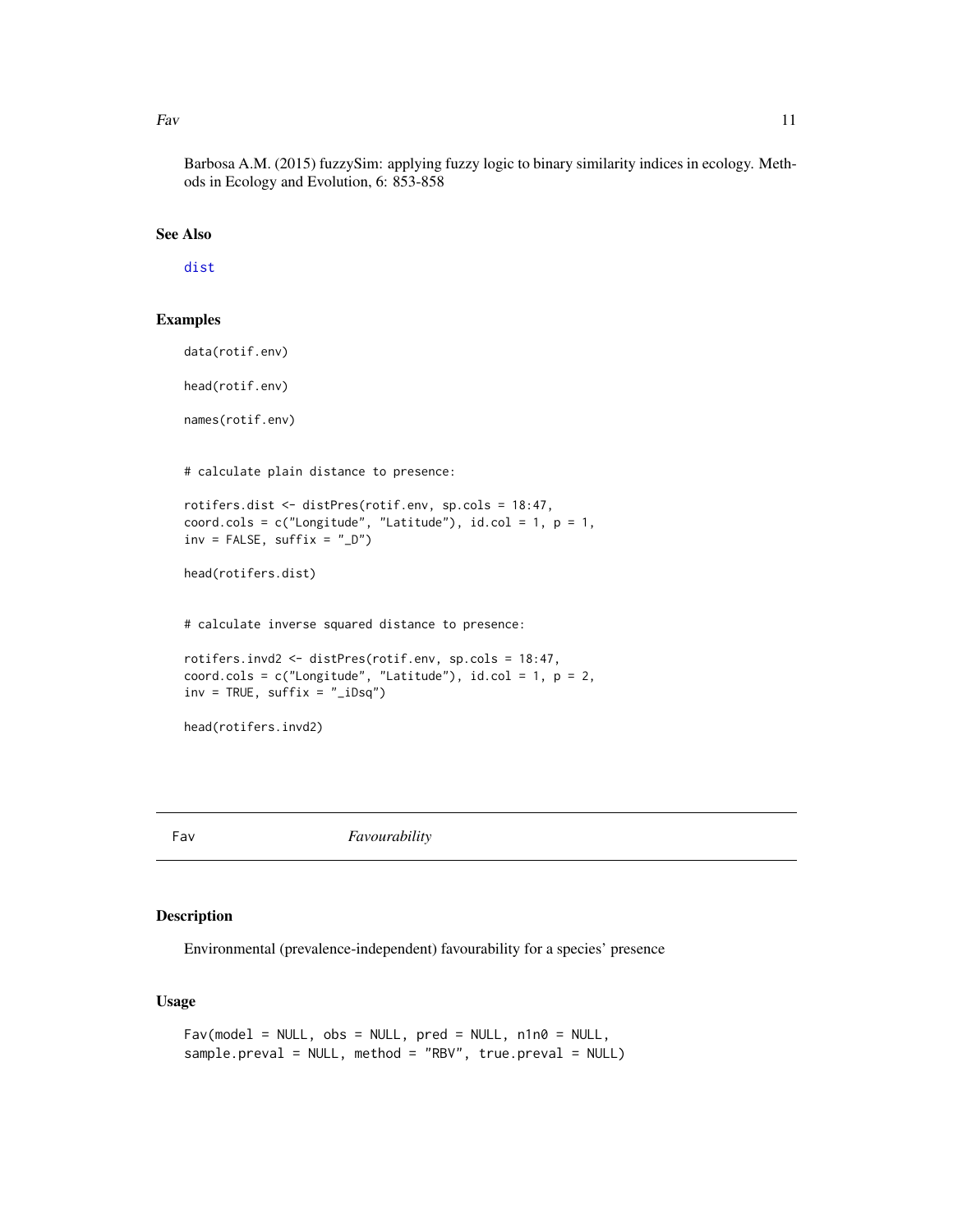# <span id="page-11-0"></span>Arguments

| model         | a model object of class "glm" and binomial family.                                                                                                                                       |
|---------------|------------------------------------------------------------------------------------------------------------------------------------------------------------------------------------------|
| obs           | a vector of the 1 and 0 values of the modelled binary variable. This argument is<br>ignored if 'model' is provided.                                                                      |
| pred          | a vector of predicted probability values for 'obs', given e.g. by logistic regres-<br>sion. This argument is ignored if 'model' is provided.                                             |
| n1n0          | alternatively to 'obs', an integer vector of length 2 providing the total numbers of<br>modelled ones and zeros, in this order. Ignored if 'obs' or 'model' is provided.                 |
| sample.preval | alternatively to 'obs' or 'n1n0', the prevalence (proportion of positive cases)<br>of the modelled binary variable in the modelled data. Ignored if 'model' is<br>provided.              |
| method        | either "RBV" for the original Real, Barbosa & Vargas $(2006)$ procedure, or "AT"<br>if you want to try out the modification proposed by Albert & Thuiller $(2008)$ (but<br>see Details). |
| true.preval   | the true prevalence (as opposed to sample prevalence), necessary if you want to<br>use the "AT" method.                                                                                  |

#### Details

Logistic regression (Generalised Linear Model with binomial error distribution and a logit link) is widely used for modelling species' potential distributions using presence/absence data and a set of categorical or continuous predictor variables. However, this GLM incorporates the prevalence (proportion of presences) of the species in the training sample, which affects the probability values produced. Barbosa (2006) and Real, Barbosa & Vargas (2006) proposed an environmental favourability function which is based on logistic regression but cancels out uneven proportions of presences and absences in the modelled data. Favourability thus assesses the extent to which the environmental conditions change the probability of occurrence of a species with respect to its overall prevalence in the study area. Model predictions become, therefore, directly comparable among species with different prevalences. The favourability function is implemented in the **fuzzySim** package and is also in the SAM (Spatial Analysis in Macroecology) software (Rangel et al. 2010).

Using simulated data, Albert & Thuiller (2008) proposed a modification to the favourability function, but it requires knowing the true prevalence of the species (not just the prevalence in the studied sample), which is rarely possible in real-world modelling. Besides, this suggestion was based on the misunderstanding that the favourability function was a way to obtain the probability of occurrence when prevalence differs from 50%, which is incorrect (see Acevedo & Real 2012).

To get environmental favourability with either the Real, Barbosa & Vargas ("RBV") or the Albert & Thuiller ("AT") method, you just need to get a probabilistic model (e.g. logistic regression) from your data and then use the 'Fav' function. Input data for this function are either a model object resulting from the [glm](#page-0-0) function, or the presences-absences  $(1-0)$  of your species and the corresponding presence probability values, obtained e.g. with predict(mymodel, mydata, type  $=$ "response"). Alternatively to the presences-absences, you can provide either the sample prevalence or the numbers of presences and absences. In case you want to use the "AT" method, you also need to provide the true (absolute) prevalence of your species.

# Value

A numeric vector of the favourability values corresponding to the input probability values.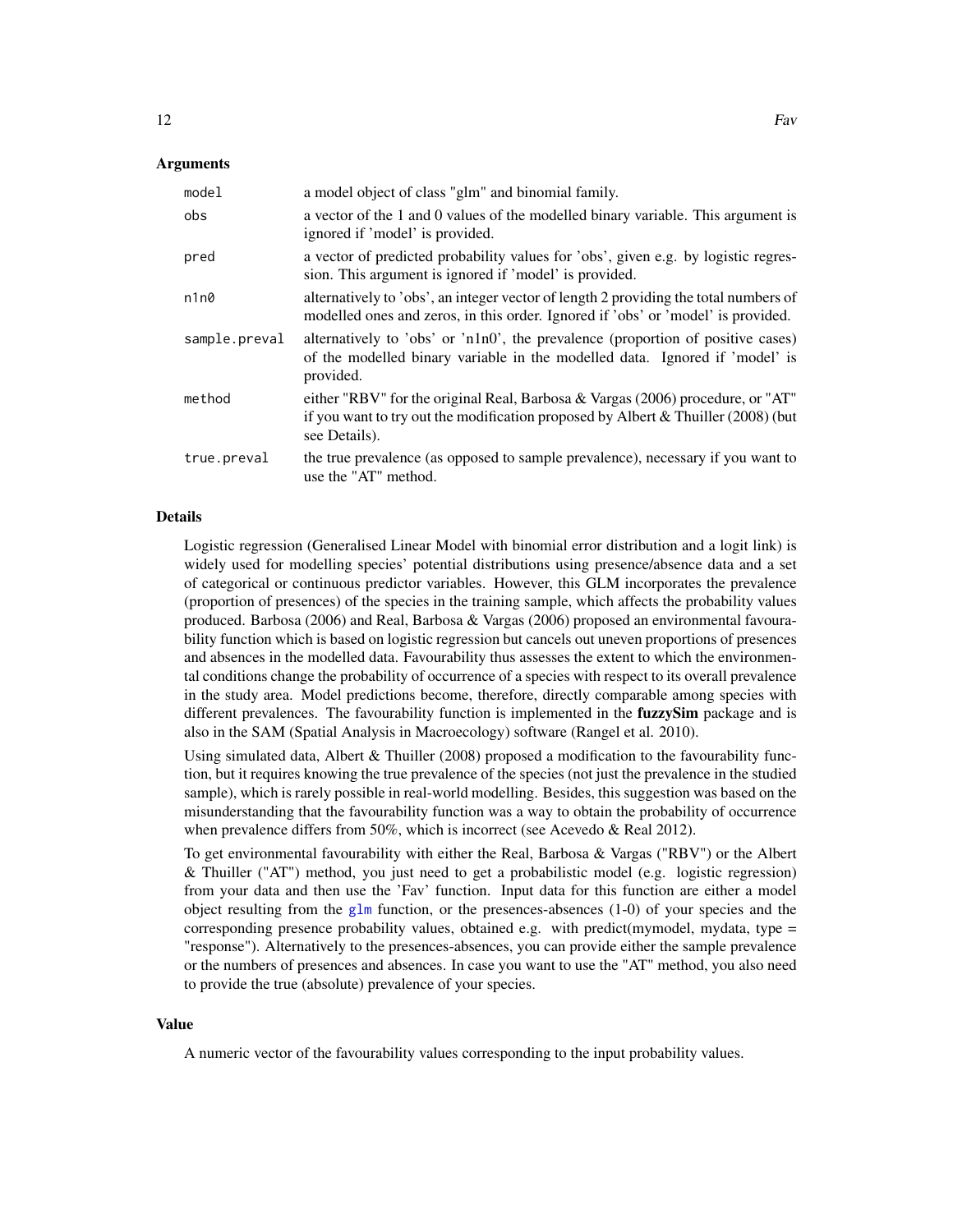# <span id="page-12-0"></span>Author(s)

A. Marcia Barbosa

# References

Acevedo P. & Real R. (2012) Favourability: concept, distinctive characteristics and potential usefulness. Naturwissenschaften 99: 515-522

Albert C.H. & Thuiller W. (2008) Favourability functions versus probability of presence: advantages and misuses. Ecography 31: 417-422.

Barbosa A.M.E. (2006) Modelacion de relaciones biogeograficas entre predadores, presas y parasitos: implicaciones para la conservacion de mamiferos en la Peninsula Iberica. PhD Thesis, University of Malaga (Spain).

Rangel T.F.L.V.B, Diniz-Filho J.A.F & Bini L.M. (2010) SAM: a comprehensive application for Spatial Analysis in Macroecology. Ecography 33: 46-50.

Real R., Barbosa A.M. & Vargas J.M. (2006) Obtaining environmental favourability functions from logistic regression. Environmental and Ecological Statistics 13: 237-245.

# See Also

[glm](#page-0-0), [multGLM](#page-33-1)

# Examples

```
# obtain a probability model and its predictions:
```

```
data(rotif.env)
```
names(rotif.env)

```
mod <- with(rotif.env, glm(Abrigh ~ Area + Altitude +
AltitudeRange + HabitatDiversity + HumanPopulation,
family = binomial))
```
prob <- predict(mod, data = rotif.env, type = "response")

# obtain predicted favourability in different ways:

```
Fav(model = mod)
```
Fav(obs = rotif.env\$Abrigh, pred = prob)

 $Fav(pred = mod$fitted.values, n1n0 = c(112, 179))$ 

```
Fav(pred = mod$fitted.values, sample.preval = 0.38)
```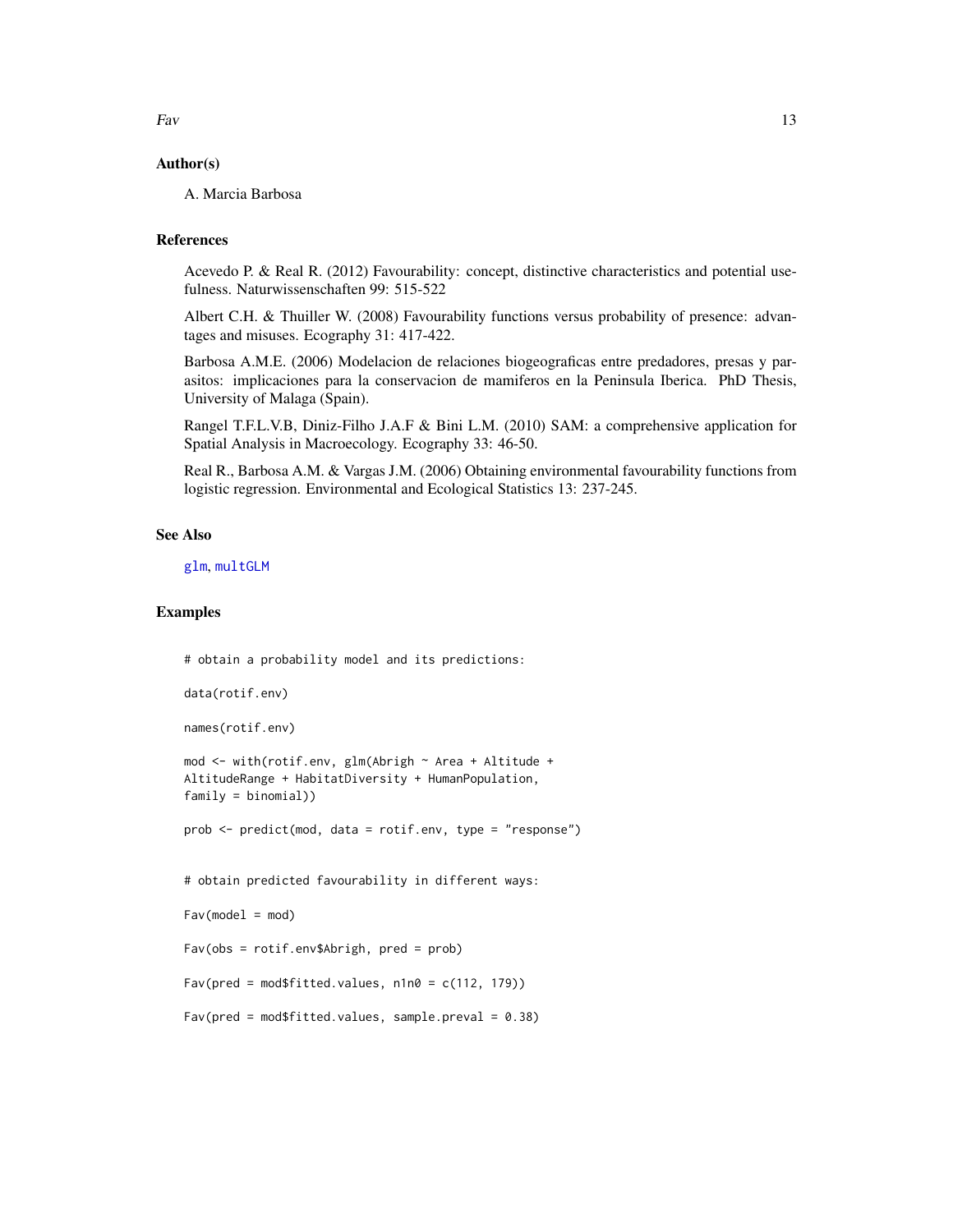# Description

This function takes a vector of [Fav](#page-10-1)ourability values and reclassifies them into 3 increasing categories: low, intermediate or high. By default, the breaks between these classes are 0.2 and 0.8 (see Details), although these can be changed by the user.

#### Usage

```
favClass(fav, breaks = c(0.2, 0.8), character = FALSE)
```
# Arguments

| fav       | a numeric vector of favourability values (obtained, e.g., with functions Fav or<br>multGLM).                                                                          |
|-----------|-----------------------------------------------------------------------------------------------------------------------------------------------------------------------|
| breaks    | a numeric vector of length 2 containing the two values which will divide fav<br>into the 3 classes. Defaults to $c(0.2, 0.8)$ following the literature (see Details). |
| character | logical value indicating whether the result should be returned in character rather<br>numeric form. Defaults to FALSE.                                                |

# Details

Some applications of species distribution models imply setting a threshold to separate areas with high and low probability or favourability for occurrence (see, e.g., [bioThreat](#page-4-1)). However, it makes little sense to establish as markedly different areas with, for example, 0.49 and 0.51 favourability values (Hosmer & Lemeshow, 1989). It may thus be wiser to open a gap between values considered as clearly favourable and clearly unfavourable. When this option is taken in the literature, commonly used breaks are 0.8 as a threshold to classify highly favourable values, as the odds are more than 4:1 favourable to the species; 0.2 as a threshold below which to consider highly unfavourable values, as odds are less than 1:4; and classifying the remaining values as intermediate favourability (e.g., Munoz & Real 2006, Olivero et al. 2016).

# Value

This function returns either an integer or a character vector (following the 'character' argument, which is set to FALSE by default), of the same length as fav, reclassifying it into 3 categories: 1 ('low'), 2 ('intermediate'), or 3 ('high').

#### Author(s)

A. Marcia Barbosa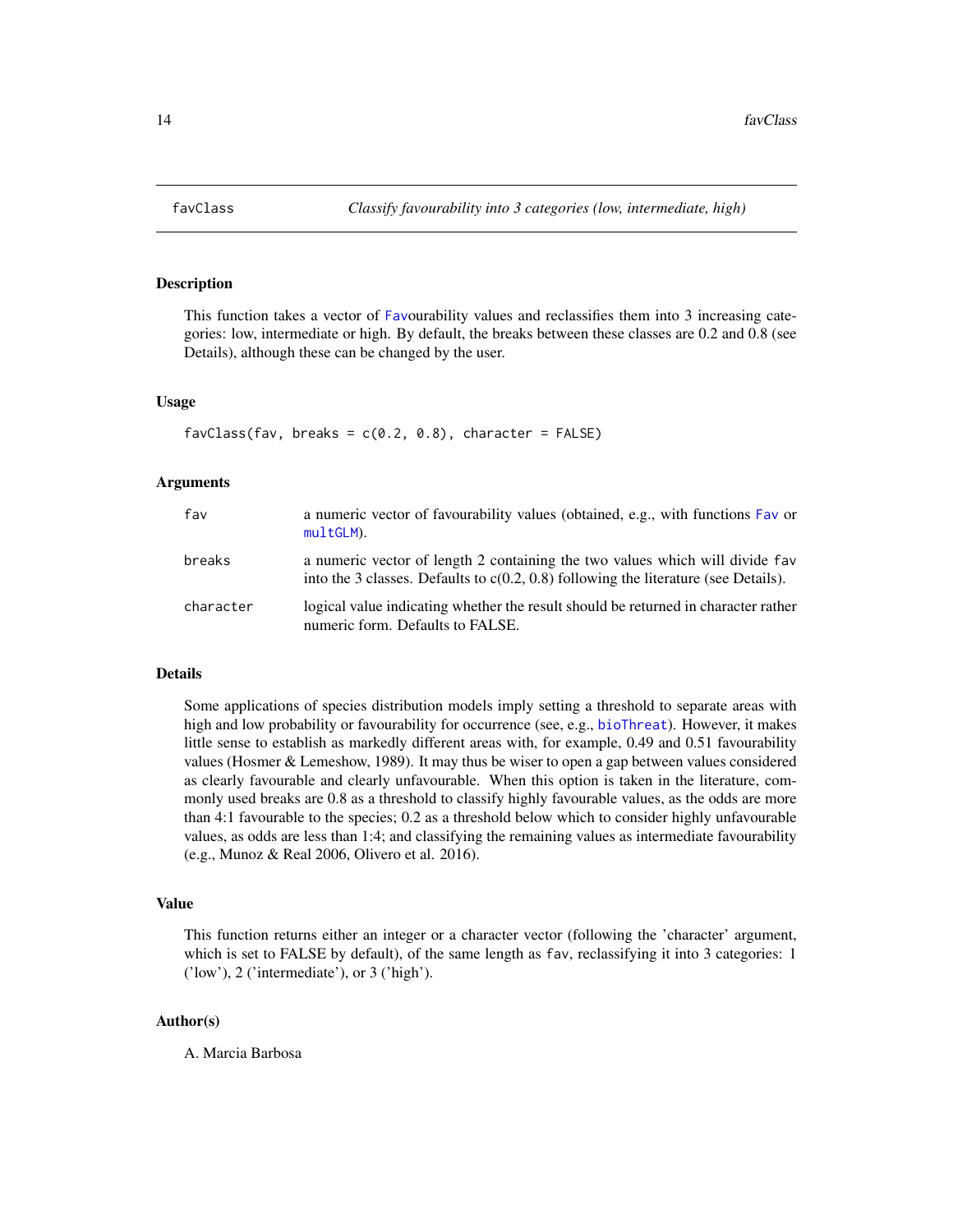# <span id="page-14-0"></span>References

Hosmer D.W. Jr & Lemeshow S. (1989) Applied logistic regression. John Wiley & Sons, New York

Munoz A.R. & Real R. (2006) Assessing the potential range expansion of the exotic monk parakeet in Spain. Diversity and Distributions, 12: 656-665

Olivero J., Fa J.E., Real R., Farfan M.A., Marquez A.L., Vargas J.M., Gonzalez J.P., Cunningham A.A. & Nasi R. (2017) Mammalian biogeography and the Ebola virus in Africa. Mammal Review, 47: 24-37

# See Also

[Fav](#page-10-1), [multGLM](#page-33-1)

#### Examples

```
data(rotif.env)
mods <- multGLM(rotif.env, sp.cols = 20, var.cols = 5:17)
fav <- mods$predictions[ , 2]
data.frame(fav = fav, favcl_num = favClass(fav),
favcl_chr = favClass(fav, character = TRUE))
```
<span id="page-14-1"></span>

FDR *False Discovery Rate*

# Description

Calculate the false discovery rate (type I error) under repeated testing and determine which variables to select and to exclude from multivariate analysis.

# Usage

```
FDR(data = NULL, sp.cols = NULL, var.cols = NULL, pvalues = NULL,
model.type = NULL, family = "auto", correction = "fdr", q = 0.05,
verbose = TRUE, simplif = FALSE)
```
# Arguments

| data     | a data frame containing the response and predictor variables (one in each col-<br>$umn$ ).                                                                                                                                                                                                                               |
|----------|--------------------------------------------------------------------------------------------------------------------------------------------------------------------------------------------------------------------------------------------------------------------------------------------------------------------------|
| sp.cols  | index number of the column containing the response variable (currently imple-<br>mented for only one response variable at a time).                                                                                                                                                                                       |
| var.cols | index numbers of the columns containing the predictor variables.                                                                                                                                                                                                                                                         |
| pvalues  | optionally, instead of 'data', 'sp.cols' and 'var.cols', a data frame with the names<br>of the predictor variables in the first column and their bivariate p-values (ob-<br>tained elsewhere) in the second column. Example: pvalues $\lt$ - data.frame(var =<br>letters[1:5], pval = c(0.02, 0.004, 0.07, 0.03, 0.05)). |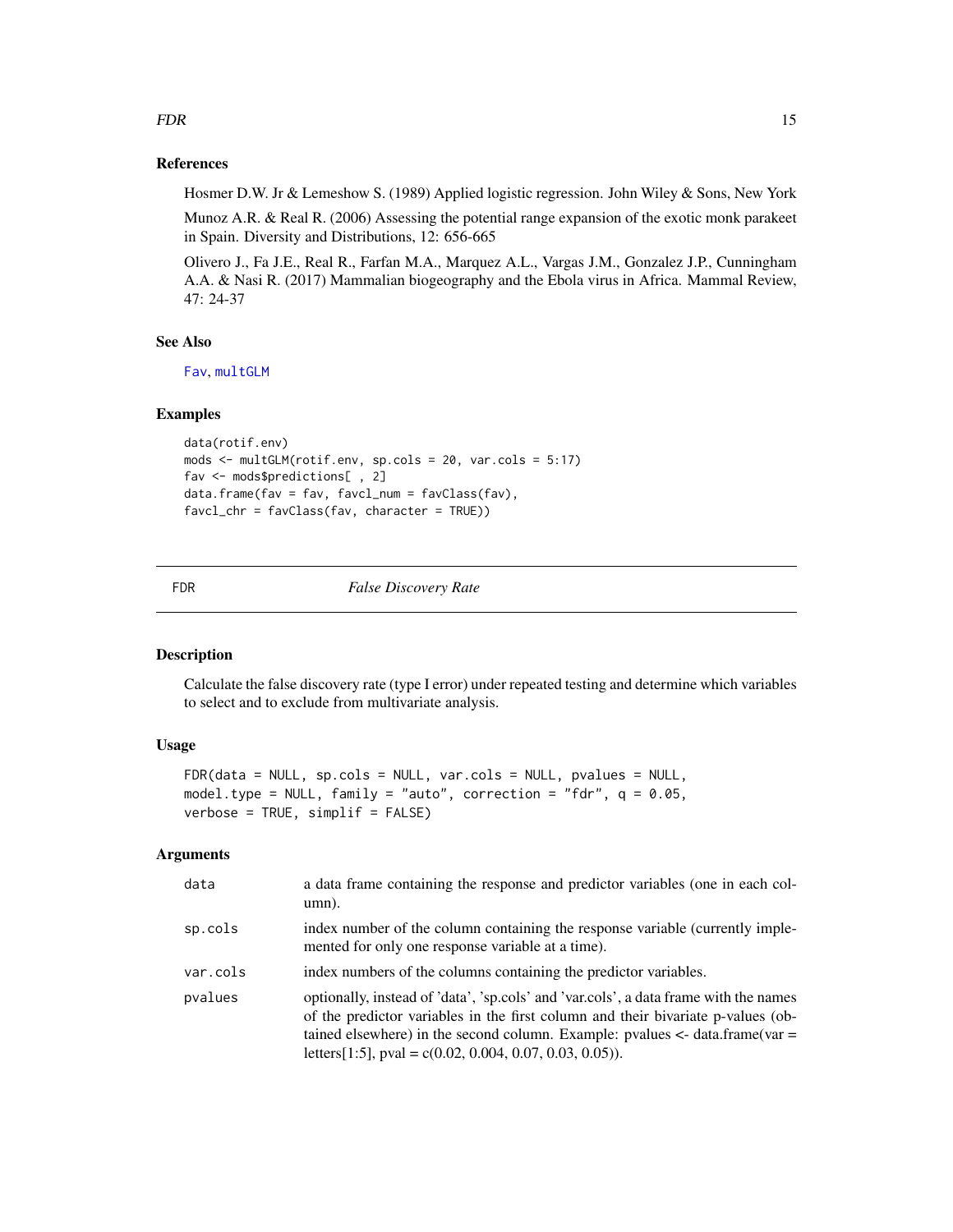<span id="page-15-0"></span>

| this argument (previously a character value, either "LM" or "GLM") is now<br>deprecated and ignored with a warning if provided. This information is now<br>included in argument 'family' – e.g., if you want linear models (LM), you can<br>set 'family $=$ "gaussian"'.                                                                       |
|------------------------------------------------------------------------------------------------------------------------------------------------------------------------------------------------------------------------------------------------------------------------------------------------------------------------------------------------|
| The error distribution and (optionally) the link function to use (see $g1m$ or $family$<br>for details). The default "auto" automatically uses "binomial" family for re-<br>sponse variables containing only values of 0 and 1; "poisson" for positive integer<br>responses (i.e. count data); and "gaussian" (i.e., linear models) otherwise. |
| the correction procedure to apply to the p-values; see p. adjust. methods for<br>available options and p. adjust for more information. The default is "fdr".                                                                                                                                                                                   |
| the threshold value of FDR-corrected significance above which to reject vari-<br>ables. Defaults to 0.05.                                                                                                                                                                                                                                      |
| logical value indicating whether to display messages.                                                                                                                                                                                                                                                                                          |
| logical value indicating if simplified results should be provided (see Value).                                                                                                                                                                                                                                                                 |
|                                                                                                                                                                                                                                                                                                                                                |

# Details

It is common in ecology to search for statistical relationships between species' occurrence and a set of predictor variables. However, when a large number of variables is analysed (compared to the number of observations), false findings may arise due to repeated testing. Garcia (2003) recommended controlling the false discovery rate (FDR; Benjamini & Hochberg 1995) in ecological studies. The p. adjust R function performs this and other corrections to the significance (p) values of variables under repeated testing. The 'FDR' function performs repeated regressions (either linear or binary logistic) or uses already-obtained p values for a set of variables; calculates the FDR with 'p.adjust'; and shows which variables should be retained for or excluded from further multivariate analysis according to their corrected p values (see, for example, Barbosa, Real & Vargas 2009).

The FDR function uses the Benjamini & Hochberg ("BH", alias "fdr") correction by default, but check the [p.adjust](#page-0-0) documentation for other available methods, namely "BY", which allows for non-independent data. Input data may be the response variable (for example, the presence-absence or abundance of a species) and the predictors (a table with one independent variable in each column, with the same number of rows and in the same order as the response); there should be no missing values in the data. Alternatively, you may already have performed the univariate regressions and have a set of variables and corresponding p values which you want to correct with FDR; in this case, get a table with your variables' names in the first column and their p values in the second column, and supply it as the 'pvalues' argument (no need to provide response or predictors in this case).

#### Value

If simplif = TRUE, this function returns a data frame with the variables' names as row names and 4 columns containing, respectively, their individual (bivariate) coefficients against the response, their individual AIC (Akaike's Information Criterion; Akaike, 1973), BIC (Bayesian Information Criterion, also known as Schwarz criterion, SBC, SBIC; Schwarz, 1978), p-value and adjusted pvalue according to the applied 'correction'. If simplif = FALSE (the default), the result is a list of two such data frames:

| exclude | with the variables to exclude.                            |
|---------|-----------------------------------------------------------|
| select  | with the variables to select (under the given 'q' value). |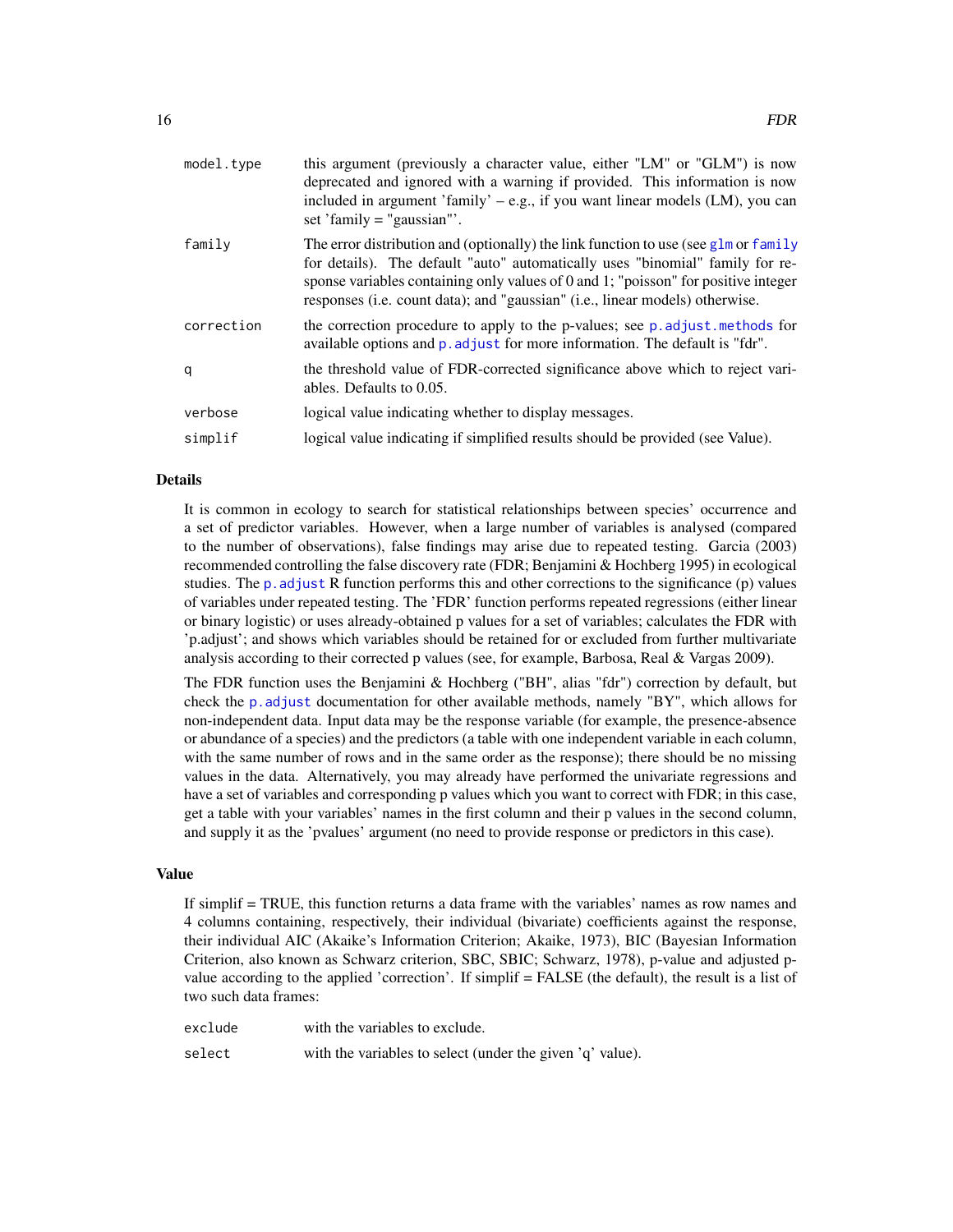#### <span id="page-16-0"></span>fuzSim 17

# Author(s)

A. Marcia Barbosa

# References

Akaike, H. (1973) Information theory and an extension of the maximum likelihood principle. In: Petrov B.N. & Csaki F., 2nd International Symposium on Information Theory, Tsahkadsor, Armenia, USSR, September 2-8, 1971, Budapest: Akademiai Kiado, p. 267-281.

Barbosa A.M., Real R. & Vargas J.M (2009) Transferability of environmental favourability models in geographic space: The case of the Iberian desman (Galemys pyrenaicus) in Portugal and Spain. Ecological Modelling 220: 747-754

Benjamini Y. & Hochberg Y. (1995) Controlling the false discovery rate: a practical and powerful approach to multiple testing. Journal of the Royal Statistical Society, Series B 57: 289-300

Garcia L.V. (2003) Controlling the false discovery rate in ecological research. Trends in Ecology and Evolution 18: 553-554

Schwarz, G.E. (1978) Estimating the dimension of a model. Annals of Statistics, 6 (2): 461-464.

# See Also

[p.adjust](#page-0-0)

# Examples

```
data(rotif.env)
names(rotif.env)
FDR(data = rotif.env, sp.cols = 18, var.cols = 5:17)FDR(data = rotif.env, sp.cols = 18, var.cols = 5:17, simplif = TRUE)
```
<span id="page-16-1"></span>fuzSim *Fuzzy similarity*

# **Description**

This function calculates fuzzy similarity, based on a fuzzy version of the binary similarity index specified in method, between two binary (0 or 1) or fuzzy (between 0 and 1) variables.

#### Usage

fuzSim(x, y, method, na.rm = TRUE)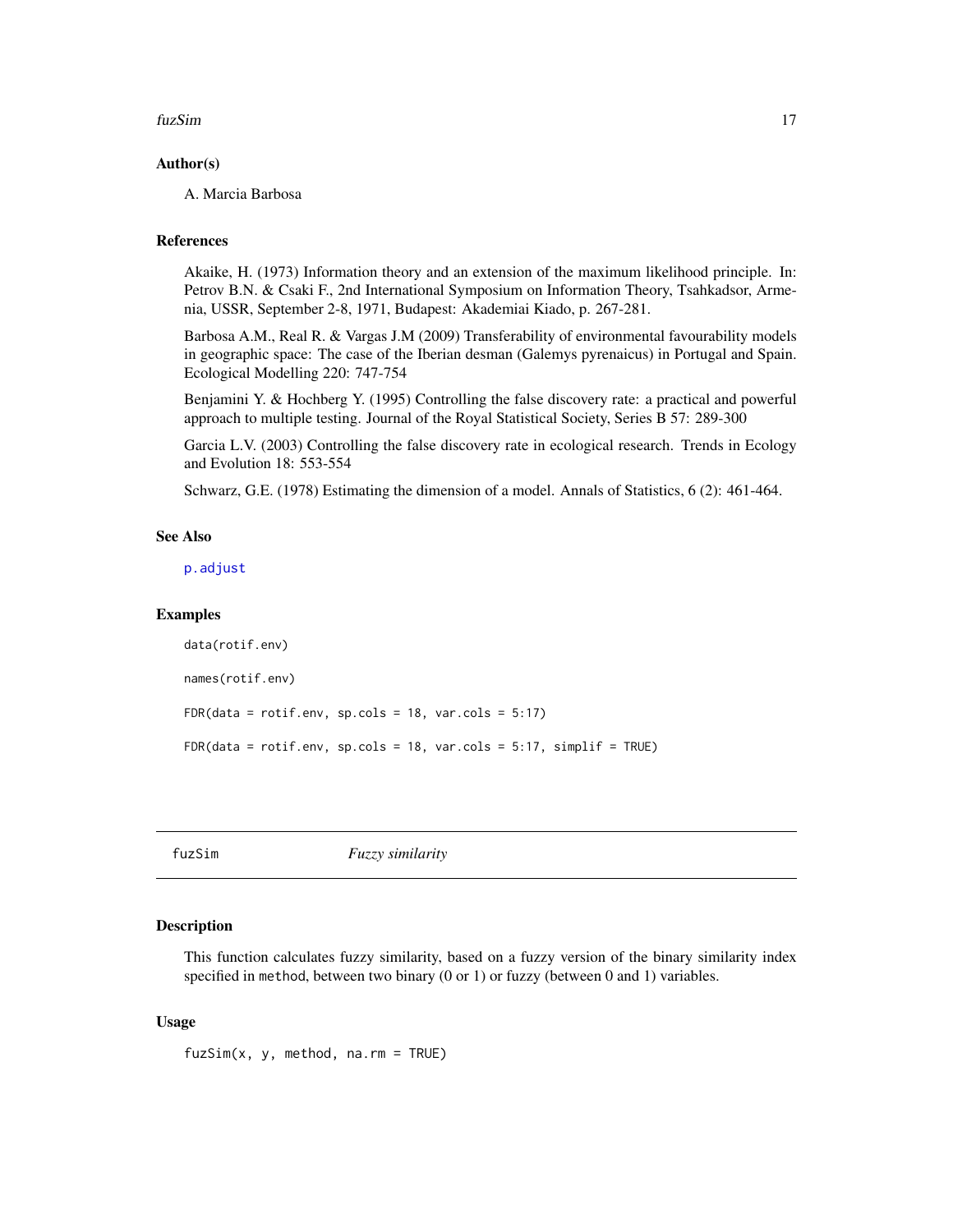# <span id="page-17-0"></span>Arguments

| X           | a vector of (optionally fuzzy) presence-absence data, with 1 meaning presence, 0<br>meaning absence, and values in between meaning fuzzy presence (or the degree<br>to which each locality belongs to the set of species presences, or to which each<br>species belongs to the locality; Zadeh, 1965). Fuzzy presence-absence can be<br>obtained, for example, with functions multGLM, multTSA or distPres in this<br>package. |
|-------------|--------------------------------------------------------------------------------------------------------------------------------------------------------------------------------------------------------------------------------------------------------------------------------------------------------------------------------------------------------------------------------------------------------------------------------|
| y           | a vector similar to 'x', of the same length and in the same order.                                                                                                                                                                                                                                                                                                                                                             |
| method      | the similarity index to use. Currently available options are "Jaccard", "Sorensen",<br>"Simpson" and "Baroni" (see Details).                                                                                                                                                                                                                                                                                                   |
| $na$ . $rm$ | logical value indicating whether NA values should be ignored. The default is<br>TRUE.                                                                                                                                                                                                                                                                                                                                          |

# Details

Similarity between ecological communities, beta diversity patterns, biotic regions, and distributional relationships among species are commonly determined based on pair-wise (dis)similarities in species' occurrence patterns. Some of the most commonly employed similarity indices are those of Jaccard (1901), Sorensen (1948), Simpson (1960) and Baroni-Urbani & Buser (1976), which are here implemented in their fuzzy versions (Barbosa, 2015), able to deal with both binary and fuzzy data. Jaccard's and Baroni's indices have associated tables of significant values (Baroni-Urbani & Buser 1976, Real & Vargas 1996, Real 1999).

#### Value

The function returns a value between 0 and 1 representing the fuzzy similarity between the provided 'x' and 'y' vectors. Note, for example, that Jaccard similarity can be converted to dissimilarity (or Jaccard distance) if subtracted from 1, while 1-Sorensen is not a proper distance metric as it lacks the property of triangle inequality (see [http://en.wikipedia.org/wiki/S%C3%B8rensen%](http://en.wikipedia.org/wiki/S%C3%B8rensen%E2%80%93Dice_coefficient) [E2%80%93Dice\\_coefficient](http://en.wikipedia.org/wiki/S%C3%B8rensen%E2%80%93Dice_coefficient)).

# **Note**

The formulas used in this function may look slighty different from some of their published versions (e.g. Baroni-Urbani & Buser 1976), not only because the letters are switched, but because here the A and B are the numbers of attributes present in each element, whether or not they are also present in the other one. Thus, our 'A+B' is equivalent to 'A+B+C' in formulas where A and B are the numbers of attributes present in one but not the other element, and our A+B-C is equivalent to their A+B+C. The formulas used here (adapted from Olivero et al. 1998) are faster to calculate, visibly for large datasets.

#### Author(s)

A. Marcia Barbosa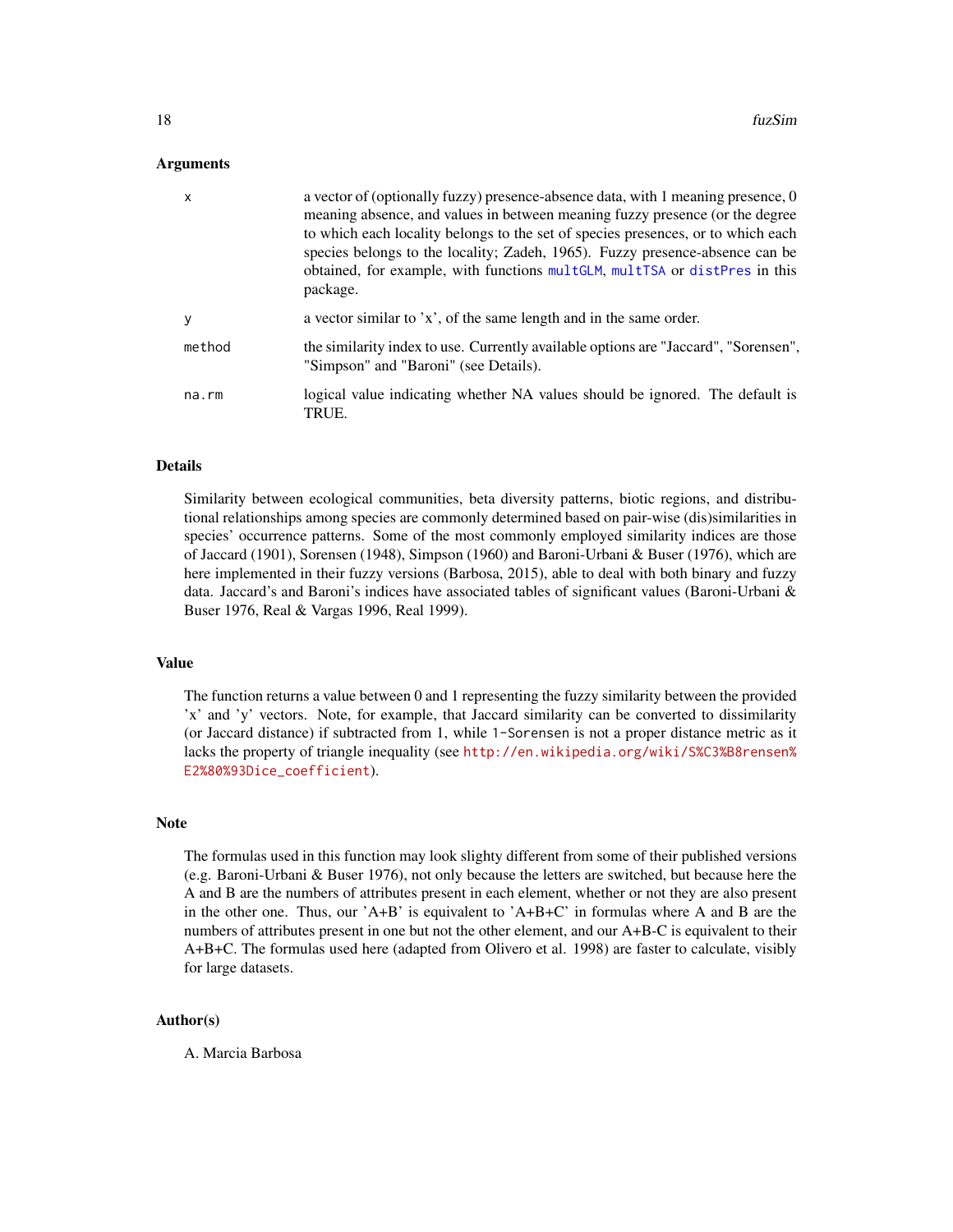#### <span id="page-18-0"></span>fuzSim 19

# References

Barbosa A.M. (2015) fuzzySim: applying fuzzy logic to binary similarity indices in ecology. Methods in Ecology and Evolution, 6: 853-858.

Baroni-Urbani C. & Buser M.W. (1976) Similarity of Binary Data. Systematic Zoology, 25: 251- 259

Jaccard P. (1901) Etude comparative de la distribution florale dans une portion des Alpes et des Jura. Memoires de la Societe Vaudoise des Sciences Naturelles, 37: 547-579

Olivero J., Real R. & Vargas J.M. (1998) Distribution of breeding, wintering and resident waterbirds in Europe: biotic regions and the macroclimate. Ornis Fennica, 75: 153-175

Real R. (1999) Tables of significant values of Jaccard's index of similarity. Miscellania Zoologica 22: 29:40

Real R. & Vargas J.M (1996) The probabilistic basis of Jaccard's index of similarity. Systematic Biology 45: 380-385

Simpson, G.G. (1960) Notes on the measurement of faunal resemblance. Amer. J. Sci. 258A, 300-311

Sorensen T. (1948) A method of establishing groups of equal amplitude in plant sociology based on similarity of species and its application to analyses of the vegetation on Danish commons. Kongelige Danske Videnskabernes Selskab, 5(4): 1-34

Zadeh L.A. (1965) Fuzzy sets. Information and Control, 8: 338-353

# See Also

[simMat](#page-51-1); [modOverlap](#page-30-1)

# Examples

data(rotif.env)

names(rotif.env)

# you can calculate similarity between binary species occurrence patterns:

```
fuzSim(rotif.env[, "Abrigh"], rotif.env[, "Afissa"], method = "Jaccard")
fuzSim(rotif.env[, "Abrigh"], rotif.env[, "Afissa"], method = "Sorensen")
fuzSim(rotif.env[, "Abrigh"], rotif.env[, "Afissa"], method = "Simpson")
fuzSim(rotif.env[, "Abrigh"], rotif.env[, "Afissa"], method = "Baroni")
```
# or you can model environmental favourability for these species # and calculate fuzzy similarity between their environmental predictions # which goes beyond the strict coincidence of their occurrence records:

```
fav \le multGLM(rotif.env, sp.cols = 18:19, var.cols = 5:17, step = TRUE,
FDR = TRUE, trim = TRUE, P = FALSE, Fav = TRUE) $ predictions
```

```
fuzSim(fav[, "Abrigh_F"], fav[, "Afissa_F"], method = "Jaccard")
fuzSim(fav[, "Abrigh_F"], fav[, "Afissa_F"], method = "Sorensen")
```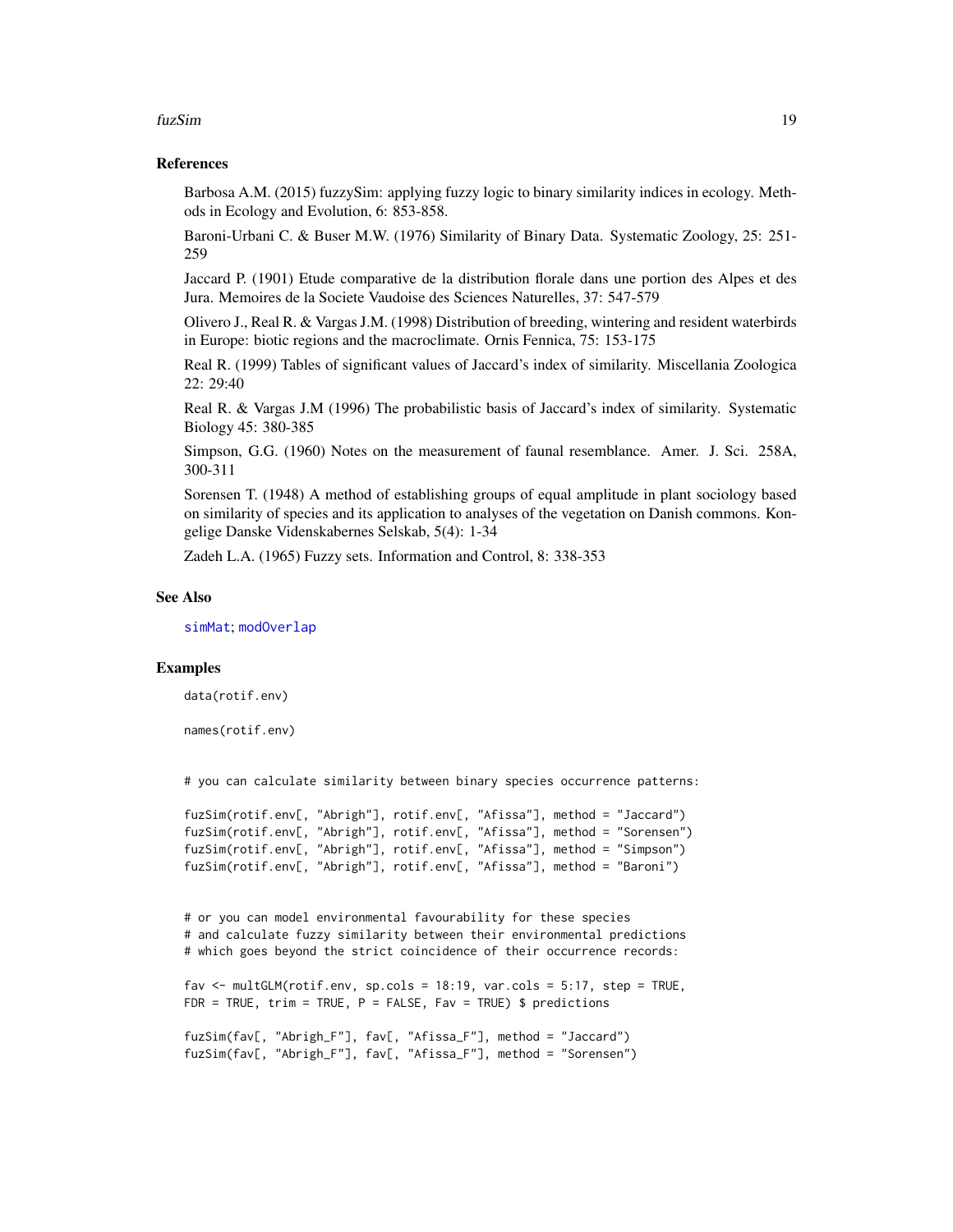```
fuzSim(fav[, "Abrigh_F"], fav[, "Afissa_F"], method = "Simpson")
fuzSim(fav[, "Abrigh_F"], fav[, "Afissa_F"], method = "Baroni")
```

```
fuzzyOverlay Row-wise overlay operations based on fuzzy logic
```
# Description

Logical and set operations are useful for comparative distribution modelling, to assess consensus or mismatches between the predictions of different models, and to quantify differences between models obtained for different time periods. Fuzzy set theory (Zadeh 1965, Barbosa & Real 2012) allows performing such operations without converting model predictions from continuous to binary, thus avoiding the application of arbitrary thresholds and the distortion or over-simplification of those predictions. The result is a continuous numerical value quantifying the intersection, union, sum, or other operation among model predictions, whether binary or continuous.

# Usage

```
fuzzyOverlay(data, overlay.cols = 1:ncol(data), op = "intersection",
na.rm = FALSE, round.digits = 2)
```
# Arguments

| data         | matrix or data frame containing the model predictions to compare.                                                                                                                                                                                                                                                                                                                                                                                                                                                                                                                                                                                                                                                                                                                                                                                                                                                                                                                                                                                                                                                                                                                                                                                                                                                                                                                                                                |
|--------------|----------------------------------------------------------------------------------------------------------------------------------------------------------------------------------------------------------------------------------------------------------------------------------------------------------------------------------------------------------------------------------------------------------------------------------------------------------------------------------------------------------------------------------------------------------------------------------------------------------------------------------------------------------------------------------------------------------------------------------------------------------------------------------------------------------------------------------------------------------------------------------------------------------------------------------------------------------------------------------------------------------------------------------------------------------------------------------------------------------------------------------------------------------------------------------------------------------------------------------------------------------------------------------------------------------------------------------------------------------------------------------------------------------------------------------|
| overlay.cols | vector of the names or index numbers of the columns to compare. The default is<br>all columns in data.                                                                                                                                                                                                                                                                                                                                                                                                                                                                                                                                                                                                                                                                                                                                                                                                                                                                                                                                                                                                                                                                                                                                                                                                                                                                                                                           |
| op           | character value indicating the operation to perform between the prediction columns<br>in 'data'. Can be "consensus" for the arithmetic mean of predictions (or the<br>fuzzy equivalent of the proportion of models that agree that the species occurs<br>at each site), "fuzzy_and" or "intersection" for fuzzy intersection; "fuzzy_or" or<br>"union" for fuzzy union; "prob_and" or "prob_or" for probabilistic and/or, re-<br>spectively (see Details); "maintenance" for the values where all predictions for<br>the same row (rounded to the number of digits specified in the next argument)<br>are the same. If 'data' has only two columns to compare, you can also calcu-<br>late"xor" for exclusive 'or', "AnotB"" for the the occurrence of the species in<br>column 1 in detriment of that in column 2, "expansion" for the prediction in-<br>crease in rows where column 2 has higher values than column 1, "contraction"<br>for the prediction decrease in rows where column 2 has lower values than col-<br>umn 1, or "change" for a mix of the latter two, with positive values where there<br>has been an increase and negative values where there was decrease in favoura-<br>bility from columns 1 to 2. For expansion, contraction and maintenance, rows<br>where the values do not satisfy the condition (i.e. second column larger, smaller,<br>or roughly equal to the first column) get a value of zero. |
| na.rm        | logical value indicating if NA values should be ignored. The default is FALSE,<br>so rows with NA in any of the prediction columns get NA as a result.                                                                                                                                                                                                                                                                                                                                                                                                                                                                                                                                                                                                                                                                                                                                                                                                                                                                                                                                                                                                                                                                                                                                                                                                                                                                           |
| round.digits | integer value indicating the number of decimal places to be used if $op = "main-$<br>tenance". The default is 2.                                                                                                                                                                                                                                                                                                                                                                                                                                                                                                                                                                                                                                                                                                                                                                                                                                                                                                                                                                                                                                                                                                                                                                                                                                                                                                                 |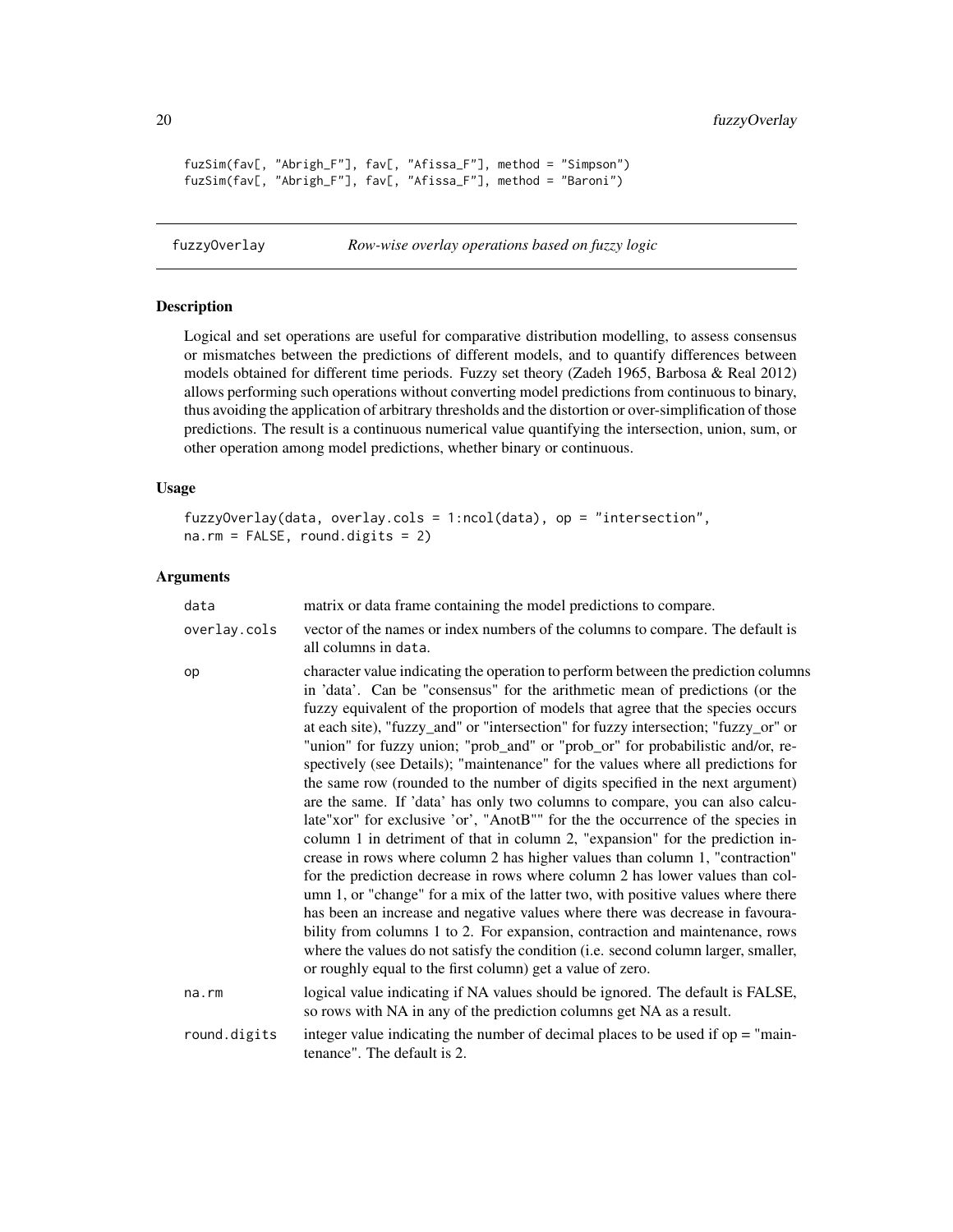#### <span id="page-20-0"></span>fuzzyOverlay 21

# Details

If your predictions are probabilities, "prob\_and" (probabilistic 'and') gives the probability of all species in 'data' occurring simultaneously by multiplying all probabilities; and "prob\_or" (probabilistic 'or') gives the probability of any of them occurring at each site. These can be quite restrictive, though; probabilistic "and" can give particularly irrealistically small values.

If you have (or convert your probabilities to) favourability predictions, which can be used directly with fuzzy logic (Real et al. 2006; see [Fav](#page-10-1) function), you can use "fuzzy\_and" or "intersection" to get the favourability for all species co-occurring at each site, and "fuzzy\_or" or "union" to get favourability for any of them to occur at each site (Barbosa & Real 2012).

#### Value

This function returns a vector, with length equal to the number of rows in data, containing the row-wise result of the operation performed.

# Author(s)

A. Marcia Barbosa

# References

Barbosa A.M. & Real R. (2012) Applying fuzzy logic to comparative distribution modelling: a case study with two sympatric amphibians. The Scientific World Journal, 2012, Article ID 428206

Real R., Barbosa A.M. & Vargas J.M. (2006) Obtaining environmental favourability functions from logistic regression. Environmental and Ecological Statistics 13: 237-245.

Zadeh, L.A. (1965) Fuzzy sets. Information and Control, 8: 338-353

# See Also

[fuzSim](#page-16-1), [modOverlap](#page-30-1) and [fuzzyRangeChange](#page-21-1) for overall (not row-wise) comparisons among model predictions.

# Examples

```
data(rotif.env)
```
names(rotif.env)

# get model predictions for 3 of the species in rotif.env:

```
mods \le multGLM(rotif.env, sp.cols = 18:20, var.cols = 5:17, id.col = 1,
step = TRUE, FDR = TRUE, trim = TRUE)
```
preds <- mods\$predictions[ , c("Abrigh\_F", "Afissa\_F", "Apriod\_F")]

# calculate intersection and union among those predictions: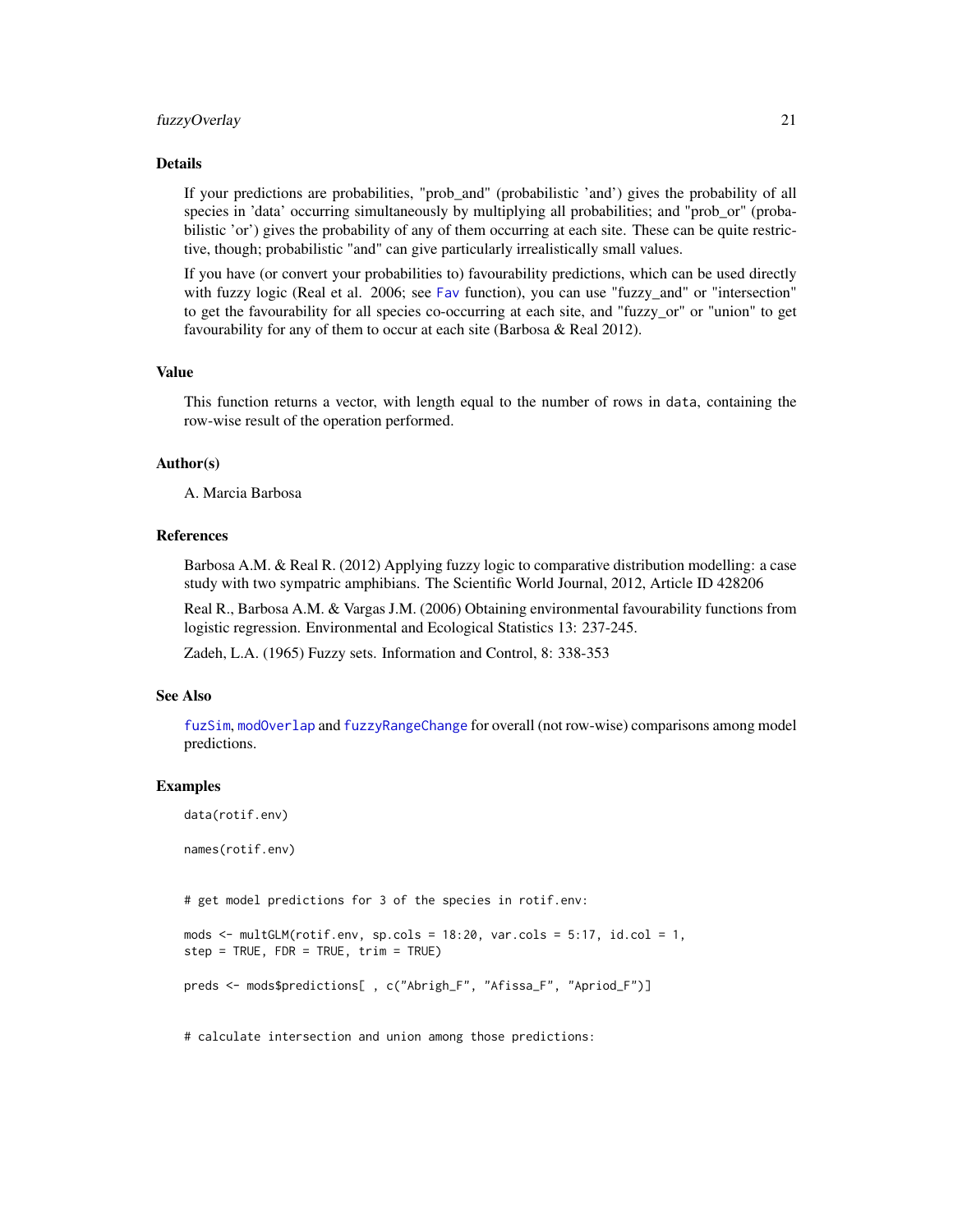```
preds$intersect <- fuzzyOverlay(preds, op = "intersection")
preds$union <- fuzzyOverlay(preds, op = "union")
head(preds)
# imagine you have a model prediction for species 'Abrigh' in a future time
# (here we will create one by randomly jittering the current predictions)
preds$Abrigh_imag <- jitter(preds[ , "Abrigh_F"], amount = 0.2)
preds$Abrigh_imag[preds$Abrigh_imag < 0] <- 0
preds$Abrigh_imag[preds$Abrigh_imag > 1] <- 1
# you can calculate row-wise prediction changes from Abrigh to Abrigh_imag:
preds$Abrigh_exp <- fuzzyOverlay(preds, overlay.cols = c("Abrigh_F",
"Abrigh_imag"), op = "expansion")
preds$Abrigh_contr <- fuzzyOverlay(preds, overlay.cols = c("Abrigh_F",
"Abrigh_imag"), op = "contraction")
preds$Abrigh_chg <- fuzzyOverlay(preds, overlay.cols = c("Abrigh_F",
"Abrigh_imag"), op = "change")
preds$Abrigh_maint <- fuzzyOverlay(preds, overlay.cols = c("Abrigh_F",
"Abrigh_imag"), op = "maintenance")
head(preds)
```
<span id="page-21-1"></span>fuzzyRangeChange *Range change based on continuous (fuzzy) values*

# Description

This function quantifies overall range change (expansion, contraction, maintenance and balance) based on either presence-absence data or the continuous predictions of two models.

# Usage

```
fuzzyRangeChange(pred1, pred2, number = TRUE, prop = TRUE,
na.rm = TRUE, round.digits = 2, measures = c("Gain", "Loss",
"Stable presence", "Stable absence", "Balance"), plot = TRUE, ...)
```
#### Arguments

pred1 numeric vector containing the predictions (between 0 and 1) of the model that will serve as reference.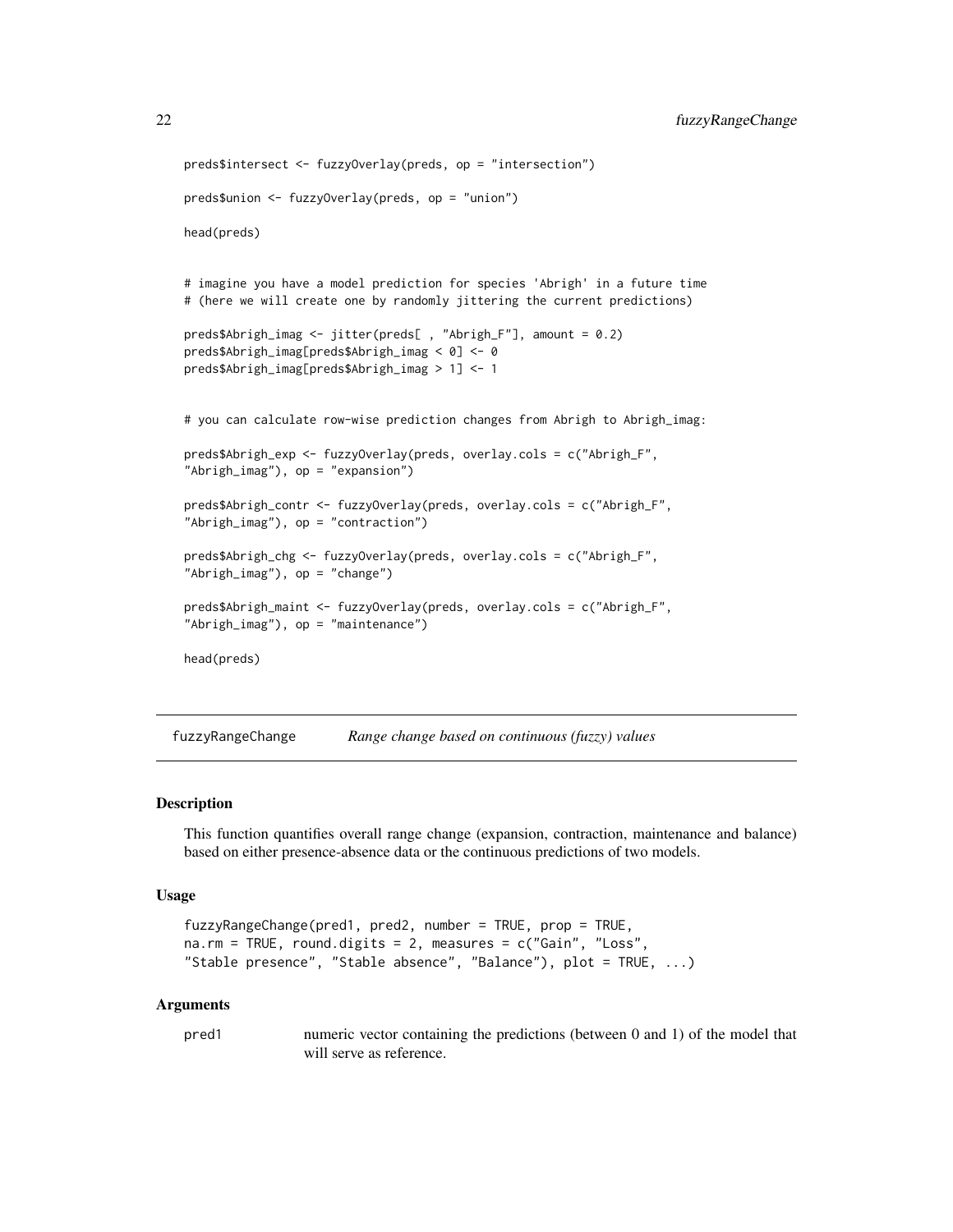<span id="page-22-0"></span>

| pred <sub>2</sub> | numeric vector containing the predictions (between $0$ and $1$ ) of the model whose<br>change will be calculated. Must be of the same length and in the same order as<br>' $pred1'.$ |
|-------------------|--------------------------------------------------------------------------------------------------------------------------------------------------------------------------------------|
| number            | logical value indicating if results should include the fuzzy number of cases. The<br>default is TRUE.                                                                                |
| prop              | logical value indicating if results should include the proportion of the total num-<br>ber of cases. The default is TRUE.                                                            |
| na.rm             | logical value indicating whether NA values should be ignored. The default is<br>TRUE.                                                                                                |
| round.digits      | argument to pass to fuzzy0verlay, indicating the number of decimal places to<br>which to round 'pred' for calculating 'maintenance' or 'stability'. The default is<br>2.             |
| measures          | character vector listing the range change measures to calculate. The default is<br>all available measures.                                                                           |
| plot              | logical value indicating whether to make a barplot with the results. The default<br>is TRUE.                                                                                         |
| $\ddots$          | additional arguments to be passed to the <b>barplot</b> function (if plot = TRUE.                                                                                                    |

# Value

This function returns a data frame with the following values in different rows (among those that are included in 'measures'):

| Gain            | sum of the predicted values that have increased from 'pred1' to 'pred2' (fuzzy<br>equivalent of the number of gained presences)                                 |  |
|-----------------|-----------------------------------------------------------------------------------------------------------------------------------------------------------------|--|
| Loss            | sum of the predicted values that have decreased from 'pred1' to 'pred2' (fuzzy<br>equivalent of the number of lost presences)                                   |  |
| Stable_presence |                                                                                                                                                                 |  |
|                 | fuzzy equivalent of the number of predicted presences that have remained as<br>such (when rounded to 'round.digits') between 'pred1' and 'pred2'                |  |
|                 | Stable_absence fuzzy equivalent of the number of predicted absences that have remained as such<br>(when rounded to 'round.digits') between 'pred1' and 'pred2') |  |
| Balance         | sum of the change in predicted values from 'pred1' to 'pred2' (fuzzy equivalent<br>of the balance of gained and lost presences)                                 |  |

If prop = TRUE (the default), there is an additional column named "Proportion" in which these values are divided by the total number of reference values (i.e., the fuzzy range or non-range size). If plot = TRUE (the default), a barplot is also produced representing the last column of the result data frame.

# Author(s)

A. Marcia Barbosa

# See Also

[fuzSim](#page-16-1), [modOverlap](#page-30-1) for other ways to compare models; [fuzzyOverlay](#page-19-1) for row-wise model comparisons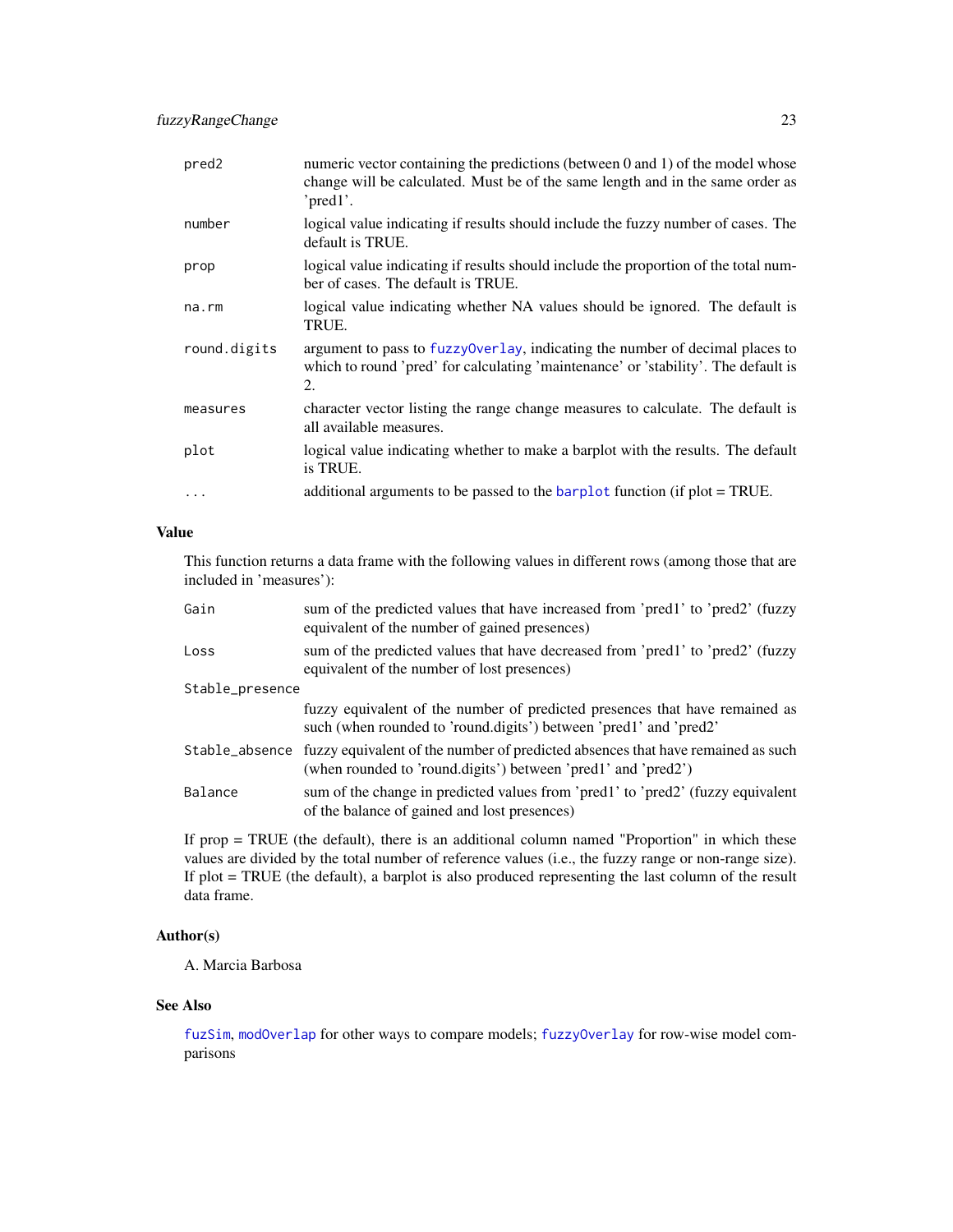# Examples

```
# get an environmental favourability model for a rotifer species:
data(rotif.env)
names(rotif.env)
fav_current <- multGLM(rotif.env, sp.cols = 18, var.cols = 5:17,
step = TRUE, FDR = TRUE, trim = TRUE, P = FALSE, Fav = TRUE) $
predictions
# imagine you have a model prediction for this species in a future time
# (here we will create one by randomly jittering the current predictions)
fav\_{imag} < -jitter(fav\_{current}, amount = 0.2)fav\_imag[fav\_imag < 0] <- 0
fav\_imag[fav\_imag > 1] \leq 1
# calculate range change given by current and imaginary future predictions:
fuzzyRangeChange(fav_current, fav_imag)
fuzzyRangeChange(fav_current, fav_imag, number = FALSE)
fuzzyRangeChange(fav_current, fav_imag, ylim = c(-1, 1),
ylab = "Proportional change")
```
getPreds *Get model predictions*

#### **Description**

This function allows getting the predictions of multiple models when applied to a given dataset. It can be useful if you have a list of model objects (e.g. resulting from [multGLM](#page-33-1)) and want to apply them to a new data set containing the same variables for another region or time period. There are options to include the logit link ('Y') and/or 'Favourability' (see [Fav](#page-10-1)).

# Usage

```
getPreds(data, models, id,col = NULL, Y = FALSE, P = TRUE,Favourability = TRUE, incl.input = FALSE)
```
#### Arguments

data an object of class either 'data.frame' or 'RasterStack' to which to apply the 'models' (below) to get their predictions; must contain all variables (with the same names, case-sensitive) included in any of the 'models'.

<span id="page-23-0"></span>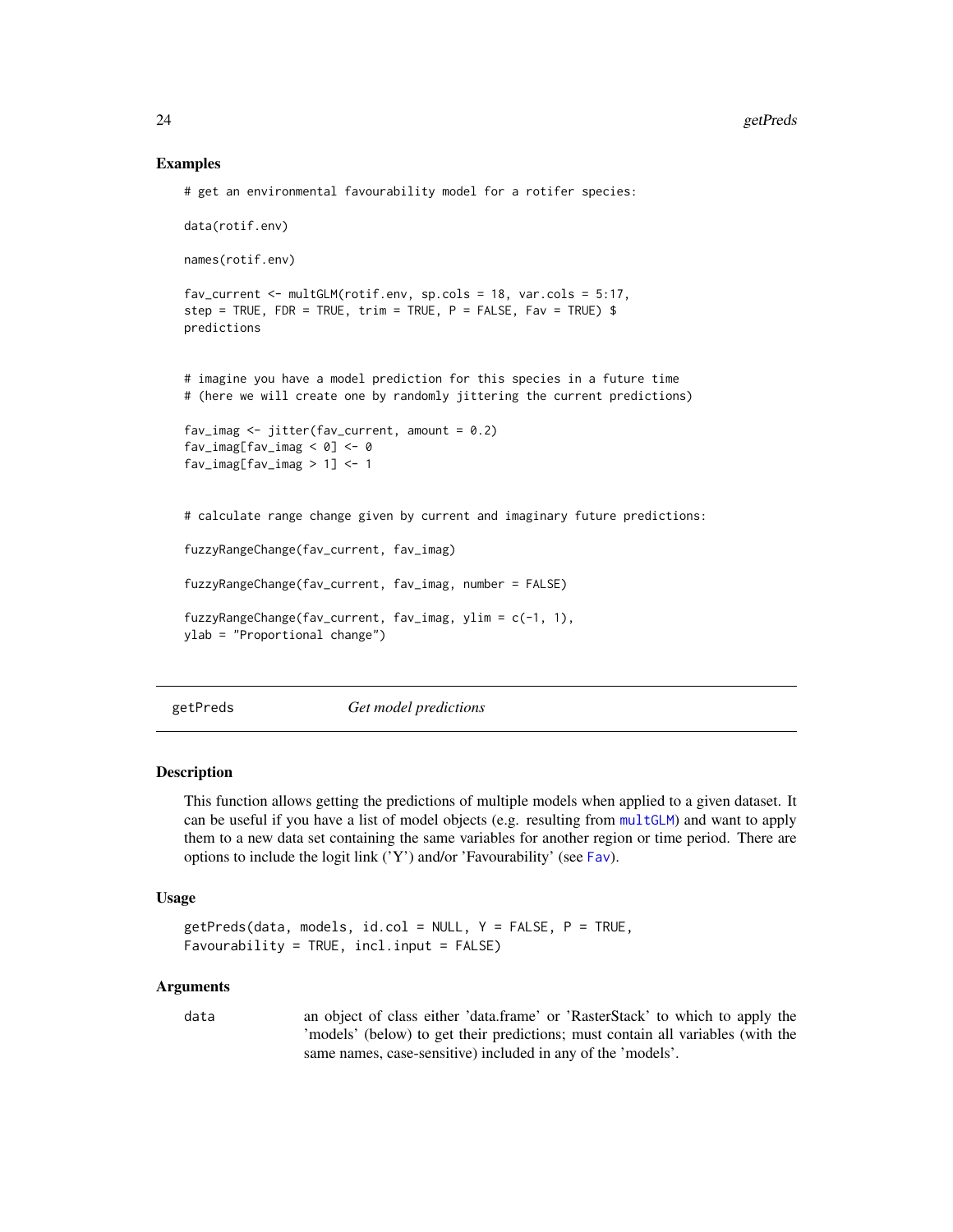#### <span id="page-24-0"></span>getPreds 25

| models        | an object of class 'list' containing one or more model objects, obtained e.g. with<br>function glm or multGLM.                                                                                                |
|---------------|---------------------------------------------------------------------------------------------------------------------------------------------------------------------------------------------------------------|
| id.col        | optionally, the index number of a column of 'data' containing row identifiers, to<br>be included in the result. Ignored if inclare input = TRUE, or if 'data' is a Raster-<br>Stack rather than a data frame. |
| Y             | logical, whether to include the logit link (y) value in the predictions.                                                                                                                                      |
| P             | logical, whether to include the probability value in the predictions.                                                                                                                                         |
| Favourability | logical, whether to include Favourability in the predictions (see Fav).                                                                                                                                       |
| incl.input    | logical, whether to include input columns in the output data frame (if the 'data'<br>input is a data frame as well). The default is FALSE.                                                                    |

# Value

This function returns the model predictions in an object of the same class as the input 'data', i.e. either a data frame or a RasterStack.

# Author(s)

A. Marcia Barbosa

# See Also

[multGLM](#page-33-1), [predict](#page-0-0)

# Examples

data(rotif.env)

names(rotif.env)

# identify rotifer data in the Eastern and Western hemispheres:

unique(rotif.env\$CONTINENT)

rotif.env\$HEMISPHERE <- "Eastern"

rotif.env\$HEMISPHERE[rotif.env\$CONTINENT %in% c("NORTHERN\_AMERICA", "SOUTHERN\_AMERICA")] <- "Western"

head(rotif.env)

# separate the rotifer data into hemispheres

```
east.hem <- rotif.env[rotif.env$HEMISPHERE == "Eastern", ]
west.hem <- rotif.env[rotif.env$HEMISPHERE == "Western", ]
```
# make models for 3 of the species in rotif.env based on their distribution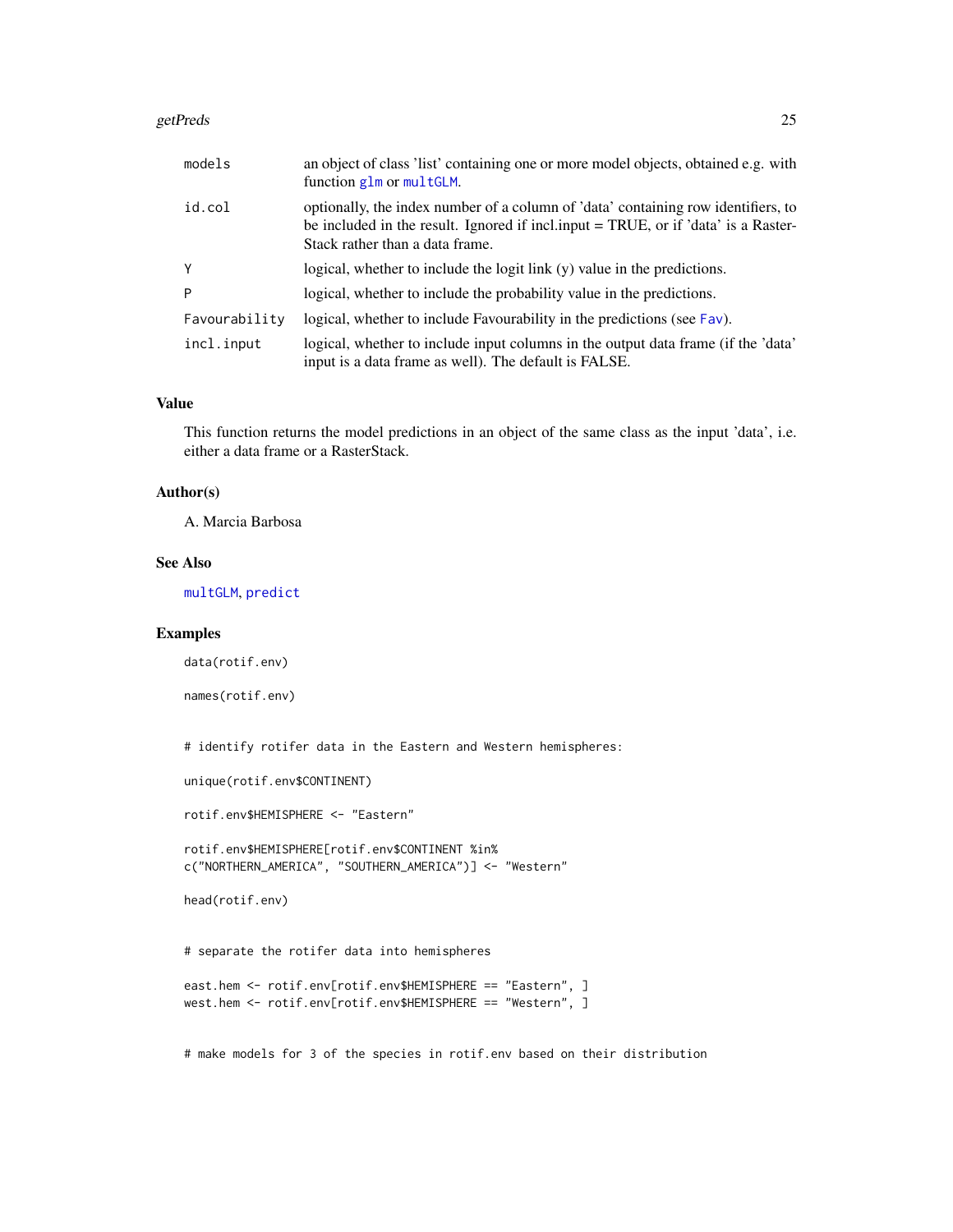```
# in the Eastern hemisphere:
mods <- multGLM(east.hem, sp.cols = 18:20, var.cols = 5:17,
id.col = 1, step = FALSE, FDR = FALSE, trim = FALSE)
# get the models' predictions for the Western hemisphere dataset:
preds <- getPreds(west.hem, models = mods$models, P = TRUE,
Favourability = TRUE)
head(preds)
```
gridRecords *Grid point occurrence records onto a raster*

# Description

This function takes a raster stack and a set of spatial coordinates of a species' presence (and optionally absence) records, and returns a data frame with the presences and absences, as well as the corresponding values of the rasters in the grid of pixels (cells). If absence coordinates are not supplied, all pixels without any presence point will be returned as absences.

# Usage

gridRecords(rst, pres.coords, abs.coords = NULL, na.rm = TRUE)

# Arguments

| rst         | a Raster* object with the desired spatial resolution and extent for the species<br>presence-absence data, and the layer(s) whose values to extract for those data.<br>The raster should be masked so that pixels have values only in relevant and<br>reasonably surveyed areas. |
|-------------|---------------------------------------------------------------------------------------------------------------------------------------------------------------------------------------------------------------------------------------------------------------------------------|
| pres.coords | a matrix or data frame with two columns containing, respectively, the x and y,<br>or longitude and latitude coordinates (in this order, and in the same coordinate<br>reference system as 'rst') of the points where species presence was detected.                             |
| abs.coords  | same as 'pres.coords' but for points where the species was not detected. If<br>NULL (the default), all pixels that are not intersected by 'pres.coords' will be<br>output as absence cells.                                                                                     |
| na.rm       | Logical value indicating whether pixels without values in any of the 'rst' layers<br>should be removed from the resulting data frame. The default is TRUE.                                                                                                                      |

# Details

This function was used e.g. in Baez et al. (2020) to get unique presences and absences from point occurrence data at the spatial resolution of marine raster variables.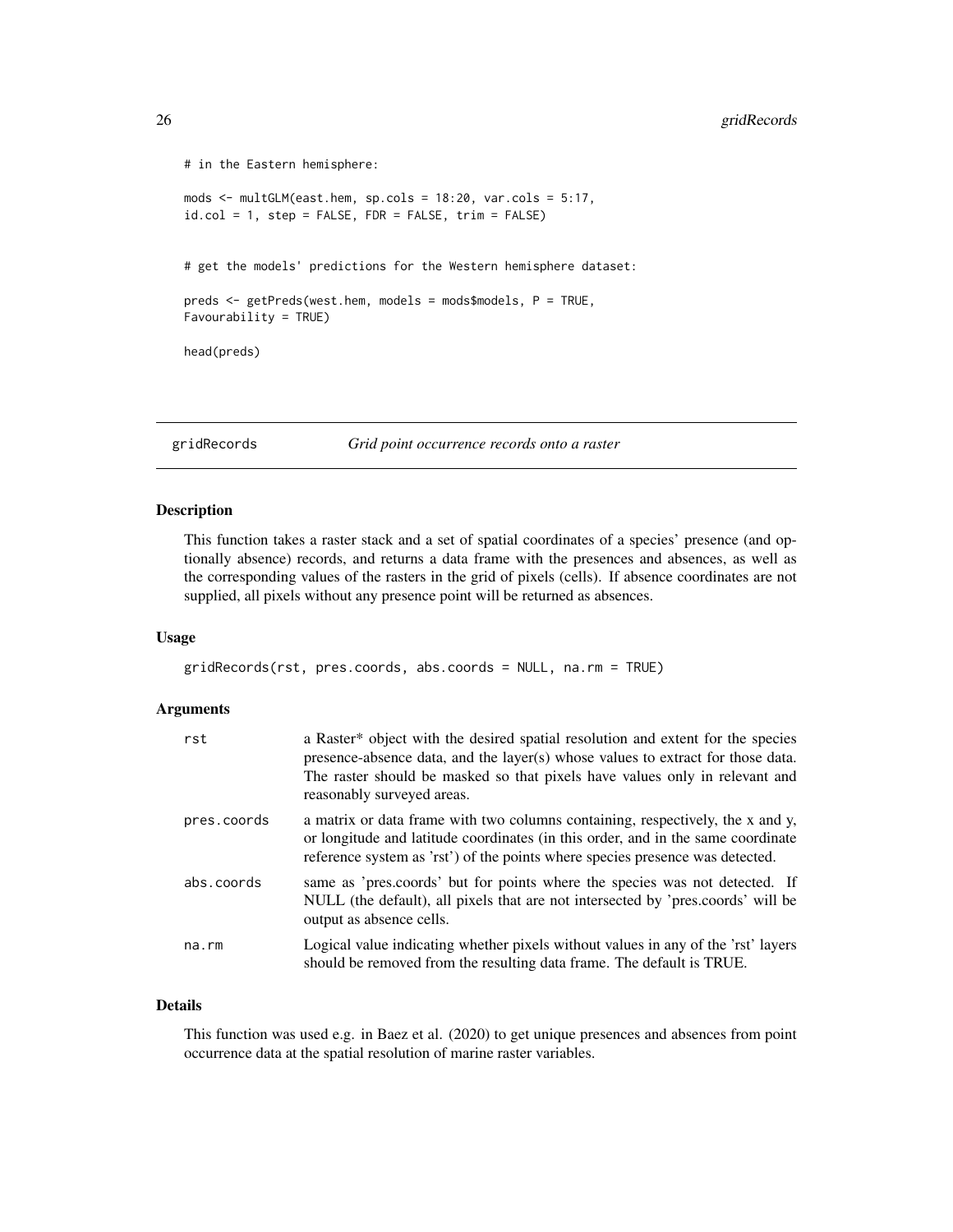# gridRecords 27

# Value

This function returns a data frame with the following columns:

| 'presence'    | integer, 1 for the cells with at least one presence point, and 0 for the cells with<br>absence points (if provided) AND with no presence points |
|---------------|-------------------------------------------------------------------------------------------------------------------------------------------------|
| $'x'$ , $'v'$ | centroid coordinates of each pixel (cell)                                                                                                       |
| 'cellnumber'  | the pixel identifier in 'rst'                                                                                                                   |
|               | one column for each laver in 'rst'                                                                                                              |
|               | with the value of each pixel for that layer.                                                                                                    |

# Note

This function requires the raster package.

#### Author(s)

A. Marcia Barbosa

# References

Baez J.C., Barbosa A.M., Pascual P., Ramos M.L. & Abascal F. (2020) Ensemble modelling of the potential distribution of the whale shark in the Atlantic Ocean. Ecology and Evolution, 10: 175-184

# See Also

'extract' in package raster

# Examples

## Not run:

# you can run the following code if you have the 'raster' and 'sp' packages installed

```
# import a system raster with 3 layers and crop it to a smaller extent:
require(raster)
rst <- stack(system.file("external/rlogo.grd", package = "raster"))
ext <- extent(c(0, 15, 25, 40))
rst <- crop(rst, ext)
plot(rst)
plot(rst[[1]])
```

```
# generate some random presence and absence points:
set.seed(123)
presences <- sp::spsample(as(ext, "SpatialPolygons"), 50, type = "random")
absences <- sp::spsample(as(ext, "SpatialPolygons"), 50, type = "random")
points(presences, pch = 20, cex = 0.2, col = "black")
points(absences, pch = 20, cex = 0.2, col = "white")
```

```
# use 'gridRecords' on these random points:
gridded_pts <- gridRecords(rst, coordinates(presences), coordinates(absences))
```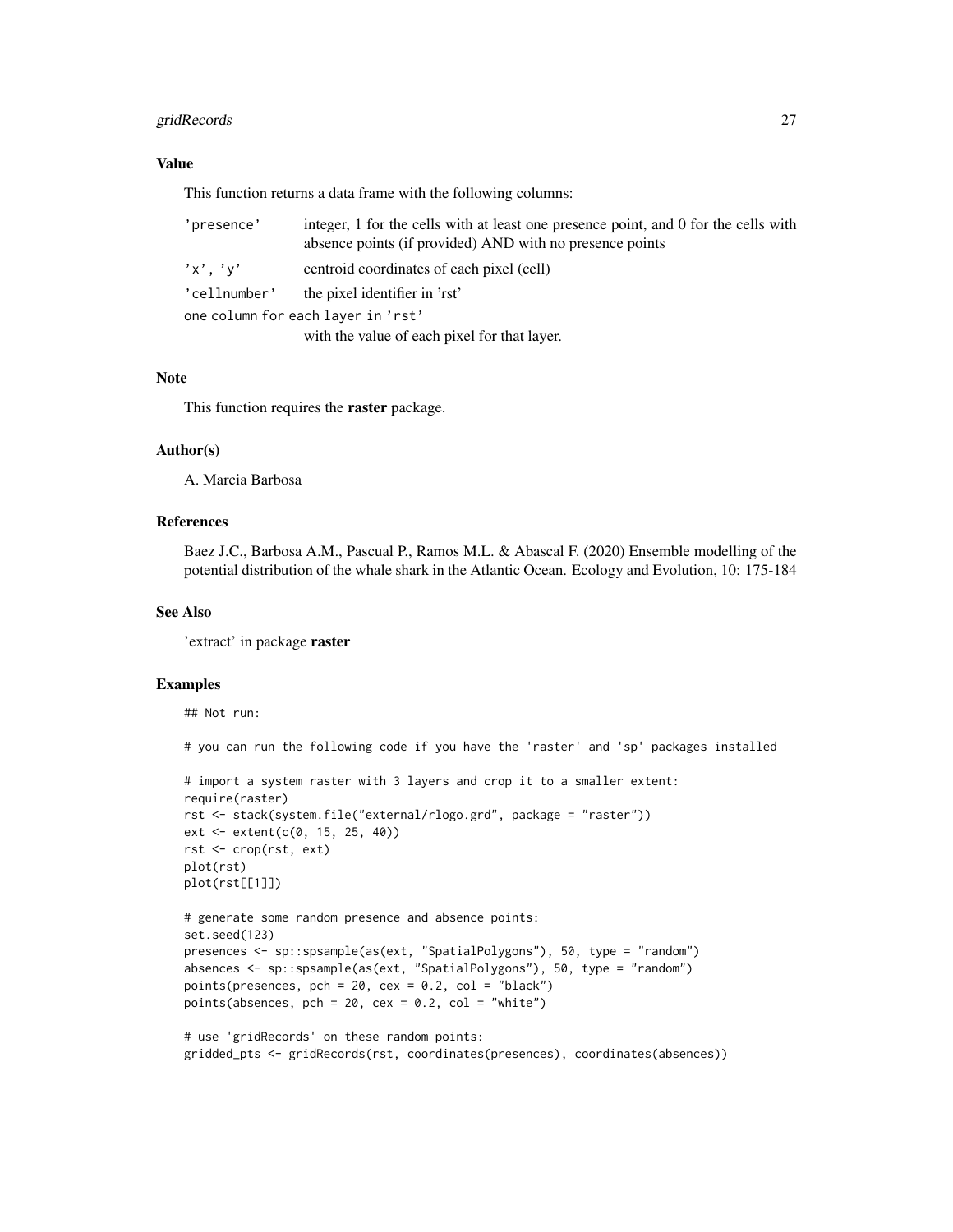```
head(gridded_pts) # 'red', 'green' and 'blue' are the names of the layers in 'rst'
# plot them to check the result:
pres_coords <- gridded_pts[gridded_pts$presence == 1, c("x", "y")]
abs_coords <- gridded_pts[gridded_pts$presence == 0, c("x", "y")]
points(gridded_pts[ , c("x", "y")], pch = 4, cex = 0.6, col = gridded_pts$presence)
# you can also do it with only presence (no absence) records:
gridded_pres <- gridRecords(rst, coordinates(presences))
head(gridded_pres)
plot(rst[[1]])
points(presences, pch = 20, cex = 0.2, col = "black")
pres_coords <- gridded_pres[gridded_pres$presence == 1, c("x", "y")]
abs_coords <- gridded_pres[gridded_pres$presence == 0, c("x", "y")]
points(gridded_pres[ , c("x", "y")], pch = 4, cex = 0.6, col = gridded_pres$presence)
## End(Not run)
```
integerCols *Classify integer columns*

# Description

This function detects which numeric columns in a data frame contain only whole numbers, and converts those columns to integer class, so that they take up less space.

#### Usage

integerCols(data)

#### Arguments

data a data frame containing possibly integer columns classified as "numeric".

#### Value

The function returns a data frame with the same columns as 'data', but with those that are numeric and contain only whole numbers (possibly including NA) now classified as "integer".

# Author(s)

A. Marcia Barbosa

# See Also

[is.integer](#page-0-0), [as.integer](#page-0-0), [multConvert](#page-32-1)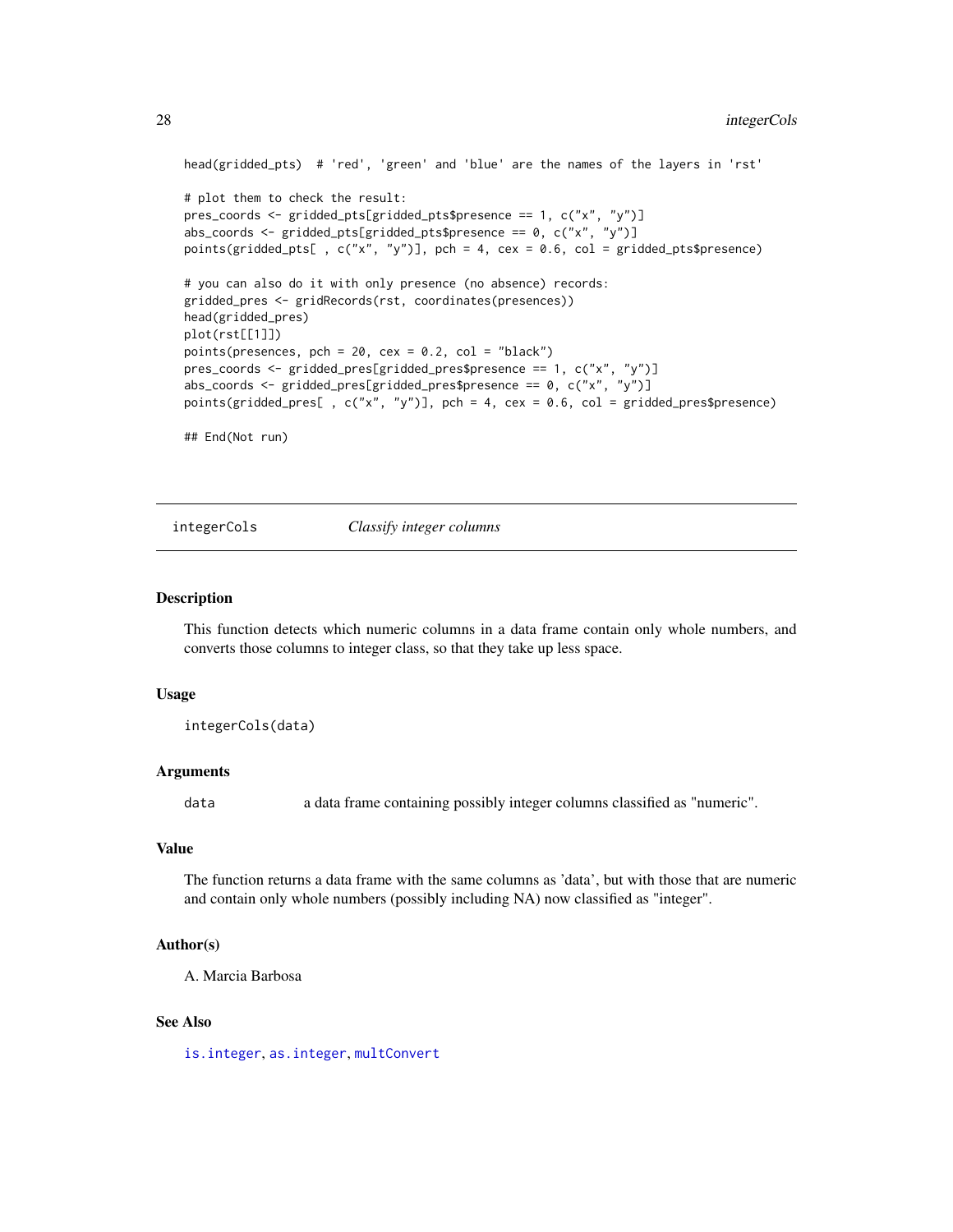#### <span id="page-28-0"></span>modelTrim 29

# Examples

```
dat <- data.frame(
  var1 = 1:10,
  var2 = as.numeric(1:10),
  var3 = as.numeric(c(1:4, NA, 6:10)),var4 = as.numeric(c(1:3, \text{NaN}, 5, \text{Inf}, 7, -Inf, 9:10)),var5 = as.character(1:10),
  var6 = seq(0.1, 1, by = 0.1),var7 = letters[1:10]
) # creates a sample data frame
dat
str(dat)
# var2 classified as "numeric" but contains only whole numbers
# var3 same as var2 but containing also NA values
# var4 same as var2 but containing also NaN and infinite values
# var5 contains only whole numbers but initially classified as factor
dat <- integerCols(dat)
str(dat)
# var2 and var3 now classified as "integer"
# var4 remains as numeric because contains infinite and NaN
# (not integer) values
# var5 remains as factor
```
<span id="page-28-1"></span>modelTrim *Trim off non-significant variables from a model*

# Description

This function performs a stepwise removal of non-significant variables from a model.

#### Usage

```
modelTrim(model1, method = "summary", alpha = 0.05)
```
#### Arguments

| model  | a model object.                                                                                                                                                                                     |
|--------|-----------------------------------------------------------------------------------------------------------------------------------------------------------------------------------------------------|
| method | the method for getting the individual p-values. Can be either "summary" for the<br>p-values of the coefficient estimates, or "anova" for the p-values of the variables<br>themselves (see Details). |
| alpha  | the p-value above which a variable is removed.                                                                                                                                                      |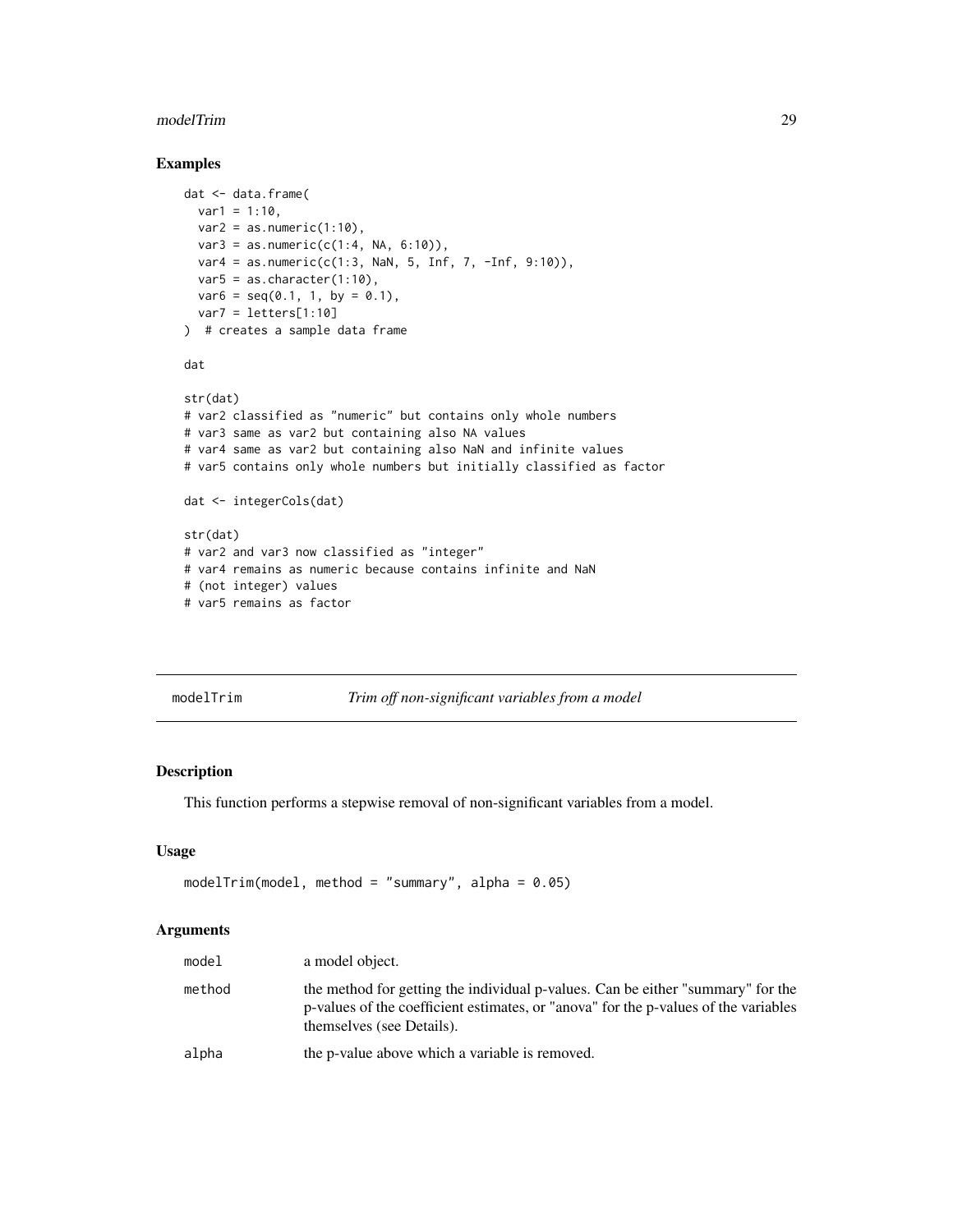<span id="page-29-0"></span>Details

Stepwise variable selection is a common procedure for simplifying models. It maximizes predictive efficiency in an objective and reproducible way, and is useful when the individual importance of the predictors is not known a priori (Hosmer & Lemeshow, 2000). The [step](#page-0-0) R function performs such procedure using an information criterion (AIC) to select the variables, but it often leaves variables that are not significant in the model. Such variables can be subsequently removed with a manual stepwise procedure (e.g. Crawley 2007, p. 442; Barbosa & Real 2010, 2012; Estrada & Arroyo 2012). The 'modelTrim' function performs such removal automatically until all remaining variables are significant. It can also be applied to a full model (i.e., without previous use of the step function), as it serves as a backward stepwise selection procedure based on the significance of the coefficients (if method = "summary", the default) or on the significance of the variables themselves (if method = "anova", better when there are categorical variables in the model).

# Value

The input model object after removal of non-significant variables.

# Author(s)

A. Marcia Barbosa

#### References

Barbosa A.M. & Real R. (2010) Favourable areas for expansion and reintroduction of Iberian lynx accounting for distribution trends and genetic diversity of the European rabbit. Wildlife Biology in Practice 6: 34-47

Barbosa A.M. & Real R. (2012) Applying fuzzy logic to comparative distribution modelling: a case study with two sympatric amphibians. The Scientific World Journal, Article ID 428206

Crawley M.J. (2007) The R Book. John Wiley & Sons, Chichester (UK)

Estrada A. & Arroyo B. (2012) Occurrence vs abundance models: Differences between species with varying aggregation patterns. Biological Conservation, 152: 37-45

Hosmer D. W. & Lemeshow S. (2000) Applied Logistic Regression (2nd ed). John Wiley and Sons, New York

# See Also

[step](#page-0-0)

# Examples

# load sample data:

data(rotif.env)

names(rotif.env)

# build a stepwise model of a species' occurrence based on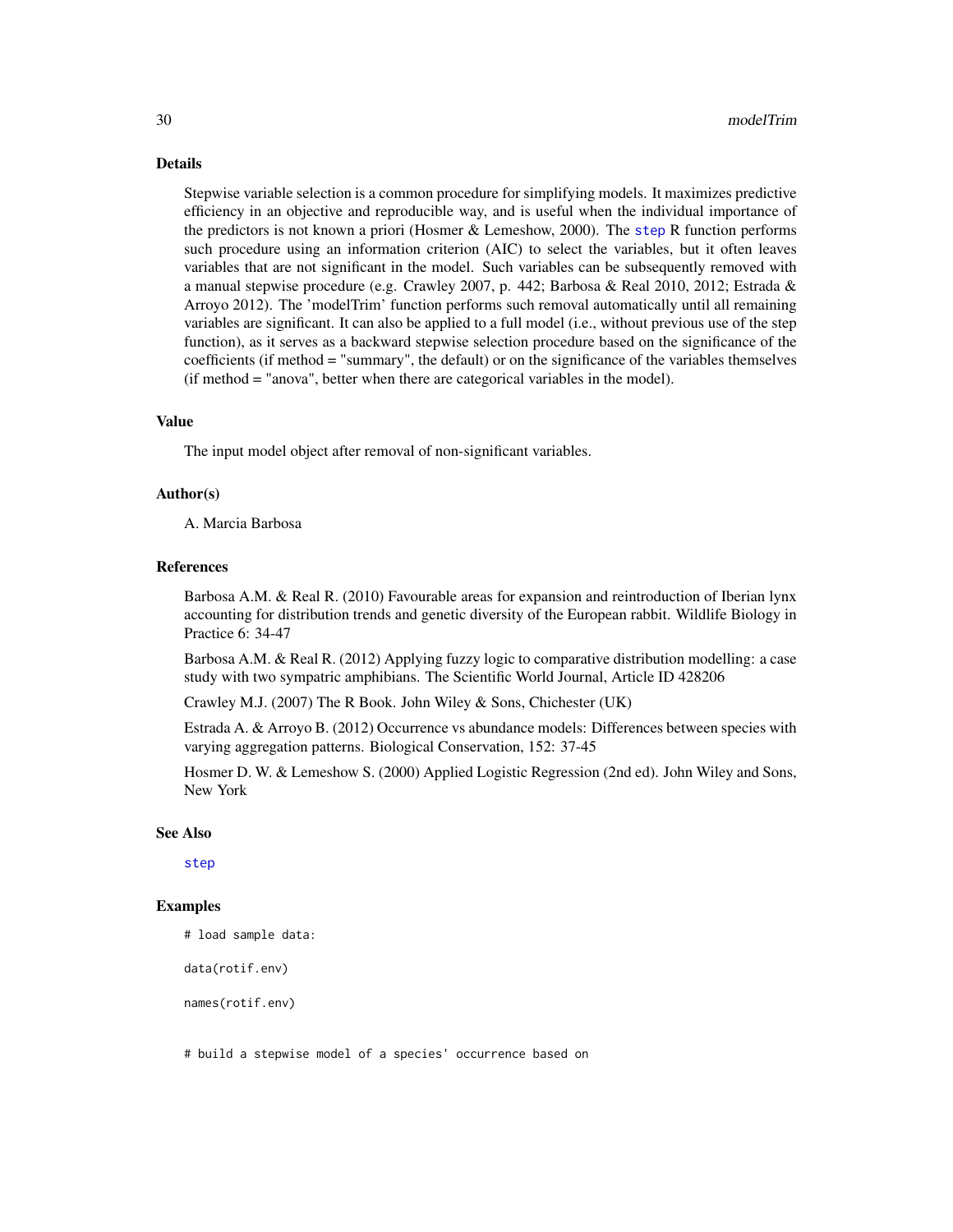# <span id="page-30-0"></span>modOverlap 31

```
# some of the variables:
mod <- with(rotif.env, step(glm(Abrigh ~ Area + Altitude + AltitudeRange +
HabitatDiversity + HumanPopulation, family = binomial)))
# examine the model:
summary(mod) # contains non-significant variables
# use modelTrim to get rid of non-significan effects:
mod <- modelTrim(mod)
summary(mod) # only significant variables now
```
# <span id="page-30-1"></span>modOverlap *Overall overlap between model predictions*

#### Description

This function calculates the degree of overlap between the predictions of two models, using niche comparison metrics such as Schoener's D, Hellinger distance and Warren's I.

# Usage

```
modOverlap(pred1, pred2, na.rm = TRUE)
```
# Arguments

| pred1 | numeric vector of the predictions of a generalized linear model (values between<br>$0$ and $1$ ).                                      |
|-------|----------------------------------------------------------------------------------------------------------------------------------------|
| pred2 | numeric vector of the predictions of another generalized linear model; must be<br>of the same length and in the same order as 'pred1'. |
| na.rm | logical value indicating whether NA values should be removed prior to calcula-<br>tion. The default is TRUE.                           |

#### Details

See Warren et al. (2008).

# Value

This function returns a list of 3 metrics:

```
SchoenerD Schoener's (1968) D statistic for niche overlap, varying between 0 (no overlap)
                  and 1 (identical niches).
```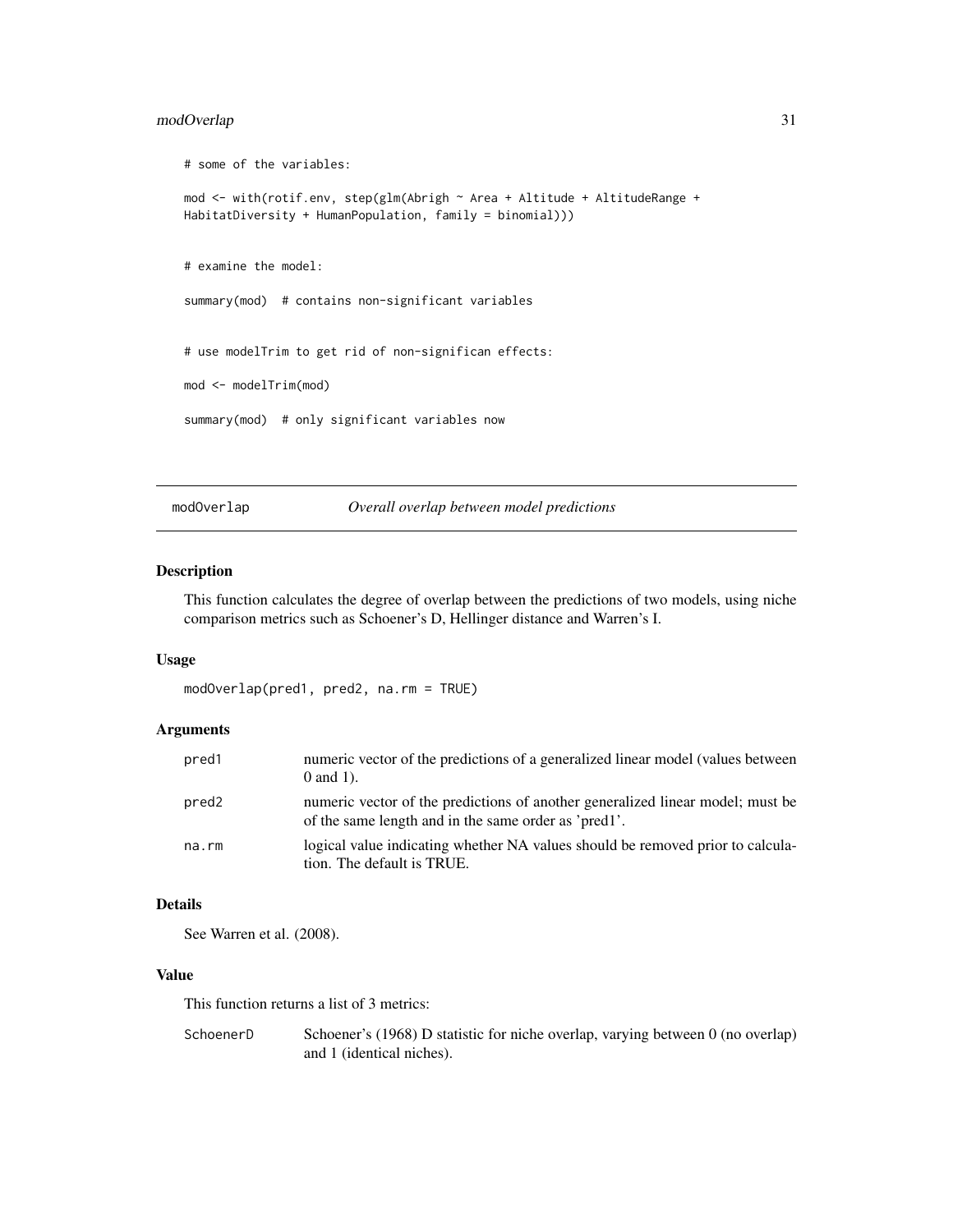<span id="page-31-0"></span>

| WarrenI | the I index of Warren et al. (2008), based on Hellinger distance (below) but                                                          |
|---------|---------------------------------------------------------------------------------------------------------------------------------------|
|         | re-formulated to also vary between 0 (no overlap) and 1 (identical niches).                                                           |
|         | Hellinger Dist Hellinger distance (as in van der Vaart 1998, p. 211) between probability distri-<br>butions, varying between 0 and 2. |

# Note

Thanks to Heidi K. Mod for reporting a typo in a previous version of the function. Another function providing similar measures, niche.overlap, is available in package **phyloclim**, but it requires complex and software-specific input data formats.

# Author(s)

A. Marcia Barbosa

#### References

Schoener T.W. (1968) Anolis lizards of Bimini: resource partitioning in a complex fauna. Ecology 49: 704-726

van der Vaart A.W. (1998) Asymptotic statistics. Cambridge Univ. Press, Cambridge (UK)

Warren D.L., Glor R.E. & Turelli M. (2008) Environmental niche equivalency versus conservatism: quantitative approaches to niche evolution. Evolution, 62: 2868-83 (and further ERRATUM)

# See Also

[fuzSim](#page-16-1); niche.overlap in package phyloclim

# Examples

# get an environmental favourability model for a rotifer species:

```
data(rotif.env)
```
names(rotif.env)

fav\_current <- multGLM(rotif.env, sp.cols = 18, var.cols = 5:17, step = TRUE, FDR = TRUE, trim = TRUE,  $P =$  FALSE, Fav = TRUE) \$ predictions

# imagine you have a model prediction for this species in a future time # (here we will create one by randomly jittering the current predictions)

```
fav_imag \le jitter(fav_current, amount = 0.2)
fav_imag[fav_imag < 0] <- 0
fav_imag[fav_imag > 1] <-1
```
# calculate niche overlap between current and imaginary future predictions:

```
modOverlap(fav_current, fav_imag)
```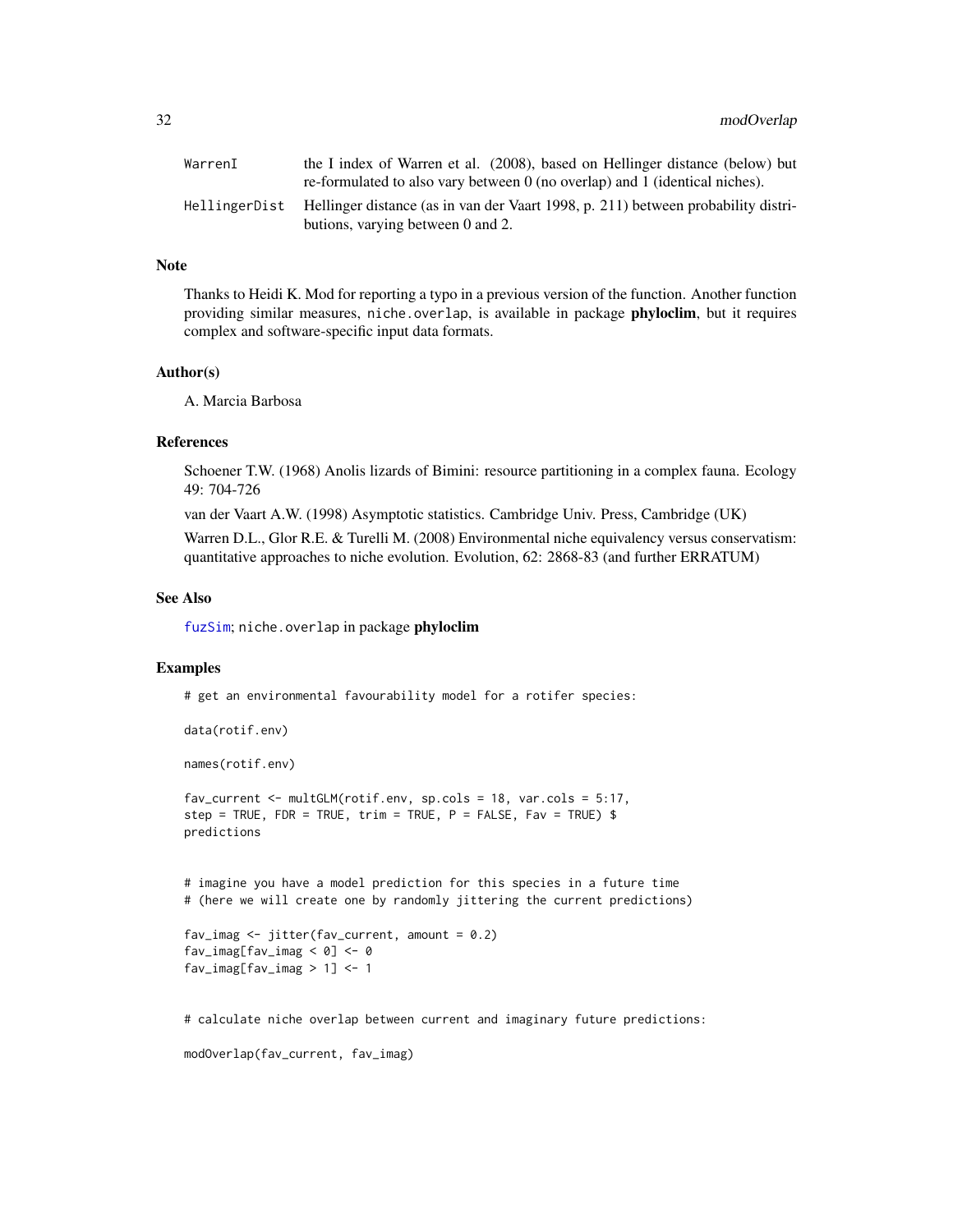<span id="page-32-1"></span><span id="page-32-0"></span>

# Description

This function can simultaneously convert multiple columns of a matrix or data frame.

# Usage

multConvert(data, conversion, cols = 1:ncol(data))

# Arguments

| data       | A matrix or data frame containing columns that need to be converted |
|------------|---------------------------------------------------------------------|
| conversion | the conversion to apply, e.g. as factor or a custom-made function   |
| cols       | the columns of 'data' to convert                                    |

# Details

Sometimes we need to change the data type (class, mode) of a variable in R. There are various possible conversions, performed by functions like [as.integer](#page-0-0), [as.factor](#page-0-0) or [as.character](#page-0-0). If we need to perform the same conversion on a number of variables (columns) in a data frame, we can convert them all simultaneously using this function. By default it converts all columns in 'data', but you can specify just some of those. 'multConvert' can also be used to apply other kinds of transformations – for example, if you need to divide some of your columns by 100, just write a function to do this and then use 'multConvert' to apply this function to any group of columns.

# Value

The input data with the specified columns converted as specified in 'conversion'.

# Author(s)

A. Marcia Barbosa

# Examples

```
data(rotif.env)
str(rotif.env)
# convert the first 4 columns to character:
converted.rotif.env <- multConvert(data = rotif.env,
conversion = as.character, cols = 1:4)
```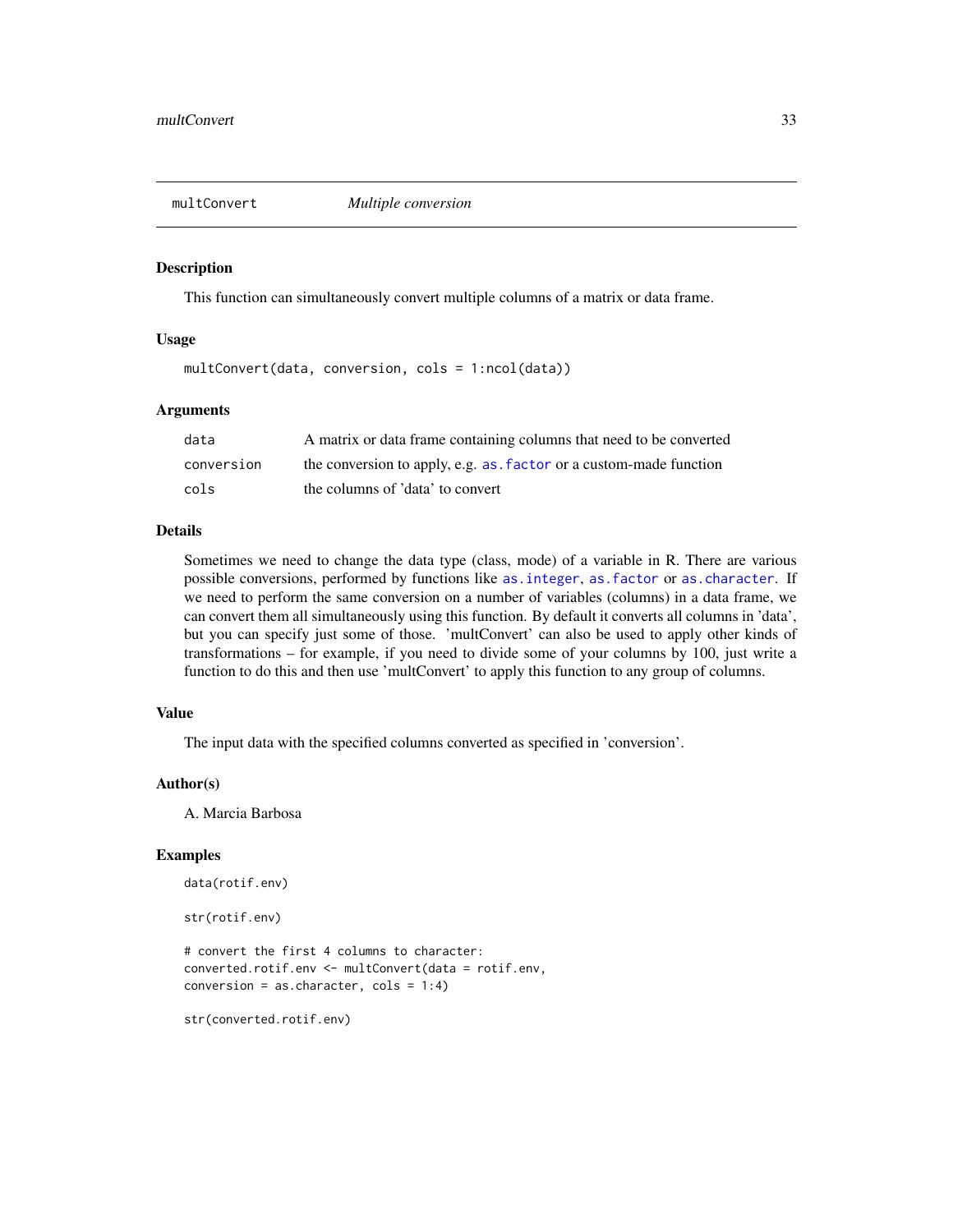```
names(rotif.env)
# divide some columns by 100:
div100 <- function(x) x / 100rotif.env.cent <- multConvert(data = rotif.env,
conversion = div100, cols = c(6:10, 12:17))
head(rotif.env.cent)
```
<span id="page-33-1"></span>multGLM *GLMs with variable selection for multiple species*

# Description

This function performs selection of variables and calculates generalized linear models for a set of (species) presence/absence records in a data frame, with a range of options for data partition, variable selection, and output form.

# Usage

```
multGLM(data, sp.cols, var.cols, id.col = NULL, family = "binomial",
test.sample = 0, FDR = FALSE, correction = "fdr", corSelect = FALSE,
cor. thresh = 0.8, step = TRUE, trace = 0, start = "null.model",
direction = "both", select = "AIC", trim = TRUE, Y.prediction = FALSE,
P.prediction = TRUE, Favourability = TRUE, group.preds = TRUE,
TSA = FALSE, coord.cols = NULL, degree = 3, verbosity = 2, ...)
```
# Arguments

| data        | a data frame in wide format (see splist2presabs) containing, in separate columns,<br>your species' binary (0/1) occurrence data and the predictor variables.                                                                                                                                                                                                                                                                                                                       |
|-------------|------------------------------------------------------------------------------------------------------------------------------------------------------------------------------------------------------------------------------------------------------------------------------------------------------------------------------------------------------------------------------------------------------------------------------------------------------------------------------------|
| sp.cols     | names or index numbers of the columns containing the species data to be mod-<br>elled.                                                                                                                                                                                                                                                                                                                                                                                             |
| var.cols    | names or index numbers of the columns containing the predictor variables to be<br>used for modelling.                                                                                                                                                                                                                                                                                                                                                                              |
| id.col      | (optional) name or index number of column containing the row identifiers (if<br>defined, it will be included in the output 'predictions' data frame).                                                                                                                                                                                                                                                                                                                              |
| family      | argument to be passed to the glm function; currently, only 'binomial' is imple-<br>mented here.                                                                                                                                                                                                                                                                                                                                                                                    |
| test.sample | a subset of data to set aside for subsequent model testing. Can be a value be-<br>tween 0 and 1 for a proportion of the data to choose randomly (e.g. 0.2 for<br>20%); or an integer number for a particular number of cases to choose randomly<br>among the records in 'data'; or a vector of integers for the index numbers of<br>the particular rows to set aside; or "Huberty" for his rule of thumb based on the<br>number of variables (Huberty 1994, Fielding & Bell 1997). |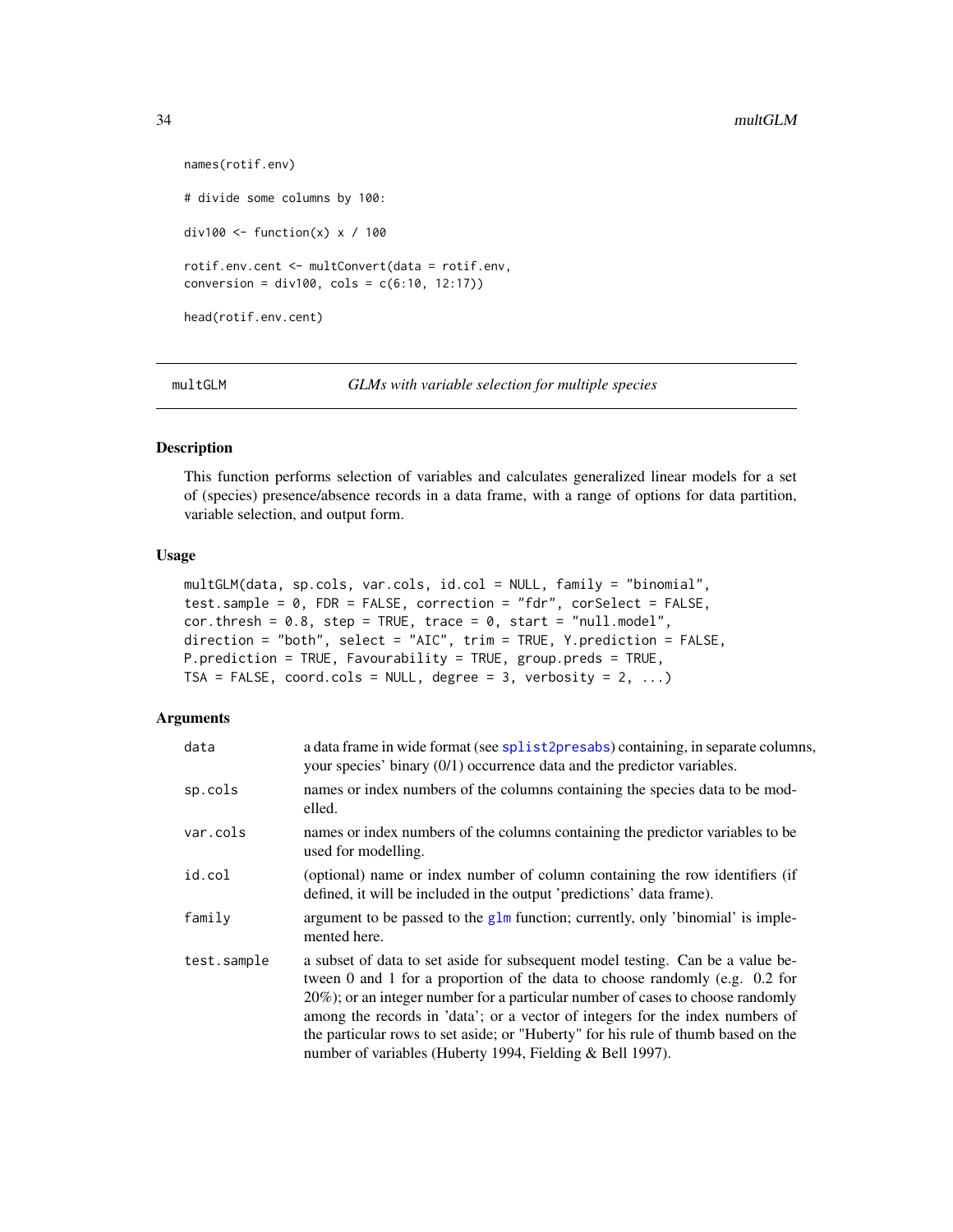<span id="page-34-0"></span>

| <b>FDR</b>    | logical value indicating whether to do a preliminary exclusion of variables based<br>on the false discovery rate (see FDR). The default is FALSE.                                                                                                                                                        |
|---------------|----------------------------------------------------------------------------------------------------------------------------------------------------------------------------------------------------------------------------------------------------------------------------------------------------------|
| correction    | argument to pass to the FDR function if $FDR = TRUE$ . The default is "fdr", but<br>see p. adjust for other options.                                                                                                                                                                                     |
| corSelect     | logical value indicating whether to do a preliminary exclusion of highly corre-<br>lated variables (see corselect). The default is FALSE.                                                                                                                                                                |
| cor.thresh    | numerical value indicating the correlation threshold to pass to corselect (used<br>only if corSelect = TRUE).                                                                                                                                                                                            |
| step          | logical, whether to use the step function to perform a stepwise variable selection<br>(based on AIC or BIC).                                                                                                                                                                                             |
| trace         | if positive, information is printed during the running of step. Larger values may<br>give more detailed information.                                                                                                                                                                                     |
| start         | character string specifying whether to start with the 'null.model' (so that vari-<br>able selection starts forward) or with the 'full.model' (so selection starts back-<br>ward). Used only if step = TRUE.                                                                                              |
| direction     | argument to be passed to step specifying the direction of variable selection<br>('forward', 'backward' or 'both'). Used only if step = TRUE.                                                                                                                                                             |
| select        | character string specifying the criterion for stepwise selection of variables. Op-<br>tions are "AIC" (Akaike's Information Criterion; Akaike, 1973), the default; or<br>BIC (Bayesian Information Criterion, also known as Schwarz criterion, SBC or<br>SBIC; Schwarz, 1978). Used only if step = TRUE. |
| trim          | logical indicating whether to trim off non-significant variables from the models<br>using modelTrim function. Can be used whether or not step = TRUE. Works as<br>a backward variable elimination procedure based on statistical significance.                                                           |
| Y.prediction  | logical, whether to include output predictions in the scale of the predictor vari-<br>ables (type = "link" in $predict.g1m)$ .                                                                                                                                                                           |
| P.prediction  | logical, whether to include output predictions in the scale of the response vari-<br>able, i.e. probability (type = "response" in $predict.glm$ ).                                                                                                                                                       |
| Favourability | logical, whether to apply the Favourability function to remove the effect of<br>prevalence on predicted probability (Real et al. 2006) and include its results<br>in the output.                                                                                                                         |
| group.preds   | logical, whether to group together predictions of similar type ('Y', 'P' or 'F')<br>in the output 'predictions' table (e.g. if FALSE: $sp1_Y$ , $sp1_P$ , $sp1_F$ , $sp2_Y$ ,<br>$sp2_P$ , $sp2_F$ ; if TRUE: $sp1_Y$ , $sp2_Y$ , $sp1_P$ , $sp2_P$ , $sp1_F$ , $sp2_F$ ).                               |
| TSA           | logical, whether to add a trend surface analysis (calculated individually for each<br>species) as a spatial variable in each model. See multTSA for more details. The<br>default is FALSE.                                                                                                               |
| coord.cols    | argument to pass to multTSA (if $TSA = TRUE$ ).                                                                                                                                                                                                                                                          |
| degree        | argument to pass to multTSA (if $TSA = TRUE$ ).                                                                                                                                                                                                                                                          |
| verbosity     | integer value indicating the amount of messages to display; currently imple-<br>mented values are from 0, 1, and 2 (the default).                                                                                                                                                                        |
| $\cdots$      | additional arguments to be passed to modelTrim.                                                                                                                                                                                                                                                          |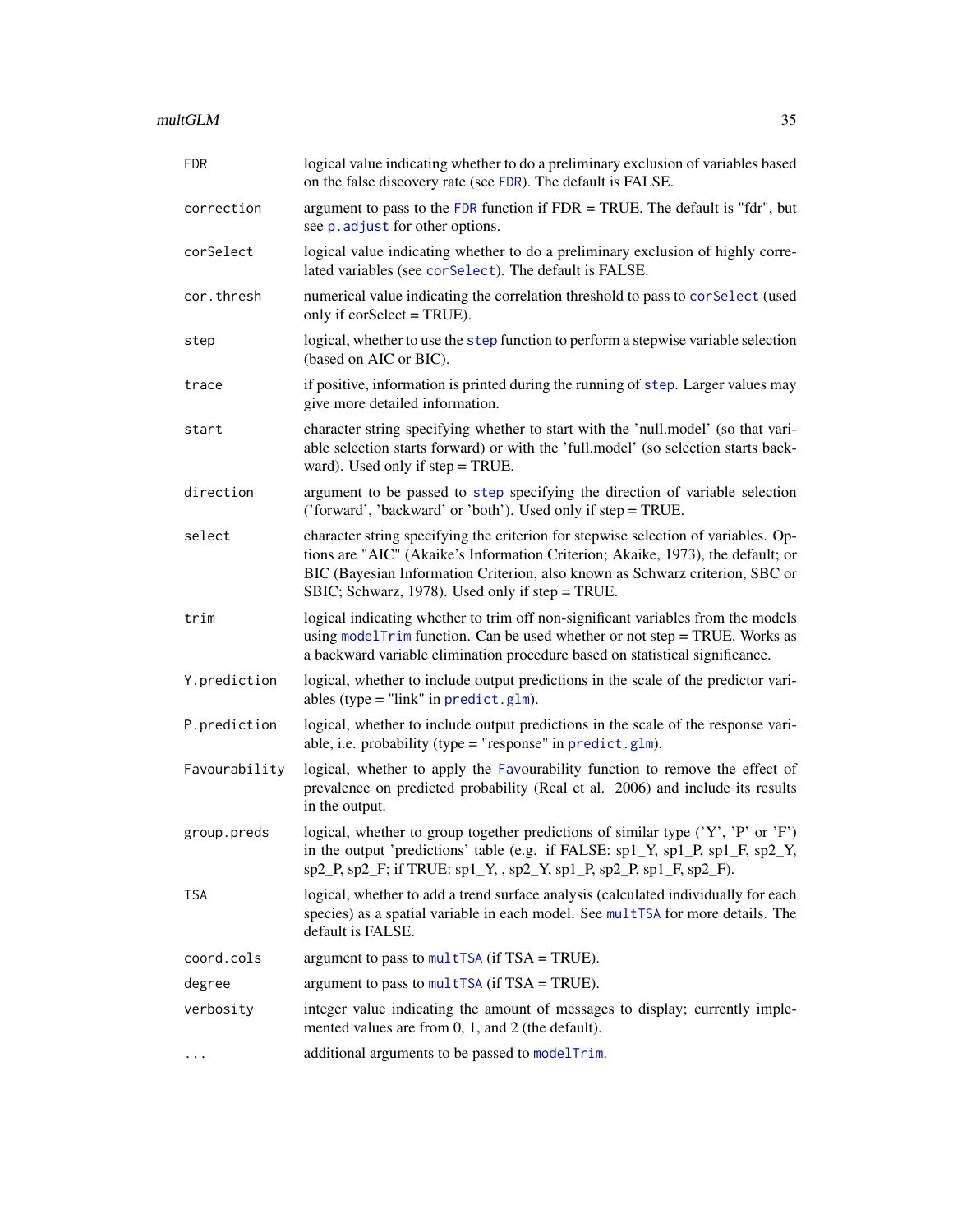# <span id="page-35-0"></span>Details

This function automatically calculates binomial GLMs for one or more species (or other binary variables) in a data frame. The function can optionally perform [step](#page-0-0)wise variable selection (and it does so by default) instead of forcing all variables into the models, starting from either the null model (the default, so selection starts forward) or from the full model (so selection starts backward) and using Akaike's information criterion (AIC) as a variable selection criterion. Instead or subsequently, it can also perform stepwise removal of non-significant variables from the models using the [modelTrim](#page-28-1) function.

There is also an optional preliminary selection of non-correlated variables, and/or of variables with a significant bivariate relationship with the response, based on the false discovery rate ([FDR](#page-14-1)). Note, however, that some variables can be significant in a multivariate model even if they would not have been selected by FDR.

[Fav](#page-10-1)ourability is also calculated, removing the effect of species prevalence from occurrence probability and thus allowing direct comparisons between models (Real et al. 2006).

By default, all data are used in model training, but you can define an optional 'test.sample' to be reserved for model testing afterwards. You may also want to do a previous check for multicollinearity among variables, e.g. the variance inflation factor (VIF), using [multicol](#page-36-1).

The 'multGLM' function will create a list of the resulting models (each with the name of the corresponding species column) and a data frame with their predictions  $(Y, P')$  and/or  $F'$ , all of which are optional). If you plan on representing these predictions in a GIS based on .dbf tables, remember that dbf only allows up to 10 characters in column names; 'multGLM' predictions will add 2 characters  $(Y, P \text{ and/or } F)$  to each of your species column names, so use species names/codes with up to 8 characters in the data set that you are modelling. You can create (sub)species name abbreviations with the [spCodes](#page-53-1) function.

# Value

This function returns a list with the following components:

| predictions | a data frame with the model predictions (if either of Y, prediction, P, prediction<br>or Favourability are TRUE).                 |
|-------------|-----------------------------------------------------------------------------------------------------------------------------------|
| models      | a list of the resulting model objects.                                                                                            |
| variables   | a list of character vectors naming the variables finally included in each model<br>according to the specified selection criteria. |

#### Author(s)

A. Marcia Barbosa

#### References

Akaike, H. (1973) Information theory and an extension of the maximum likelihood principle. In: Petrov B.N. & Csaki F., 2nd International Symposium on Information Theory, Tsahkadsor, Armenia, USSR, September 2-8, 1971, Budapest: Akademiai Kiado, p. 267-281.

Fielding A.H. & Bell J.F. (1997) A review of methods for the assessment of prediction errors in conservation presence/absence models. Environmental Conservation 24: 38-49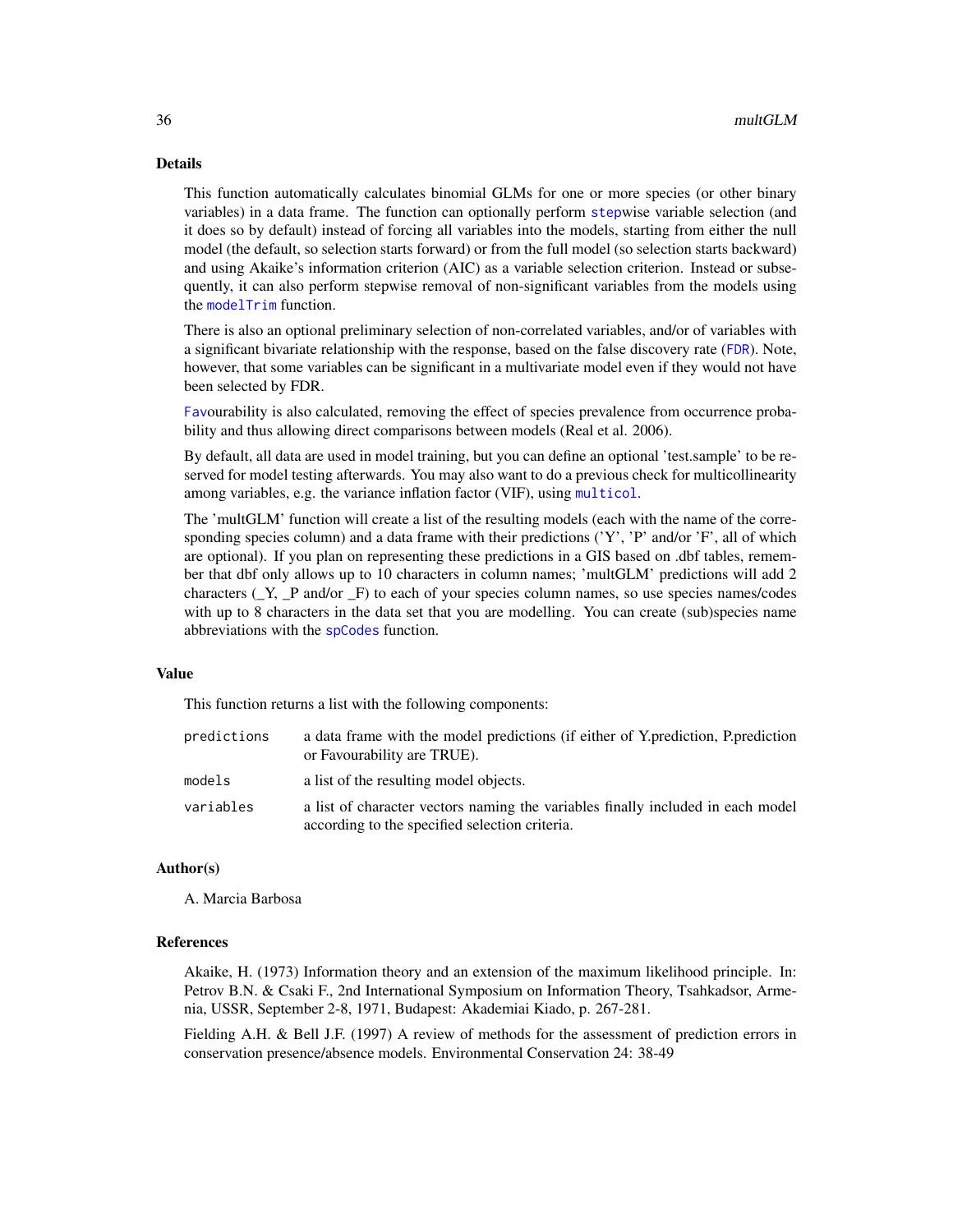#### <span id="page-36-0"></span>multicol 37

Huberty C.J. (1994) Applied Discriminant Analysis. Wiley, New York, 466 pp. Schaafsma W. & van Vark G.N. (1979) Classification and discrimination problems with applications. Part IIa. Statistica Neerlandica 33: 91-126

Real R., Barbosa A.M. & Vargas J.M. (2006) Obtaining environmental favourability functions from logistic regression. Environmental and Ecological Statistics 13: 237-245.

Schwarz, G.E. (1978) Estimating the dimension of a model. Annals of Statistics, 6 (2): 461-464.

# See Also

[glm](#page-0-0), [Fav](#page-10-1), [step](#page-0-0), [modelTrim](#page-28-1), [multicol](#page-36-1), [corSelect](#page-6-1)

# Examples

```
data(rotif.env)
names(rotif.env)
# make models for 2 of the species in rotif.env:
  mods \le multGLM(rotif.env, sp.cols = 46:47, var.cols = 5:17, id.col = 1,
  step = TRUE, FDR = TRUE, trim = TRUE)
names(mods)
head(mods$predictions)
names(mods$models)
mods$models[[1]]
mods$models[["Ttetra"]]
# include each species' spatial trend in the models:
mods \le multGLM(rotif.env, sp.cols = 46:47, var.cols = 5:17, id.col = 1,
step = TRUE, FDR = TRUE, trim = TRUE, TSA = TRUE, coord.cols = c(11, 10))
mods$models[[1]]
mods$models[["Ttetra"]]
mods$variables
# you can then use these selected variables elsewhere
```
<span id="page-36-1"></span>multicol *Analyse multicollinearity in a dataset, including VIF*

# Description

This function analyses multicollinearity in a set of variables or in a model, including the R-squared, tolerance and variance inflation factor (VIF).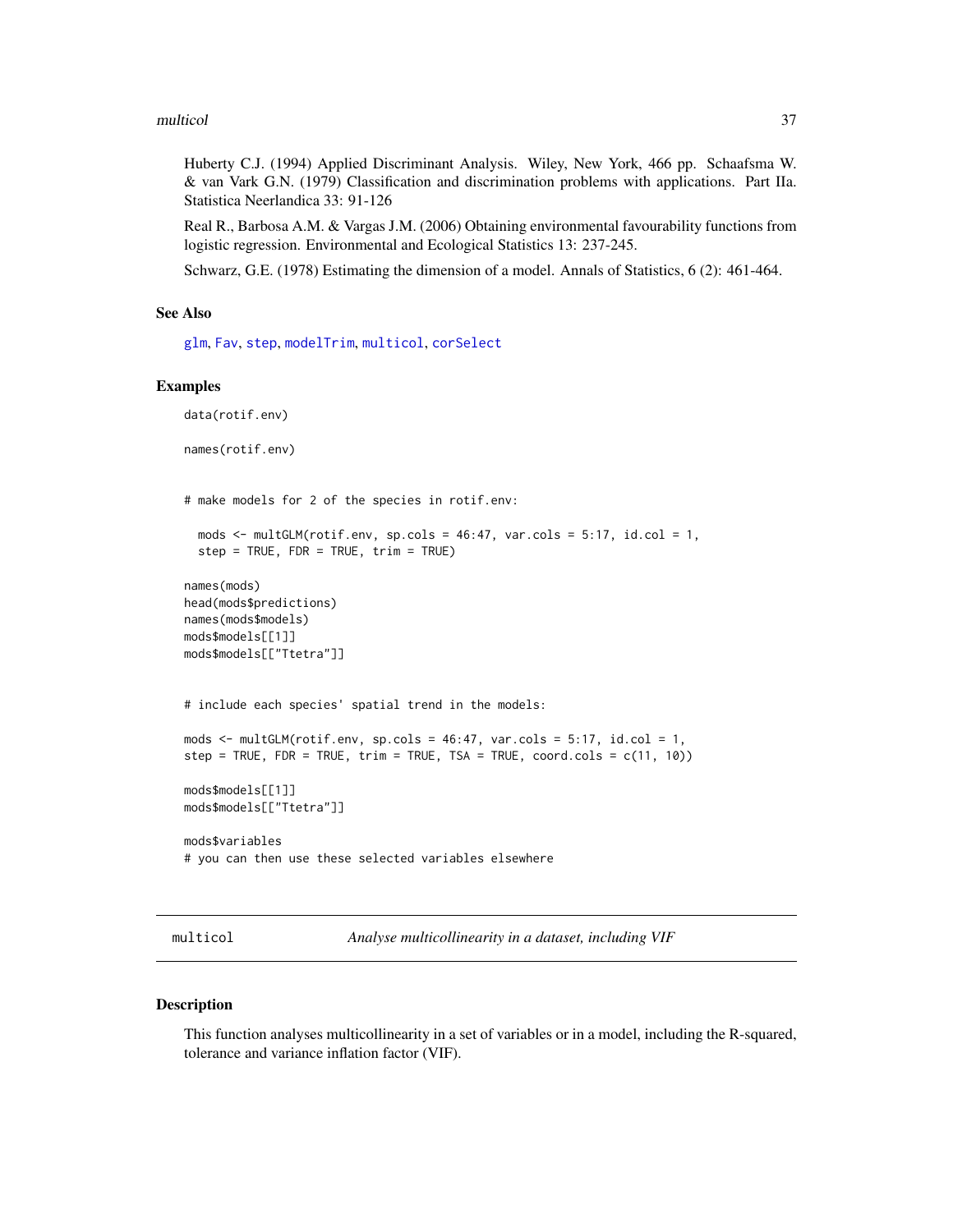#### Usage

multicol(vars = NULL, model = NULL, reorder = TRUE)

#### Arguments

| vars    | A matrix or data frame containing the numeric variables for which to calculate<br>multicollinearity. Only the 'independent' (predictor, explanatory, right hand<br>side) variables should be entered, as the result obtained for each variable de-<br>pends on all the other variables present in the analysed data set. |
|---------|--------------------------------------------------------------------------------------------------------------------------------------------------------------------------------------------------------------------------------------------------------------------------------------------------------------------------|
| model   | Alternatively to 'vars', a model object of class "glm" to calculate 'multicol'<br>among the included variables.                                                                                                                                                                                                          |
| reorder | logical, whether variables should be output in decreasing order or VIF value<br>rather than in their input order. The default is TRUE.                                                                                                                                                                                   |

#### Details

Testing collinearity among covariates is a recommended step of data exploration before applying a statistical model (Zuur et al. 2010). However, you can also calculate multicollinearity among the variables already included in a model.

The multicol function calculates the degree of multicollinearity in a set of numeric variables, using three closely related measures: R squared (the coefficient of determination of a linear regression of each predictor variable on all other predictor variables, i.e., the amount of variation in each variable that is accounted for by other variables in the dataset); tolerance (1 - R squared), i.e. the amount of variation in each variable that is not included in the remaining variables; and the variance inflation factor:  $VIF = 1 / (1 - R$  squared), which, in a linear model with these variables as predictors, reflects the degree to which the variance of an estimated regression coefficient is increased due only to the correlations among covariates (Marquardt 1970; Mansfield & Helms 1982).

#### Value

The function returns a matrix with one row per analysed variable, the names of the variables as row names, and 3 columns: R-squared, Tolerance and VIF.

# Author(s)

A. Marcia Barbosa

#### References

Marquardt D.W. (1970) Generalized inverses, ridge regression, biased linear estimation, and nonlinear estimation. Technometrics 12: 591-612.

Mansfield E.R. & Helms B.P. (1982) Detecting multicollinearity. The American Statistician 36: 158-160.

Zuur A.F., Ieno E.N. & Elphick C.S. (2010) A protocol for data exploration to avoid common statistical problems. Methods in Ecology and Evolution 1: 3-14.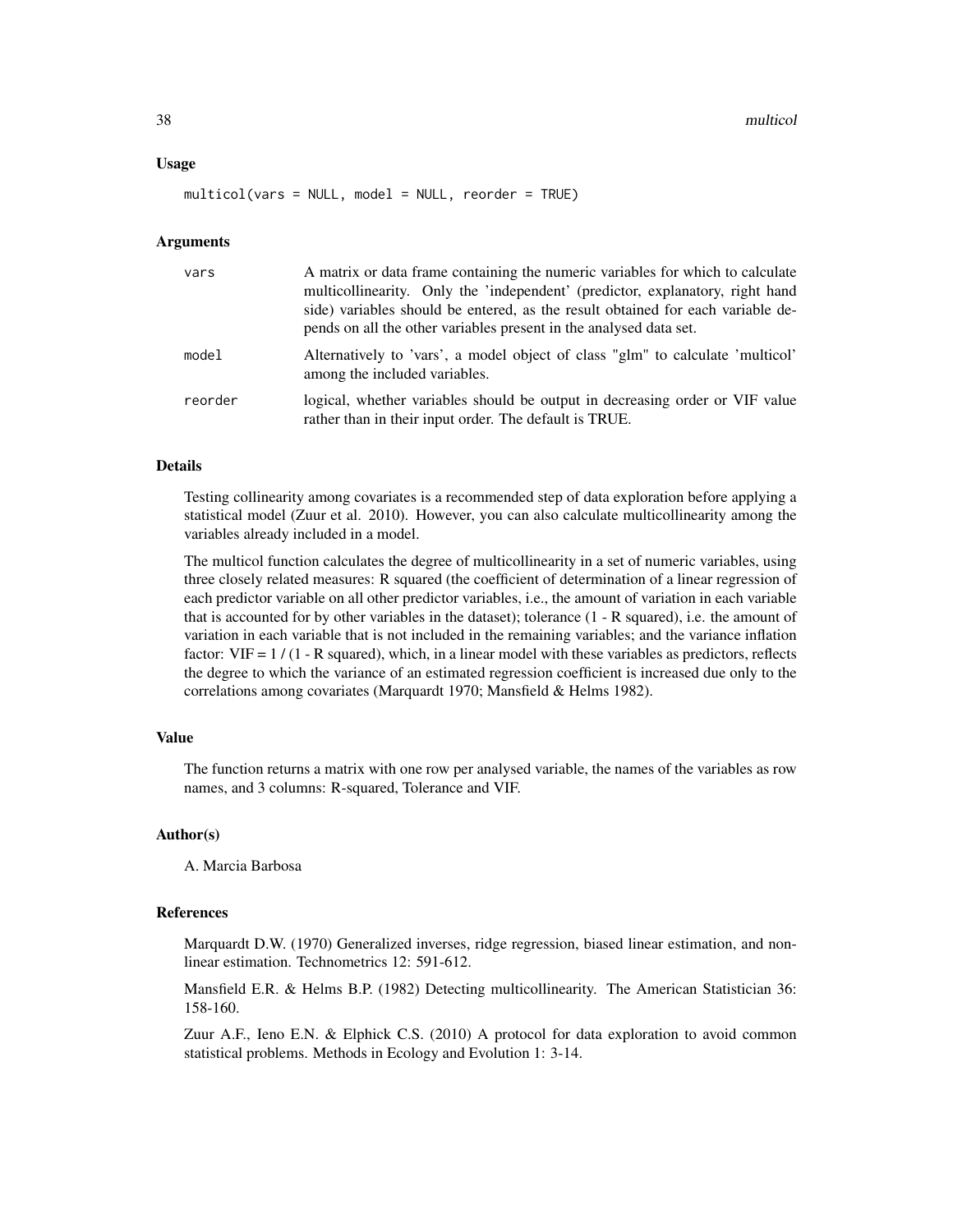#### <span id="page-38-0"></span>multTSA 39

# See Also

vif in package HH, vif in package usdm

# Examples

```
data(rotif.env)
names(rotif.env)
# calculate multicollinearity among the predictor variables:
multicol(rotif.env[ , 5:17], reorder = FALSE)
multicol(rotif.env[ , 5:17])
# you can also calculate multicol among the variables included in a model:
mod <- step(glm(Abrigh ~ Area + Altitude + AltitudeRange +
HabitatDiversity + HumanPopulation + Latitude + Longitude +
Precipitation + PrecipitationSeasonality + TemperatureAnnualRange
+ Temperature + TemperatureSeasonality + UrbanArea,
data = rotif.env))
multicol(model = mod)
# more examples using R datasets:
multicol(trees)
# you'll get a warning and some NA results if any of the variables
# is not numeric:
multicol(OrchardSprays)
# so define the subset of numeric 'vars' to calculate 'multicol' for:
multicol(OrchardSprays[ , 1:3])
```
<span id="page-38-1"></span>multTSA *Trend Surface Analysis for multiple species*

# Description

This function performs trend surface analysis for one or more species at a time. It converts categorical presence-absence (1-0) data into continuous surfaces denoting the spatial trend in species' occurrence patterns.

# Usage

```
multTSA(data, sp.cols, coord.cols, id.col = NULL, degree = 3,
step = TRUE, criterion = "AIC", type = "P", Favourability = FALSE,
sufficient = "TS", save models = FALSE, ...)
```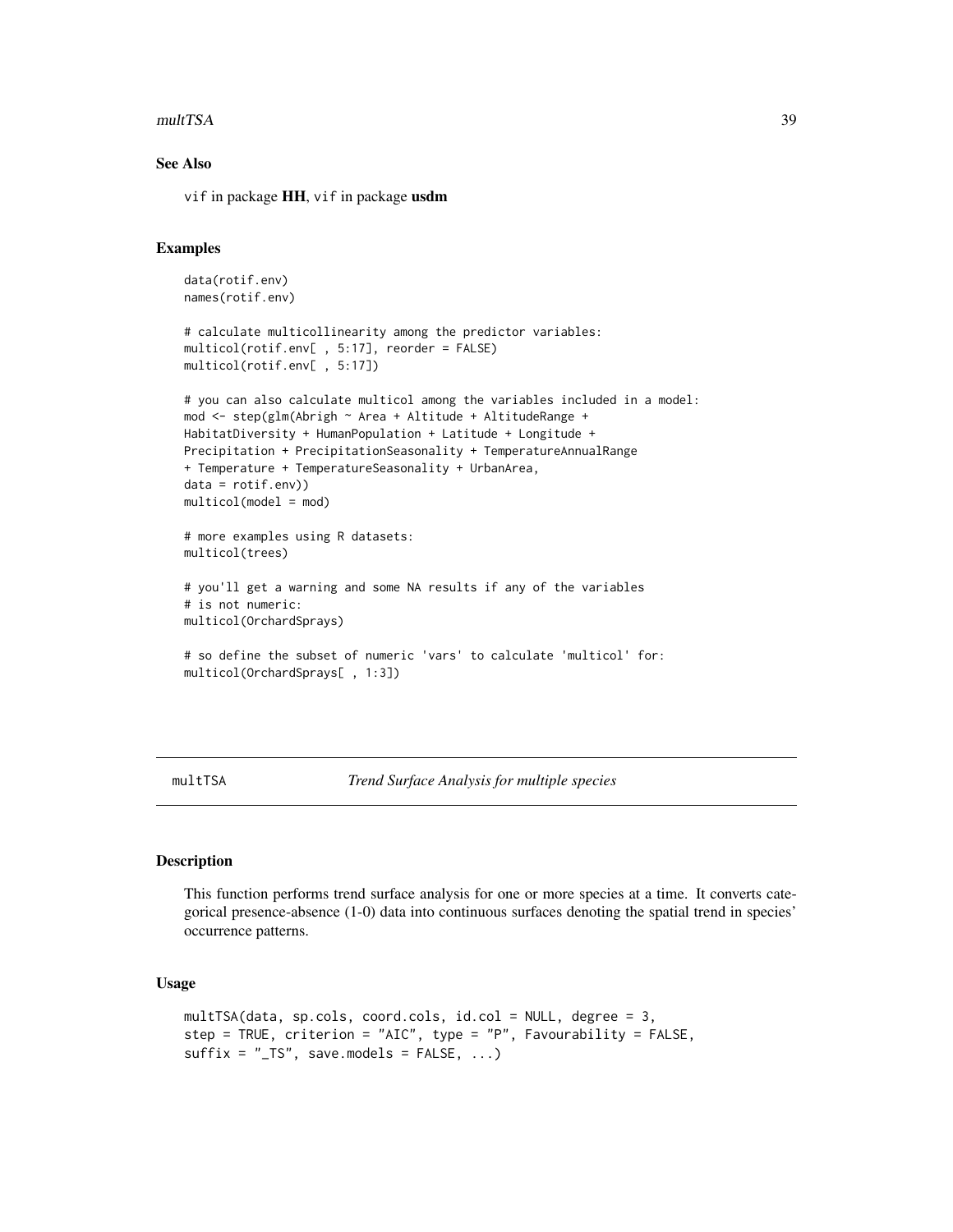# <span id="page-39-0"></span>Arguments

| data          | a matrix or data frame containing, at least, two columns with spatial coordinates,<br>and one column per species containing their presence $(1)$ and absence $(0)$ data,<br>with localities in rows.                                                                                                                                                                                                                                                                     |
|---------------|--------------------------------------------------------------------------------------------------------------------------------------------------------------------------------------------------------------------------------------------------------------------------------------------------------------------------------------------------------------------------------------------------------------------------------------------------------------------------|
| sp.cols       | names or index numbers of the columns containing the species presences and<br>absences in data. Must contain only zeros (0) for absences and ones (1) for<br>presences.                                                                                                                                                                                                                                                                                                  |
| coord.cols    | names or index numbers of the columns containing the spatial coordinates in<br>data (x and y, or longitude and latitude, in this order!).                                                                                                                                                                                                                                                                                                                                |
| id.col        | optionally, the name or index number of a column (to be included in the output)<br>containing locality identifiers in data.                                                                                                                                                                                                                                                                                                                                              |
| degree        | the degree of the spatial polynomial to use (see Details). The default is 3.                                                                                                                                                                                                                                                                                                                                                                                             |
| step          | logical value indicating whether the regression of presence-absence on the spa-<br>tial polynomial should do a stepwise inclusion of the polynomial terms (using<br>the step function with default settings, namely backward AIC selection), rather<br>than forcing all terms into the equation. The default is TRUE.                                                                                                                                                    |
| criterion     | character value indicating whether the backward stepwise selection of variables<br>(if step = TRUE) should be made according to "AIC" (the default, using the<br>step function) or to "significance" (using the modelTrim function).                                                                                                                                                                                                                                     |
| type          | the type of trend surface to obtain. Can be either "Y" for the raw polynomial<br>equation (i.e. in the scale of the predictors, e.g. if you want to use the spatial<br>trend as a predictor variable in a model), "P" for the logit-transformed proba-<br>bility (e.g. if you want to use the output as a prediction of presence probability<br>based on spatial trend alone), or "F" for spatial favourability, i.e., prevalence-<br>independent probability (see Fav). |
| Favourability | deprecated argument; linktype should now be used instead, although (at least for<br>the timebeing) this argument will still be accepted (with Favourability = TRUE<br>internally resulting in type $=$ "F") for back-compatibility.                                                                                                                                                                                                                                      |
| suffix        | character indicating the suffix to add to the trend surface columns in the resulting<br>data frame. The default is "_TS".                                                                                                                                                                                                                                                                                                                                                |
| save.models   | logical value indicating whether the models obtained from the regressions should<br>be saved and included in the output. The default is FALSE.                                                                                                                                                                                                                                                                                                                           |
| .             | additional arguments to be passed to model $Trim$ (if step = TRUE and criterion<br>$=$ "significance").                                                                                                                                                                                                                                                                                                                                                                  |

# Details

Trend Surface Analysis is a way to model the spatial structure in species' distributions by regressing occurrence data on the spatial coordinates x and y, for a linear trend, or on polynomial terms of these coordinates ( $x^2$ ,  $y^2$ ,  $x^*y$ , etc.), for curvilinear trends (Legendre & Legendre, 1998; Borcard et al., 2011). Second- and third-degree polynomials are often used. 'multTSA' allows specifying the degree of the spatial polynomial to use. By default, it uses a 3rd-degree polynomial and performs stepwise AIC selection of the polynomial terms to include.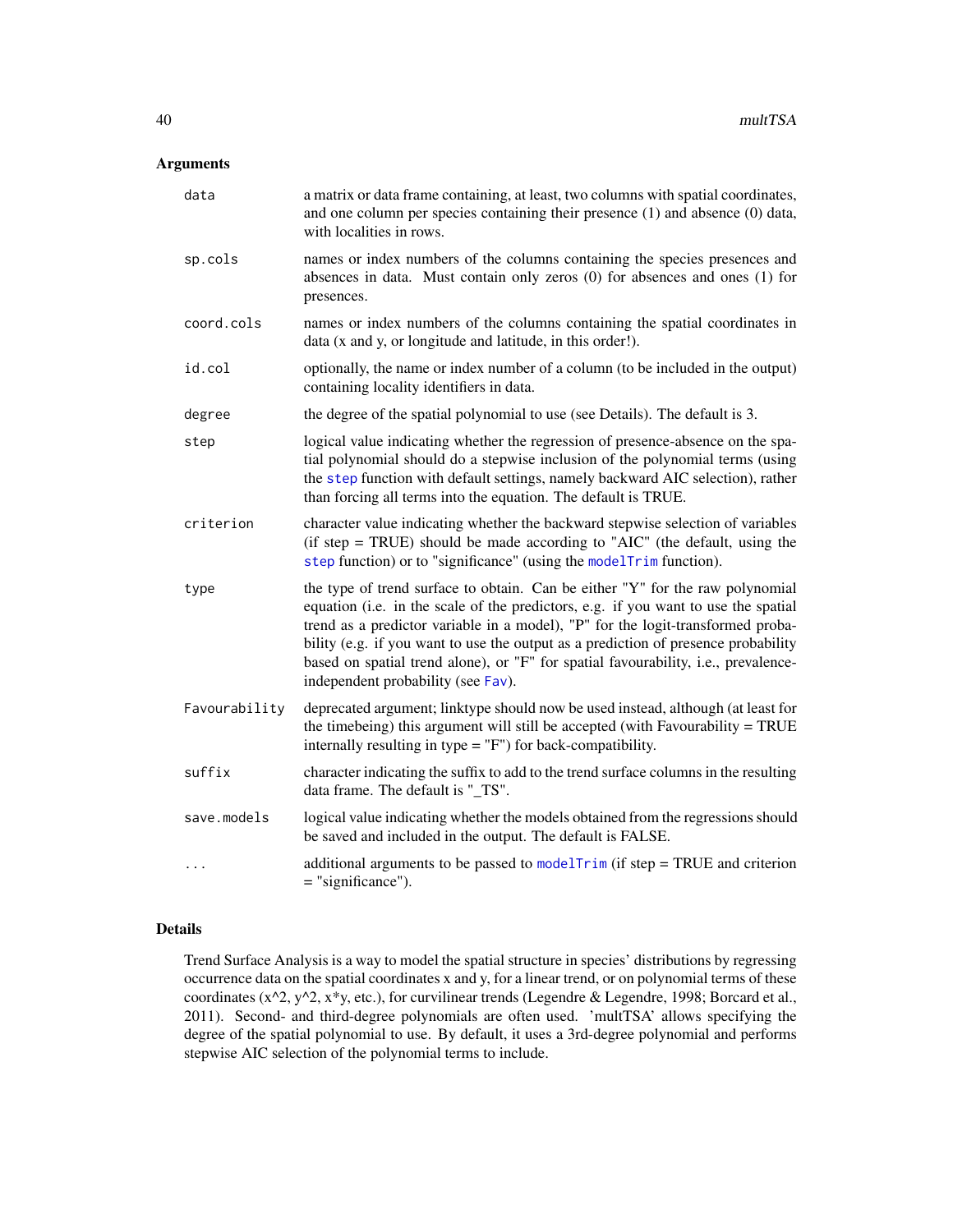# <span id="page-40-0"></span>pairwiseRangemaps 41

# Value

This function returns a matrix or data frame containing the identifier column (if provided in 'id.col') and one column per species containing the value predicted by the trend surface analysis. If save.models = TRUE, the output is a list containing this dataframe plus a list of the model objects.

# Author(s)

A. Marcia Barbosa

# References

Borcard D., Gillet F. & Legendre P. (2011) Numerical Ecology with R. Springer, New York.

Legendre P. & Legendre L. (1998) Numerical Ecology. Elsevier, Amsterdam.

# See Also

[distPres](#page-8-1), [poly](#page-0-0), [multGLM](#page-33-1)

# Examples

```
data(rotif.env)
head(rotif.env)
names(rotif.env)
tsa <- multTSA(rotif.env, sp.cols = 18:20,
coord.cols = c("Longitude", "Latitude"), id.col = 1)
head(tsa)
```
<span id="page-40-1"></span>pairwiseRangemaps *Pairwise intersection (and union) of range maps*

# Description

This function takes a set of rangemaps and returns a matrix containing the areas of their pairwise intersections; optionally, also their individual areas and/our their areas of pairwise unions.

#### Usage

```
pairwiseRangemaps(rangemaps, projection, diag = TRUE, unions = TRUE,
verbosity = 2, Ncpu = 1, nchunks = 1, subchunks = NULL,
filename = "rangemap_matrix.csv")
```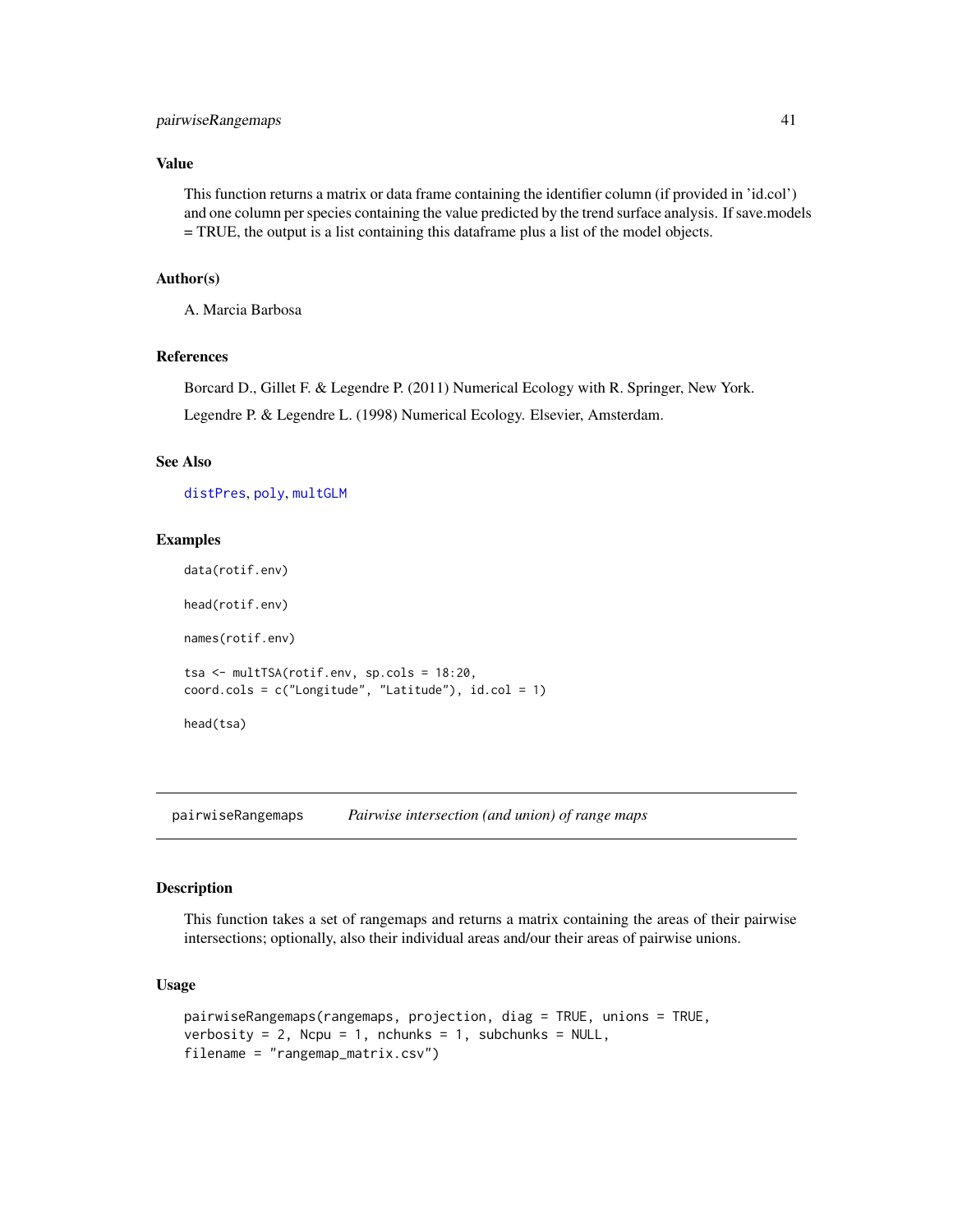# <span id="page-41-0"></span>Arguments

| rangemaps  | a character vector of rangemap filenames, including folder paths if not in the<br>woorking directory. ESRI shapefile (.shp) is currently the only accepted format.<br>Specifying the extension is optional.                                                                                                                                                                                                                                                                                                                                                                                                                                                                                                                                                      |
|------------|------------------------------------------------------------------------------------------------------------------------------------------------------------------------------------------------------------------------------------------------------------------------------------------------------------------------------------------------------------------------------------------------------------------------------------------------------------------------------------------------------------------------------------------------------------------------------------------------------------------------------------------------------------------------------------------------------------------------------------------------------------------|
| projection | argument to be passed to function 'importShapefile' of package PBSmapping                                                                                                                                                                                                                                                                                                                                                                                                                                                                                                                                                                                                                                                                                        |
| diag       | logical, whether to fill the diagonal of the resulting matrix with the area of each<br>rangemap. The default is TRUE, and it is also automatically set to TRUE (as it<br>is necessary) if unions $=$ TRUE.                                                                                                                                                                                                                                                                                                                                                                                                                                                                                                                                                       |
| unions     | logical, whether to fill the upper triangle of the resulting matrix with the area<br>of union of each pair of rangemaps. The default is TRUE. It is not as computa-<br>tionally intensive as the intersection, as it is calculated not with spatial but with<br>algebraic operations within the matrix (union $=$ area $1 + \text{area2}$ - intersection).                                                                                                                                                                                                                                                                                                                                                                                                       |
| verbosity  | integer number indicating the amount of progress messages to display.                                                                                                                                                                                                                                                                                                                                                                                                                                                                                                                                                                                                                                                                                            |
| Ncpu       | integer indicating the number of CPUs (central processing units) to employ if<br>parallel computing is to be used. The default is 1 CPU, which implies no parallel<br>computing, but you may want to increase this if you have many and/or large<br>rangemaps and your machine has more cores that can be used simultaneously.<br>You can find out the total number of cores in you machine with the detectCores<br>function of the <b>parallel</b> package; a usually wise option is to use all cores except<br>one (i.e., Ncpu = parallel:: $detectCores() - 1$ ).                                                                                                                                                                                             |
| nchunks    | either an integer indicating the number of chunks of rows in which to divide<br>the results matrix for calculations, or character "decreasing" to indicate that the<br>matrix should be divided into chunks of decreasing number of rows (as intersec-<br>tions are calculated in the lower triangle, rows further down the matrix have an<br>increasing number of intersections to compute). Note, however, that rangemap<br>size, not rangemap number, is the main determinant of computation time. The<br>default is 1 (no division of the matrix) but, if you have many rangemaps, the pro-<br>cess can get clogged. With chunks, each set of rows of the matrix is calculated<br>and saved to disk, and the memory is cleaned before the next chunk begins. |
| subchunks  | optional integer vector specifying which chunks to actually calculate. This is<br>useful if a previous, time-consuming run of pairwiseRangemaps was interrupted<br>(e.g. by a power outage) and you want to calculate only the remaining chunks.                                                                                                                                                                                                                                                                                                                                                                                                                                                                                                                 |
| filename   | optional character vector indicating the name of the file to save the resulting<br>matrix to.                                                                                                                                                                                                                                                                                                                                                                                                                                                                                                                                                                                                                                                                    |

# Details

This calculation can be very intensive and slow, especially if you have many and/or large rangemaps, due to the time needed for spatial operations between maps. You can set nchunks = "decreasing" for the matrix to be calculated in parts and the memory cleaned between one part and the next; and, if your computer has more than one core that you can use, you can increase 'Ncpu' to get parallel computing.

# Value

This function returns a square matrix containing, in the lower triangle, the area of the pair-wise intersections among the input 'rangemaps'; in the diagonal (if diag = TRUE or union = TRUE), the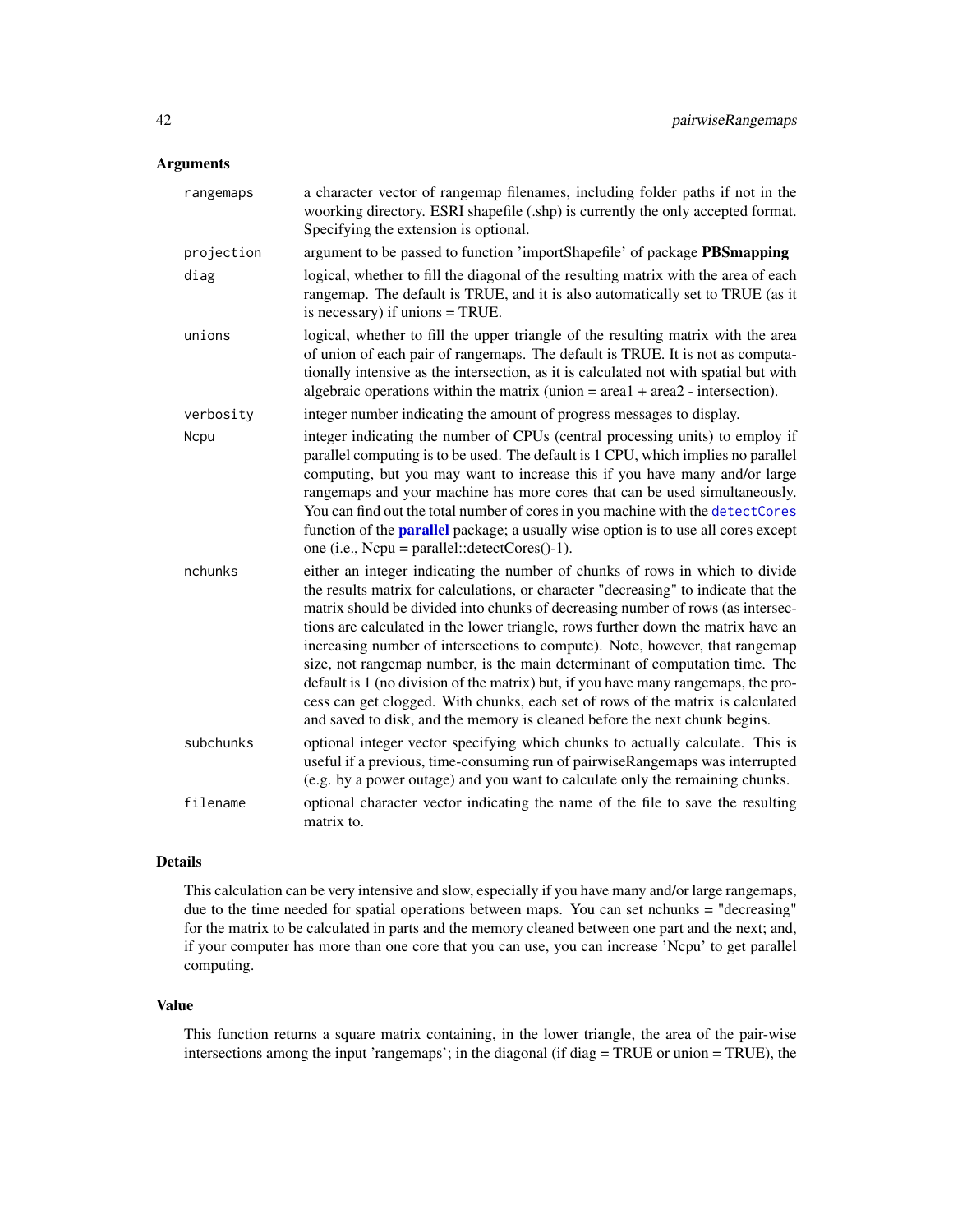# <span id="page-42-0"></span>percentTestData 43

area of each rangemap; and in the upper triangle (if union = TRUE), the area of the pair-wise unions among the rangemaps.

#### **Note**

This function uses the PBSmapping package to import and intersect the polygon rangemaps and to calculate areas. Remember to use projected rangemaps, preferably with an equal-area reference system, so that calculations are correct.

# Author(s)

A. Marcia Barbosa

# References

Barbosa A.M. & Estrada A. (2016) Calcular corotipos sin dividir el territorio en OGUs: una adaptacion de los indices de similitud para su utilizacion directa sobre areas de distribucion. In: Gomez Zotano J., Arias Garcia J., Olmedo Cobo J.A. & Serrano Montes J.L. (eds.), Avances en Biogeografia. Areas de Distribucion: Entre Puentes y Barreras, pp. 157-163. Editorial Universidad de Granada & Tundra Ediciones, Granada (Spain)

# See Also

[rangemapSim](#page-43-1)

percentTestData *Percent test data*

# Description

Based on the work of Schaafsma & van Vark (1979), Huberty (1994) provided a heuristic ("rule of thumb") for determining an adequate proportion of data to set aside for testing species presence/absence models, based on the number of predictor variables that are used (Fielding & Bell 1997). The 'percentTestData' function calculates this proportion as a percentage.

#### Usage

```
percentTestData(nvar)
```
#### Arguments

nvar the number of variables in the model.

# Value

A numeric value of the percentage of data to leave out of the model for further model testing.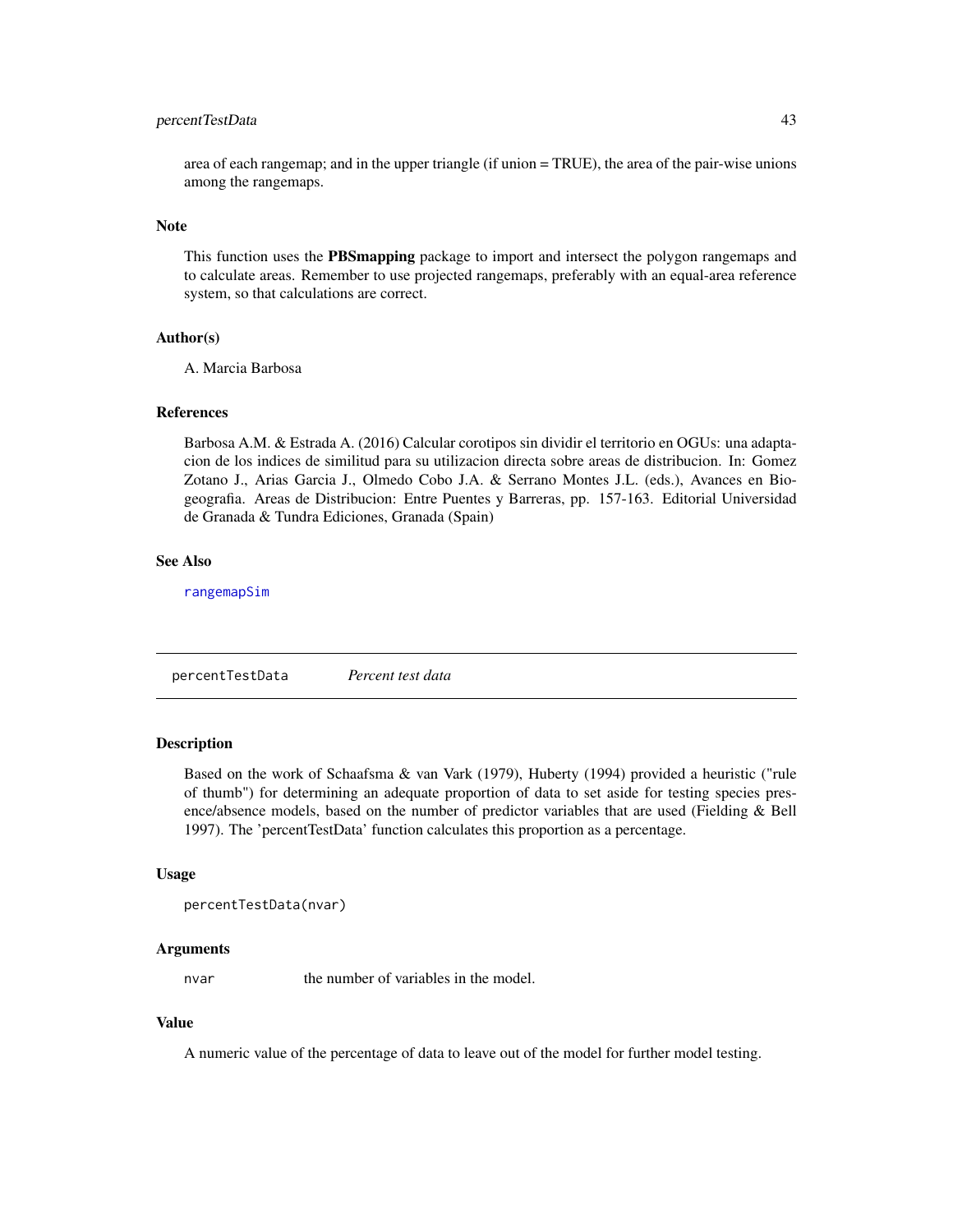### <span id="page-43-0"></span>Author(s)

A. Marcia Barbosa

#### References

Huberty C.J. (1994) Applied Discriminant Analysis. Wiley, New York, 466 pp.

Schaafsma W. & van Vark G.N. (1979) Classification and discrimination problems with applications. Part IIa. Statistica Neerlandica 33: 91-126

Fielding A.H. & Bell J.F. (1997) A review of methods for the assessment of prediction errors in conservation presence/absence models. Environmental Conservation 24: 38-49

#### See Also

[multGLM](#page-33-1)

### Examples

# say you're building a model with 15 variables:

```
percentTestData(15)
```
# the result tells you that 21% is an appropriate percentage of data # to set aside for testing your model, so train it with 79% of the data

<span id="page-43-1"></span>rangemapSim *Pairwise similarity between rangemaps*

# Description

Calculate pairwise similarity among rangemaps from a matrix of their areas of intersection and union

# Usage

```
rangemapSim(rangemap.matrix, total.area,
method = c("Jaccard", "Sorensen", "Simpson", "Baroni"),
diag = FALSE, upper = FALSE, verbosity = 2)
```
# **Arguments**

rangemap.matrix

a matrix like the one produced by function [pairwiseRangemaps](#page-40-1), containing the areas of pairwise intersection among rangemaps in the lower triangle, individual rangemap areas in the diagonal, and pairwise union areas in the upper diagonal.

total.area numeric value indicating the total size of the study area, in the same units as the areas in the rangemap.matrix. Used only if 'method' uses shared absences (as is the case of "Baroni")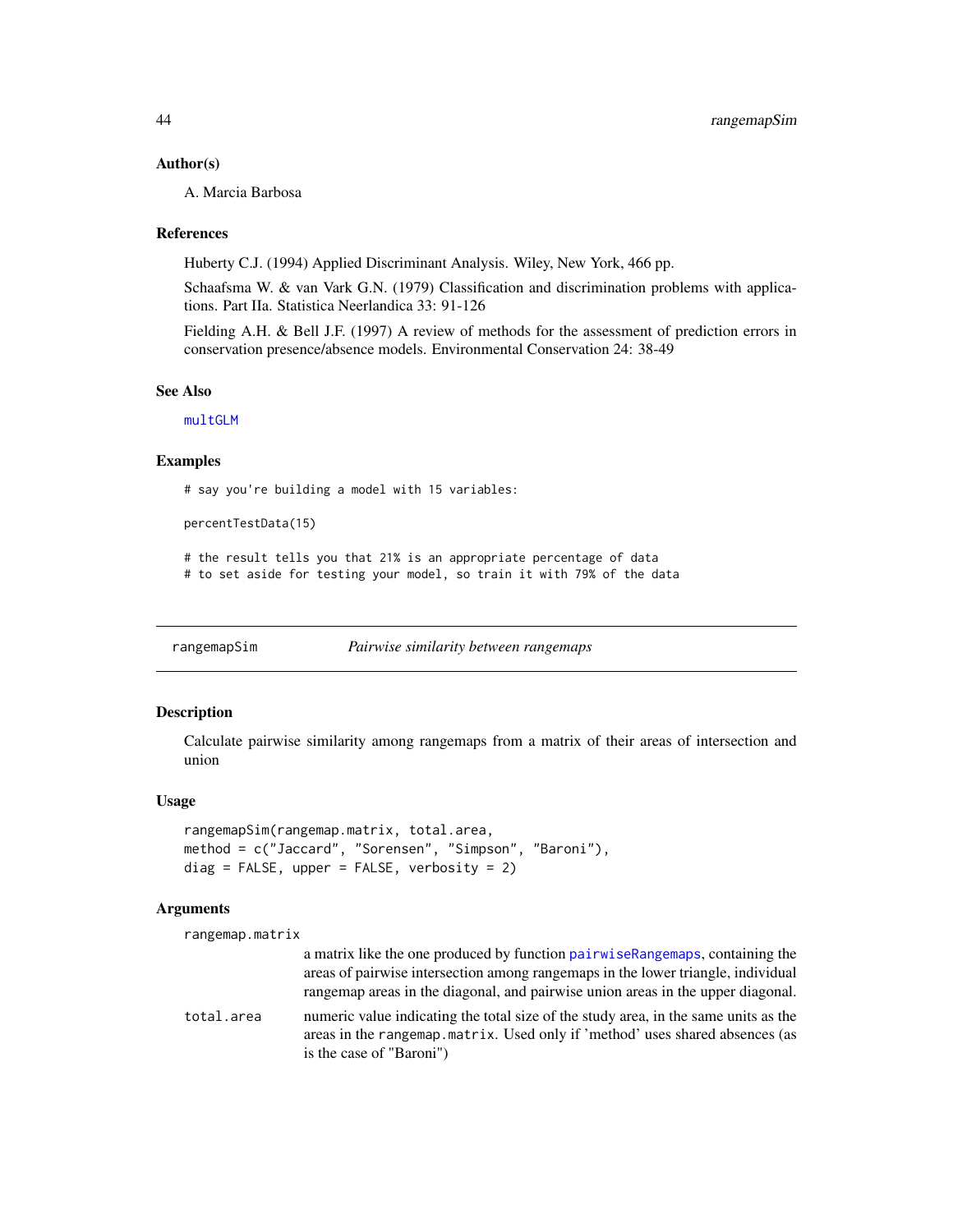# <span id="page-44-0"></span>rangemapSim 45

| method    | character value indicating the similarity index to use. Currently implemented<br>indices are "Jaccard", "Sorensen", "Simpson" and "Baroni". The default is the<br>first one. |
|-----------|------------------------------------------------------------------------------------------------------------------------------------------------------------------------------|
| diag      | logical value indicating if the diagonal of the resulting matrix should be filled                                                                                            |
| upper     | logical value indicating if the upper triangle of the resulting matrix should be<br>filled (symmetrical to the lower triangle)                                               |
| verbosity | integer number indicating the amount of messages to display.                                                                                                                 |

# Details

Distributional relationships among species are commonly determined based on pair-wise (dis)similarities in species' occurrence patterns. Some of the most commonly employed similarity indices are those of Jaccard (1901), Sorensen (1948), Simpson (1960) and Baroni-Urbani & Buser (1976), which are here implemented for comparing rangemaps based on their areas of intersection and union (Barbosa & Estrada, in press).

# Value

This function returns a square matrix of pairwise similarities between the rangemaps in 'rangemap.matrix', calculated with the (first) similarity index specified in 'method'.

#### Author(s)

A. Marcia Barbosa

#### References

Barbosa A.M. & Estrada A. (in press) Calcular corotipos sin dividir el territorio en OGUs: una adaptacion de los indices de similitud para su utilizacion directa sobre areas de distribucion. In: Areas de distribucion: entre puentes y barreras. Universidad de Granada, Spain.

Baroni-Urbani C. & Buser M.W. (1976) Similarity of Binary Data. Systematic Zoology, 25: 251- 259

Jaccard P. (1901) Etude comparative de la distribution florale dans une portion des Alpes et des Jura. Memoires de la Societe Vaudoise des Sciences Naturelles, 37: 547-579

Simpson G.G. (1960) Notes on the measurement of faunal resemblance. Amer. J. Sci. 258A, 300-311

Sorensen T. (1948) A method of establishing groups of equal amplitude in plant sociology based on similarity of species and its application to analyses of the vegetation on Danish commons. Kongelige Danske Videnskabernes Selskab, 5(4): 1-34

#### See Also

[pairwiseRangemaps](#page-40-1); [simFromSetOps](#page-49-1); [simMat](#page-51-1)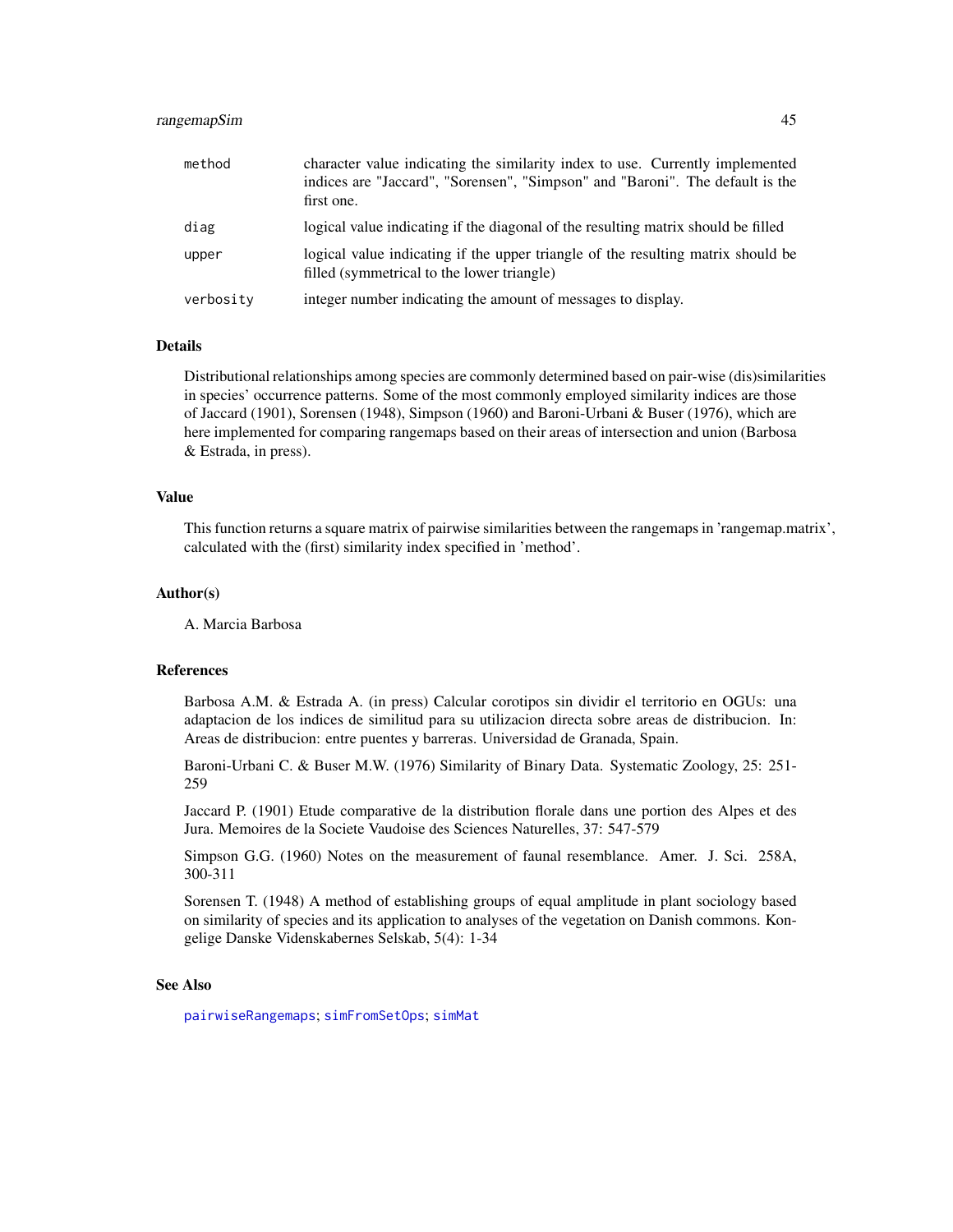<span id="page-45-0"></span>

# **Description**

These data were extracted from a database of monogonont rotifer species presence records on the geographical units used by the Biodiversity Information Standards (formerly Taxonomic Database Working Group, TDWG: <https://www.tdwg.org>) and a few environmental (including human and spatial) variables on the same spatial units. The original data were compiled and published by Fontaneto et al. (2012) in long (narrow, stacked) format. Here they are presented in wide or unstacked format (presence-absence table, obtained with the [splist2presabs](#page-55-1) function), reduced to the species recorded in at least 100 (roughly one third) different TDWG level 4 units, and with abbreviations of the species' names (obtained with the [spCodes](#page-53-1) function). Mind that this is not a complete picture of these species' distributions, due to insufficient sampling in many regions.

#### Usage

data(rotif.env)

#### Format

A data frame with 291 observations on the following 47 variables.

TDWG4 a factor with 291 levels indicating the abbreviation code of each TDWG4 region

LEVEL\_NAME a factor with 291 levels indicating the name of each TDWG4 region

REGION\_NAME a factor with 47 levels indicating the name of the main geographical region to which each TDWG4 level belongs

CONTINENT a factor with 9 levels indicating the continent to which each TDWG4 level belongs

Area a numeric vector

Altitude a numeric vector

AltitudeRange a numeric vector

HabitatDiversity a numeric vector

HumanPopulation a numeric vector

Latitude a numeric vector

Longitude a numeric vector

Precipitation a numeric vector

PrecipitationSeasonality a numeric vector

TemperatureAnnualRange a numeric vector

Temperature a numeric vector

TemperatureSeasonality a numeric vector

UrbanArea a numeric vector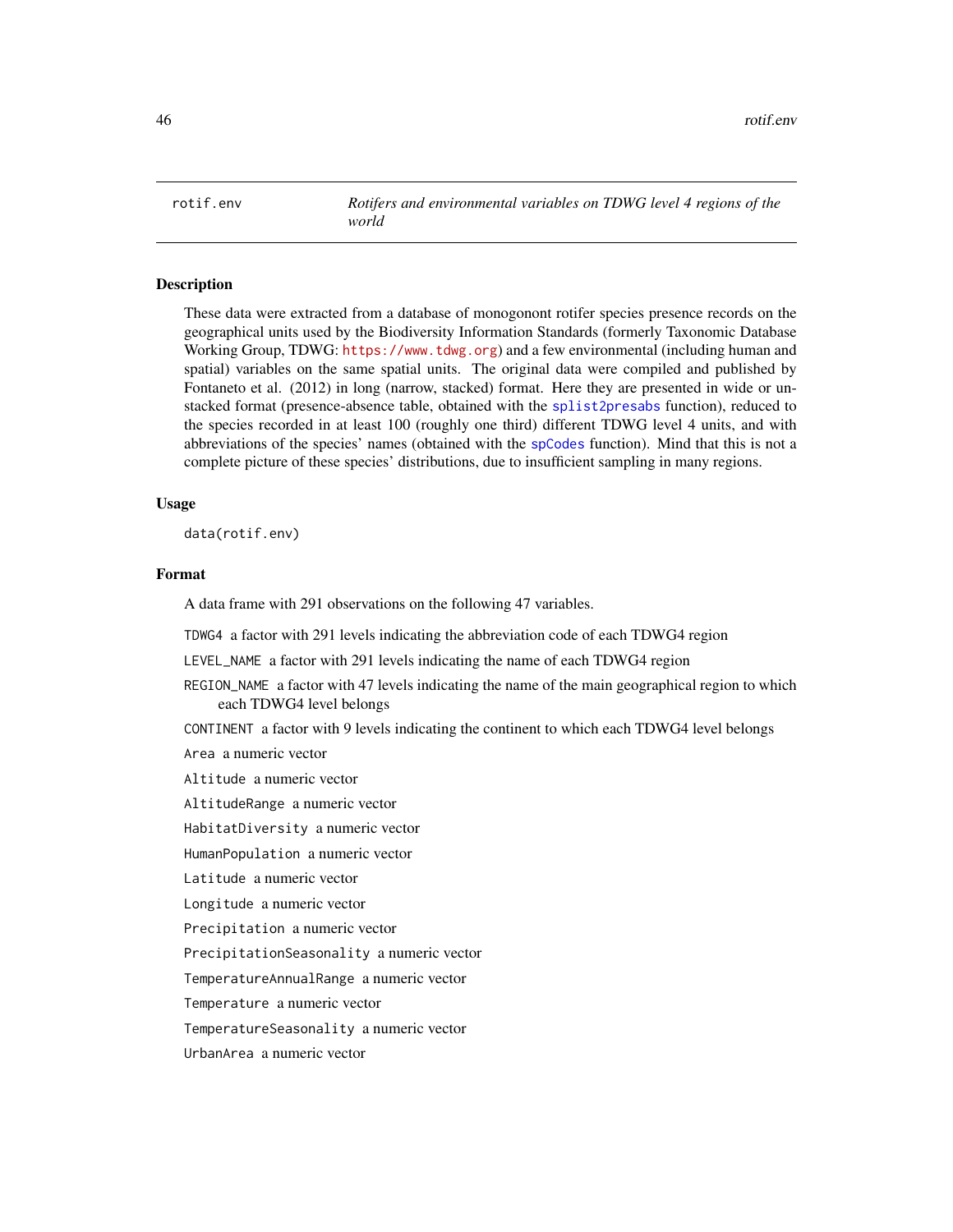#### rotif.env 47

Abrigh a numeric vector Afissa a numeric vector Apriod a numeric vector Bangul a numeric vector Bcalyc a numeric vector Bplica a numeric vector Bquadr a numeric vector Burceo a numeric vector Cgibba a numeric vector Edilat a numeric vector Flongi a numeric vector Kcochl a numeric vector Kquadr a numeric vector Ktropi a numeric vector Lbulla a numeric vector Lclost a numeric vector Lhamat a numeric vector Lluna a numeric vector Llunar a numeric vector Lovali a numeric vector Lpatel a numeric vector Lquadr a numeric vector Mventr a numeric vector Ppatul a numeric vector Pquadr a numeric vector Pvulga a numeric vector Specti a numeric vector Tpatin a numeric vector Tsimil a numeric vector Ttetra a numeric vector

# Source

Fontaneto D., Barbosa A.M., Segers H. & Pautasso M. (2012) The 'rotiferologist' effect and other global correlates of species richness in monogonont rotifers. Ecography, 35: 174-182.

# Examples

data(rotif.env)

head(rotif.env)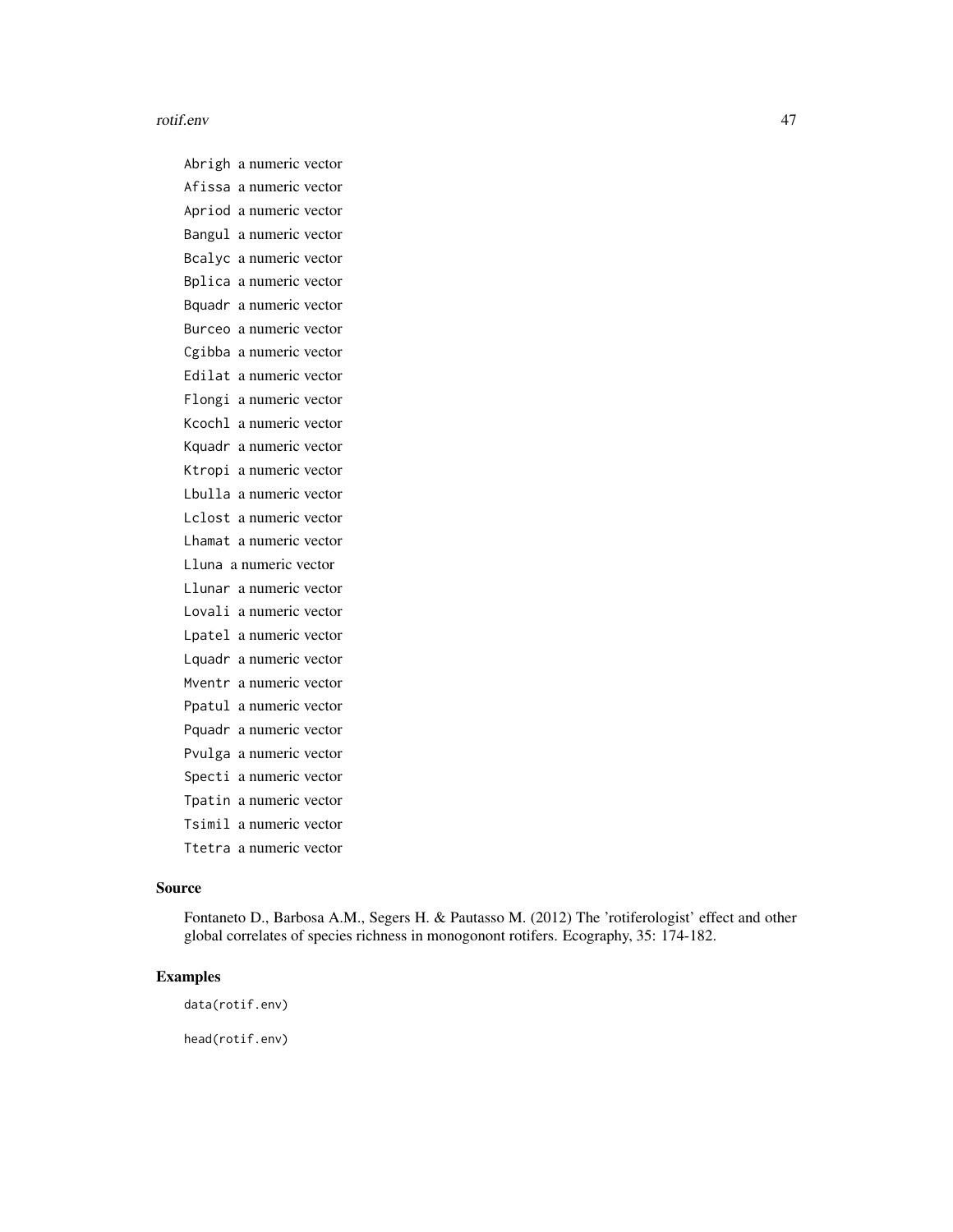#### <span id="page-47-0"></span>Description

These data were extracted from a database of monogonont rotifer species records on the geographical units used by the Biodiversity Information Standards (formerly Taxonomic Database Working Group, TDWG: <https://www.tdwg.org>). The original data were compiled and published by Fontaneto et al. (2012) for all TDWG levels. Here they are reduced to the TDWG - level 4 units and to the species recorded in at least 100 (roughly one third) of these units. Mind that this is not a complete picture of these species' distributions, due to insufficient sampling in many regions.

# Usage

data("rotifers")

# Format

A data frame with 3865 observations on the following 2 variables.

- TDWG4 a factor with 274 levels corresponding to the code names of the TDWG level 4 regions in which the records were taken
- species a factor with 30 levels corresponding to the names of the (sub)species recorded in at least 100 different TDWG level 4 regions

#### Source

Fontaneto D., Barbosa A.M., Segers H. & Pautasso M. (2012) The 'rotiferologist' effect and other global correlates of species richness in monogonont rotifers. Ecography, 35: 174-182.

# Examples

data(rotifers)

head(rotifers, 10)

<span id="page-47-1"></span>sharedFav *Shared favourability for two competing species*

#### Description

This function implements the graphical analyses of Acevedo et al. (2010, 2012) on biogeographical interactions. It takes two vectors of favourability values at different localities for, respectively, a stronger and a weaker competing species (or two equally strong competitors), and plots their favourableness or shared favourability to assess potential competitive interactions.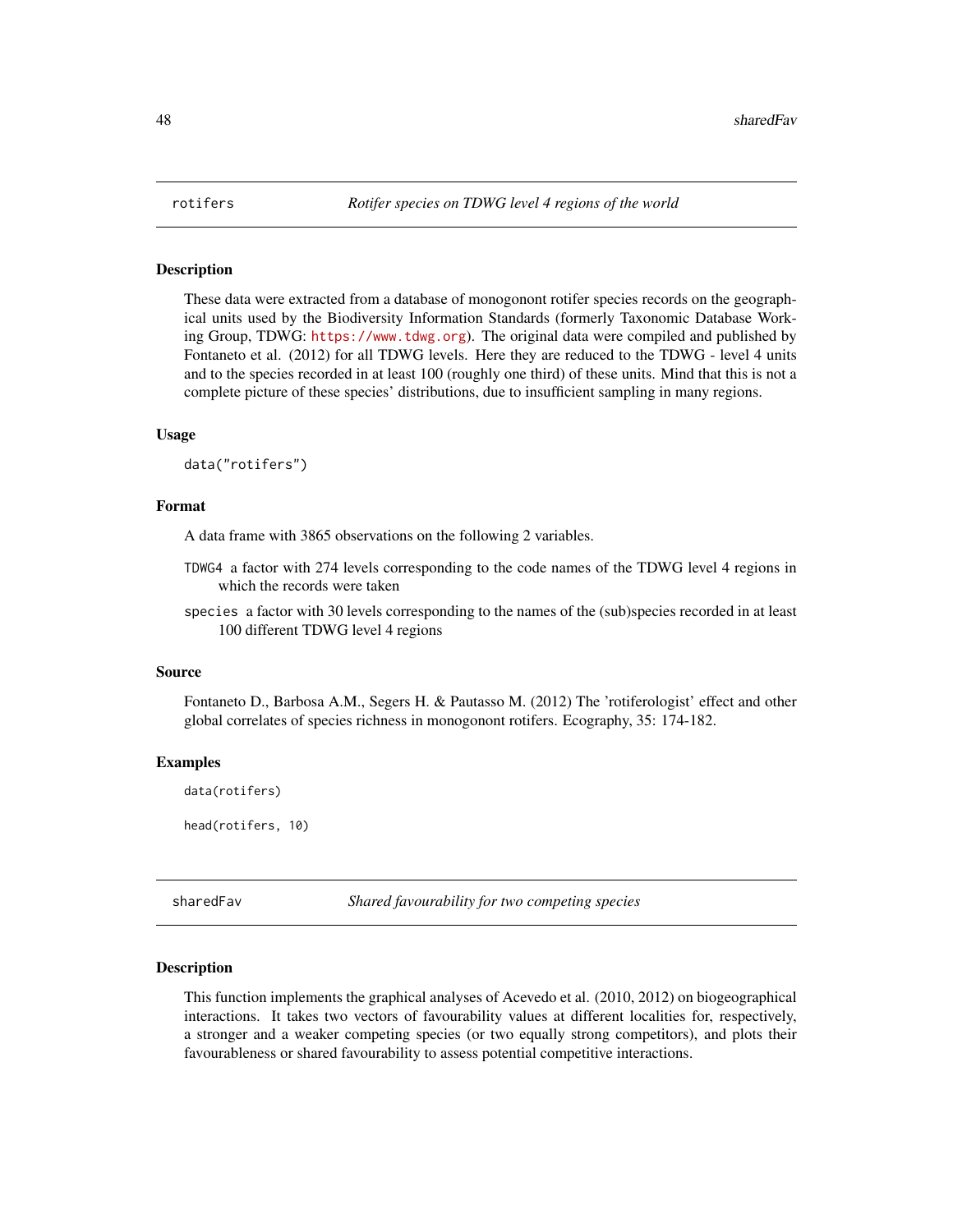# <span id="page-48-0"></span>sharedFav **49**

# Usage

```
sharedFav(strong_F, weak_F, conf = 0.95, main = "Shared favourability")
```
# Arguments

| strong_F | a numeric vector of favourability values (obtained, e.g., with functions Fav or<br>multGLM) for the stronger species.             |
|----------|-----------------------------------------------------------------------------------------------------------------------------------|
| weak F   | a numeric vector of favourability values for the weaker species. Must be of the<br>same lenght and in the same order as strong F. |
| conf     | Confidence level for the confidence intervals in the plot. Defaults to 0.95.                                                      |
| main     | Character indicating a title for the plot.                                                                                        |

# Details

This function implements biogeographic analyses of Acevedo et al. (2010, 2012) assessing the trends of environmental favourability across a range of favourability intersection values between two competing species. It first calculates the fuzzy intersection (minimum value) between the two species' favourability values at each locality (i.e., the favourability for occurrence of at least one of the species); it groups these values into 10 bins of width 0.1; and calculates the mean favourability (together with the confidence interval) within each interval for each of two species.

According to the notion of "favorableness" by Richerson & Lum (1980), competing species may or may not be able to coexist depending on their relative environmental fitnesses; competition between species increases and competitive exclusion decreases as their favourability intersection increases (Acevedo et al., 2010, 2012). The shaded area in the shared favourability plot, where at least one of the species is at intermediate favourability, is the area where competitive interactions may limit species occurrence. Outside this shaded area, where favourability is either very low for at least one of the species (left) or very high for both species (right side of the plot), competition is not limiting (see also [bioThreat](#page-4-1) for details).

# Value

This function provides the shared favourability plot, with circles and a continuous line representing favourability for the stronger species, and squares and a dashed lines representing favourability for the weaker species; and it returns the numeric value of the fuzzy overlap index (Acevedo et al., 2010, 2012).

# Author(s)

A. Marcia Barbosa

# References

Acevedo P., Ward A.I., Real R. & Smith G.C. (2010) Assessing biogeographical relationships of ecologically related species using favourability functions: a case study on British deer. Diversity and Distributions, 16: 515-528

Acevedo P., Jimenez-Valverde A., Melo-Ferreira J., Real R. & Alves, P.C. (2012) Parapatric species and the implications for climate change studies: a case study on hares in Europe. Global Change Biology, 18: 1509-1519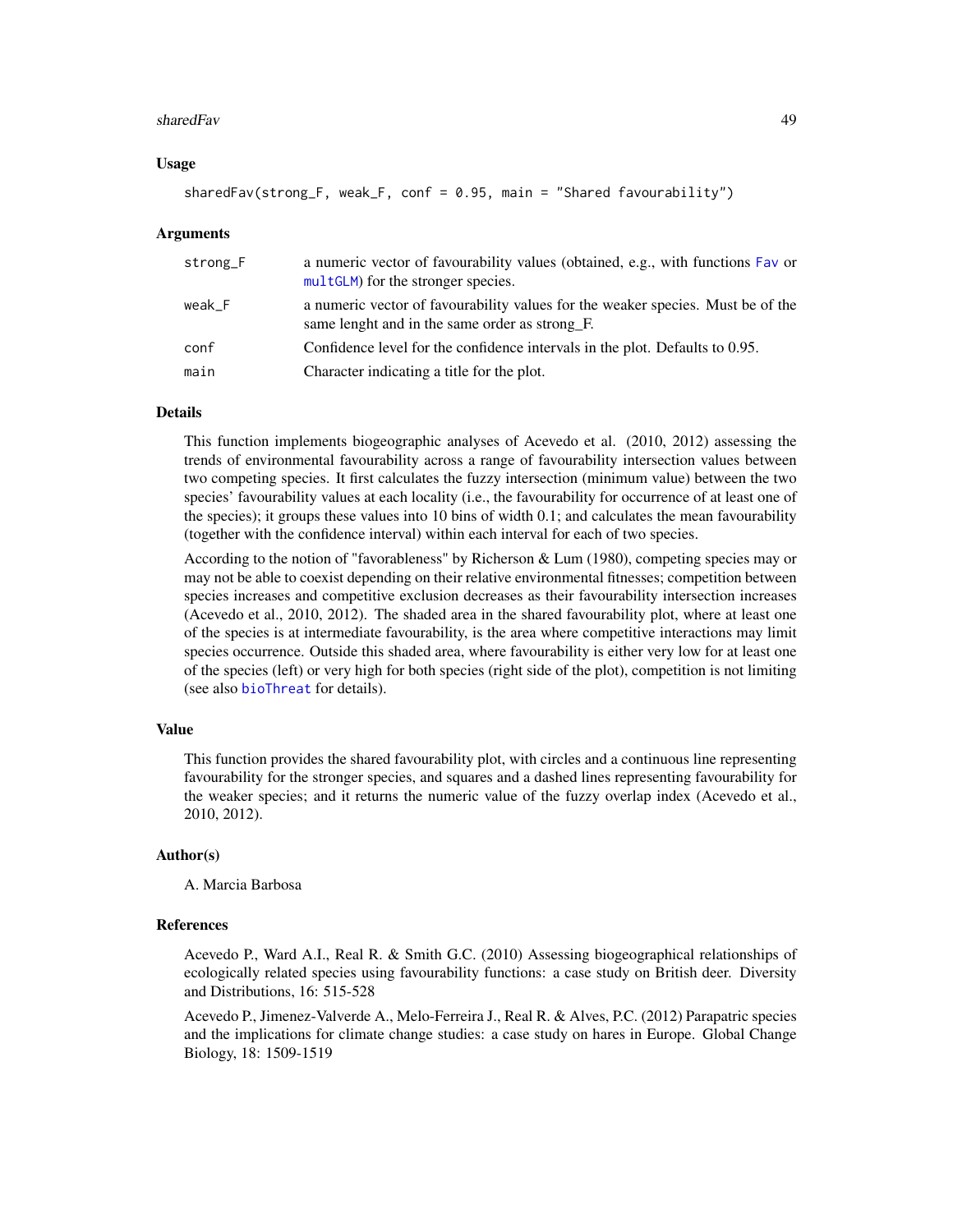<span id="page-49-0"></span>Richerson P.J. & Lum K. (1980) Patterns of plant species and diversity in California: relation to weather and topography. American Naturalist 116: 504-536

#### See Also

[bioThreat](#page-4-1), [Fav](#page-10-1)

# Examples

```
# get favourability model predictions for two species:
data(rotif.env)
mods <- multGLM(rotif.env, sp.cols = 19:20, var.cols = 5:17)
head(mods$predictions)
favs <- mods$predictions[ , 3:4]
# get shared favourability:
sharedFav(strong_F = favs[, 1], weak_F = favs[, 2])
```
<span id="page-49-1"></span>simFromSetOps *Calculate similarity from set operations*

#### Description

This function calculates pair-wise similarity based on the results of set operations (intersection, union) among the subjects.

#### Usage

```
simFromSetOps(size1, size2, intersection, union, total.size = NULL,
method = c("Jaccard", "Sorensen", "Simpson", "Baroni"),
verbosity = 1)
```
# Arguments

| size1        | size of subject 1 (e.g., area of the distribution range of a species, or its number<br>of presences within a grid). Not needed if method = "Jaccard".          |
|--------------|----------------------------------------------------------------------------------------------------------------------------------------------------------------|
| size2        | the same for subject 2.                                                                                                                                        |
| intersection | size of the intersection among subjects 1 and 2 (area of the intersection among<br>their distribution ranges, or number of grid cells in which they co-occur). |
| union        | size of the union of subjects 1 and 2.                                                                                                                         |
| total.size   | total size of the study area. Needed only when calculating a similarity index that<br>takes shared absences into account (i.e., method $=$ "Baroni").          |
| method       | the similarity index to use. Currently implemented options are "Jaccard", "Sorensen",<br>"Simpson" or "Baroni".                                                |
| verbosity    | integer indicating whether to display messages.                                                                                                                |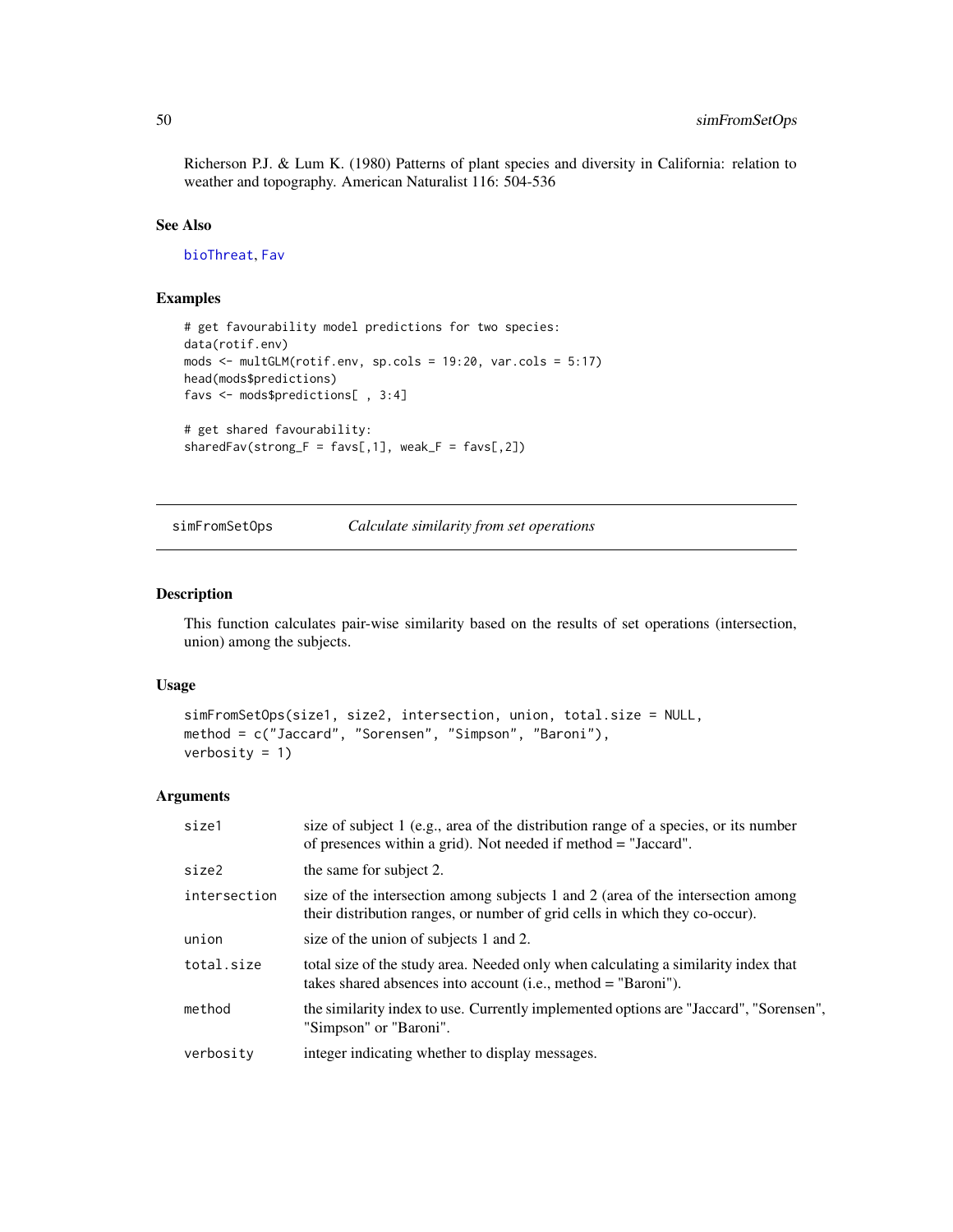# <span id="page-50-0"></span>simFromSetOps 51

# Details

Similarities among ecological communities, beta diversity patterns, biotic regions, and distributional relationships among species are commonly determined based on pair-wise (dis)similarities in species' occurrence patterns. This function implements some of the most commonly employed similarity indices, namely those of Jaccard (1901), Sorensen (1948), Simpson (1960) and Baroni-Urbani & Buser (1976), based on the amount of occupied and overlap area between two species.

# Value

The numeric value of similarity among subjects 1 and 2.

# Author(s)

A. Marcia Barbosa

# References

Baroni-Urbani C. & Buser M.W. (1976) Similarity of Binary Data. Systematic Zoology, 25: 251- 259

Jaccard P. (1901) Etude comparative de la distribution florale dans une portion des Alpes et des Jura. Memoires de la Societe Vaudoise des Sciences Naturelles, 37: 547-579

Simpson, G.G. (1960) Notes on the measurement of faunal resemblance. Amer. J. Sci. 258A, 300-311

Sorensen T. (1948) A method of establishing groups of equal amplitude in plant sociology based on similarity of species and its application to analyses of the vegetation on Danish commons. Kongelige Danske Videnskabernes Selskab, 5(4): 1-34

# See Also

# [fuzSim](#page-16-1), [simMat](#page-51-1)

# Examples

```
# take two species which occur in 22 and 35 area units, respectively
# and which overlap in 8 of those units:
sp1 <- 22
sp2 < -35int <-8uni \leq sp1 + sp2 - int
# calculate similarity between their distributions based on
# different indices:
simFromSetOps(intersection = int, union = uni, method = "Jaccard")
simFromSetOps(sp1, sp2, int, uni, method = "Sorensen")
```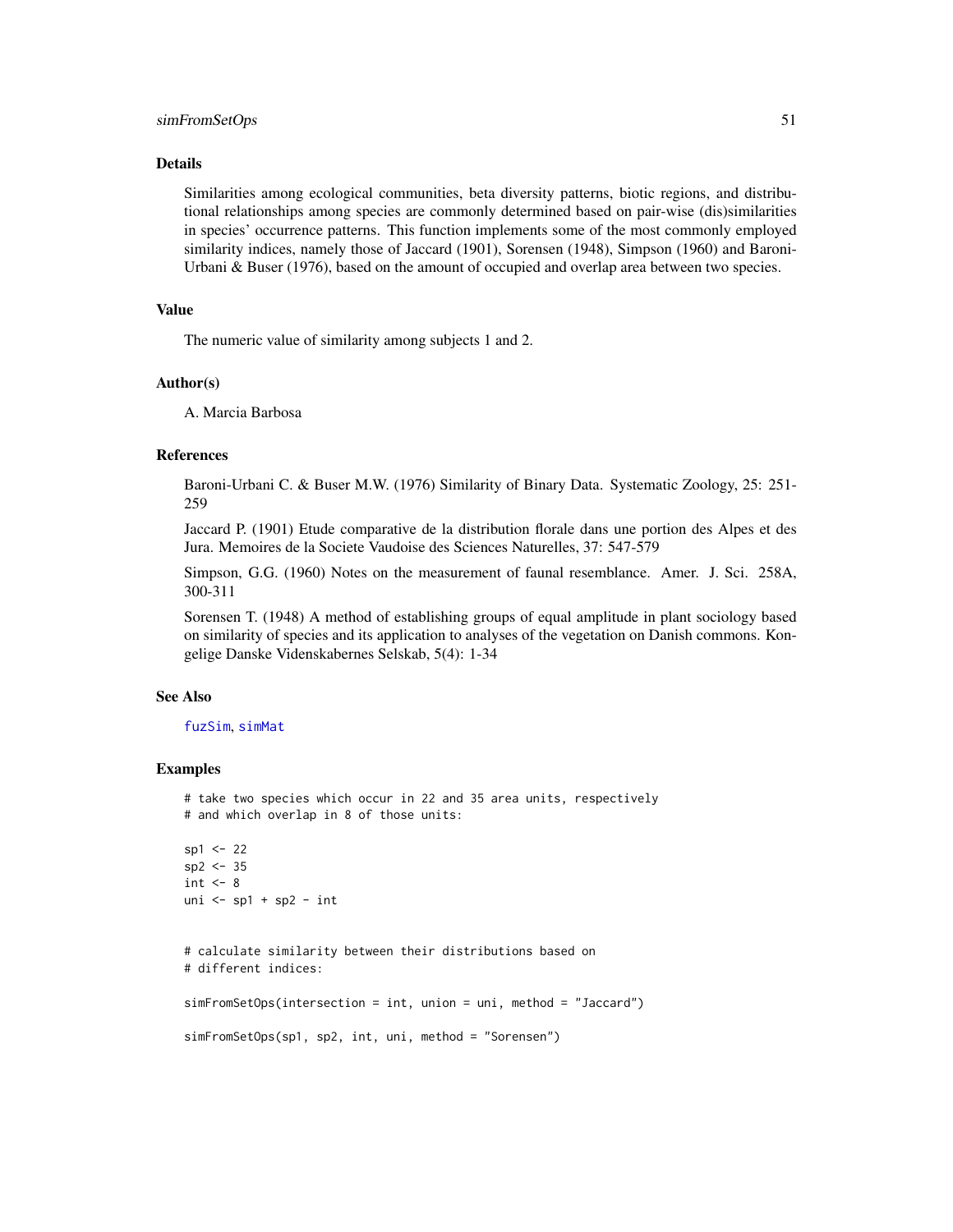```
simFromSetOps(sp1, sp2, int, uni, method = "Simpson")
# if you want Baroni-Urbani & Buser's index
# you need to provide also the total size of your study area:
simFromSetOps(sp1, sp2, int, uni, total = 100, method = "Baroni")
```
#### <span id="page-51-1"></span>simMat *Pair-wise (fuzzy) similarity matrix*

# Description

simMat takes a matrix or data frame containing species occurrence data or regional species composition, either categorical (0 or 1) or fuzzy (between 0 and 1), and uses the [fuzSim](#page-16-1) function to calculate a square matrix of pair-wise similarities between them, using a fuzzy logic version (Barbosa, 2015) of the specified similarity index.

# Usage

simMat(data, method, diag = TRUE, upper = TRUE)

# Arguments

| data   | a matrix or data frame containing (optionally fuzzy) species presence-absence<br>data (in wide format, i.e. one column per species), with 1 meaning presence,<br>0 meaning absence, and values in between for fuzzy presence (or the degree to<br>which each locality belongs to the set of species presences; see Zadeh, 1965).<br>Fuzzy presence-absence can be obtained, for example, with multGLM, distPres<br>or multTSA. These data can also be transposed for comparing regional species<br>compositions. |
|--------|------------------------------------------------------------------------------------------------------------------------------------------------------------------------------------------------------------------------------------------------------------------------------------------------------------------------------------------------------------------------------------------------------------------------------------------------------------------------------------------------------------------|
| method | the similarity index whose fuzzy version to use. See fuzSim for available op-<br>tions.                                                                                                                                                                                                                                                                                                                                                                                                                          |
| diag   | logical value indicating whether the diagonal of the matrix should be filled (with<br>ones). Defaults to TRUE.                                                                                                                                                                                                                                                                                                                                                                                                   |
| upper  | logical value indicating whether the upper triangle of the matrix (symmetric to<br>the lower triangle) should be filled. Defaults to TRUE.                                                                                                                                                                                                                                                                                                                                                                       |

# Details

The fuzzy versions of species occurrence data and of binary similarity indices introduce tolerance for small spatial differences in species' occurrence localities, allow for uncertainty about species occurrence, and may compensate for under-sampling and geo-referencing errors (Barbosa, 2015).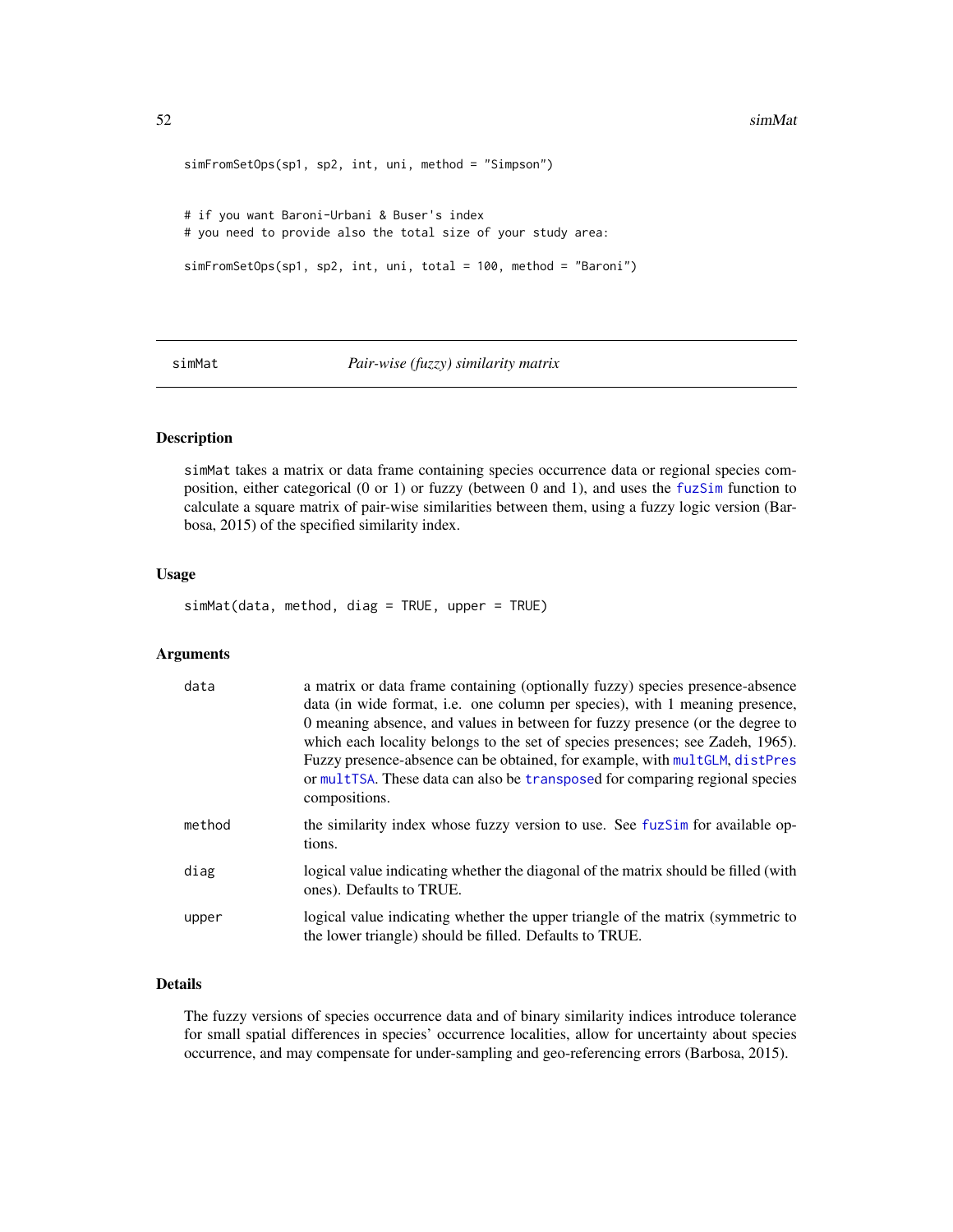#### <span id="page-52-0"></span> $\sin\theta$  at  $\frac{1}{2}$  simMat 53

# Value

This function returns a square matrix of pair-wise similarities among the species distributions (columns) in data. Similarity is calculated with the fuzzy version of the index specified in method, which yields traditional binary similarity if the data are binary (0 or 1), or fuzzy similarity if the data are fuzzy (between 0 and 1) (Barbosa, 2015).

# Author(s)

A. Marcia Barbosa

# References

Barbosa A.M. (2015) fuzzySim: applying fuzzy logic to binary similarity indices in ecology. Methods in Ecology and Evolution, 6: 853-858.

# See Also

# [fuzSim](#page-16-1)

# Examples

# load and look at the rotif.env presence-absence data:

```
data(rotif.env)
```
head(rotif.env)

names(rotif.env)

```
# build a matrix of similarity among these binary data
# using e.g. Jaccard's index:
```
bin.sim.mat <- simMat(rotif.env[ , 18:47], method = "Jaccard")

head(bin.sim.mat)

# calculate a fuzzy version of the presence-absence data # based on inverse distance to presences:

```
rotifers.invd <- distPres(rotif.env, sp.cols = 18:47,
coord.cols = c("Longitude", "Latitude"), id.col = 1, suffix = ".d",
p = 1, inv = TRUE)
```
head(rotifers.invd)

# build a matrix of fuzzy similarity among these fuzzy # distribution data, using the fuzzy version of Jaccard's index: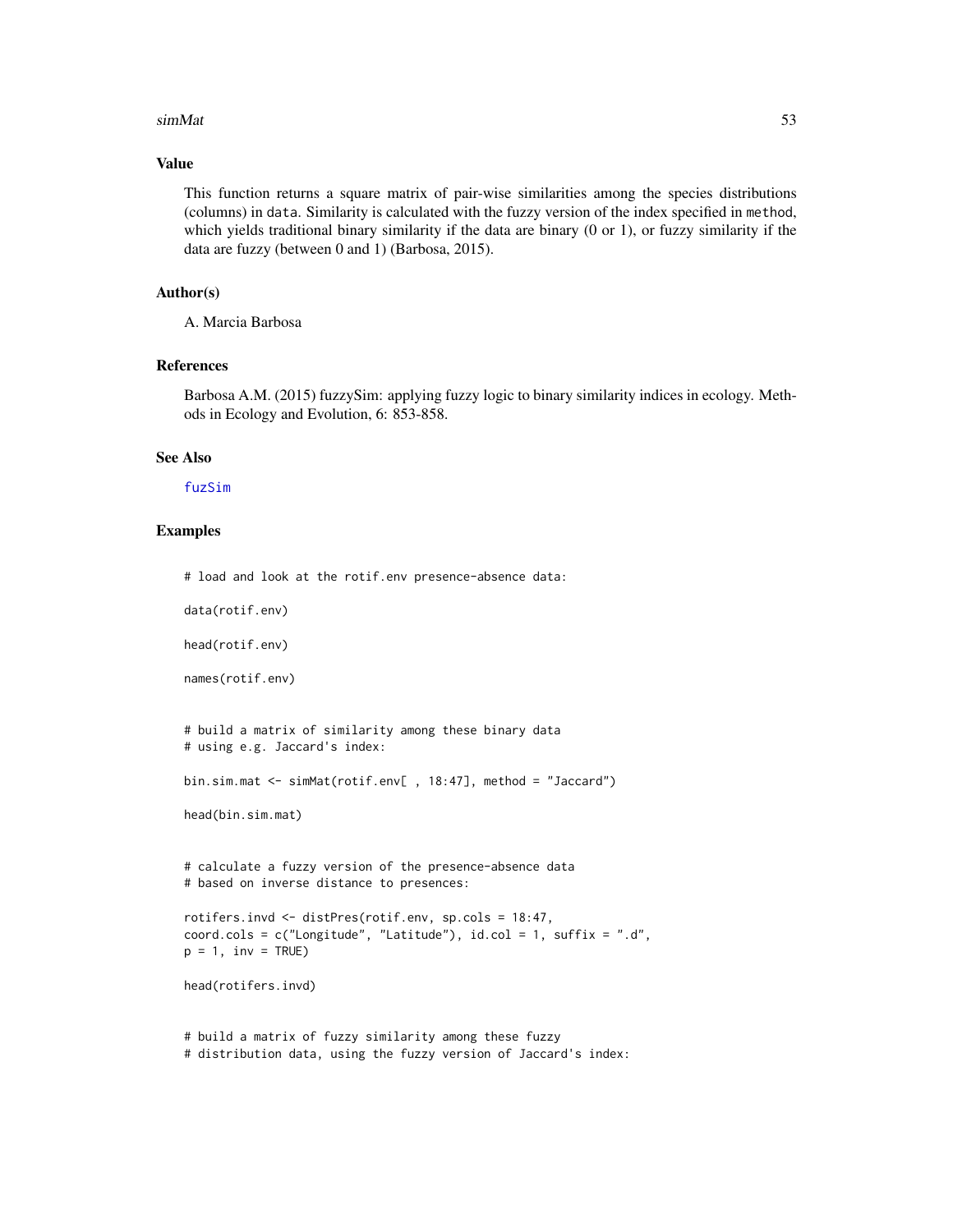```
fuz.sim.mat <- simMat(rotifers.invd[ , -1], method = "Jaccard")
head(fuz.sim.mat)
# plot the similarity matrices as colours:
image(x = 1:ncol(bin,sim,mat), y = 1:ncow(bin,sim,mat),z = bin.sim.max, col = rev(head.colors(256)), xlab = "", ylab = "",axes = FALSE, main = "Binary similarity")
axis(side = 1, at = 1:ncol(bin,sim.max), tick = FALSE,labels = colnames(bin.sim.mat), las = 2)
axis(side = 2, at = 1:nrow(bin.sim.math), tick = FALSE,labels = rownames(bin.sim.math), las = 2)image(x = 1:ncol(fuz.sim.max), y = 1:ncow(fuz.sim.max),z = fuz.sim.max, col = rev(head.colors(256)), xlab = "", ylab = ""axes = FALSE, main = "Fuzzy similarity")
axis(side = 1, at = 1:ncol(fuz.sim.math), tick = FALSE,labels = colnames(fuz.sim.mat), las = 2, cex = 0.5)
axis(side = 2, at = 1:nrow(fuz.sim.math), tick = FALSE,labels = rownames(fuz.sim.mat), las = 2)
# plot a UPGMA dendrogram from each similarity matrix:
plot(hclust(as.dist(1 - bin.sim.mat), method = "average"),
main = "Binary cluster dendrogram")
plot(hclust(as.dist(1 - fuz.sim.mat), method = "average"),
main = "Fuzzy cluster dendrogram")
# you can get fuzzy chorotypes from these similarity matrices
# (or fuzzy biotic regions if you transpose 'data'),
# so that localities are in columns and species in rows)
# using the RMACOQUI package (Olivero et al. 2011)
```
<span id="page-53-1"></span>spCodes *Obtain unique abbreviations of species names*

# Description

This function takes a vector of species names and converts them to abbreviated species codes containing the specified numbers of characters from the genus, the specific and optionally also the subspecific name. Separators can be specified by the user. The function checks that the resulting codes are unique.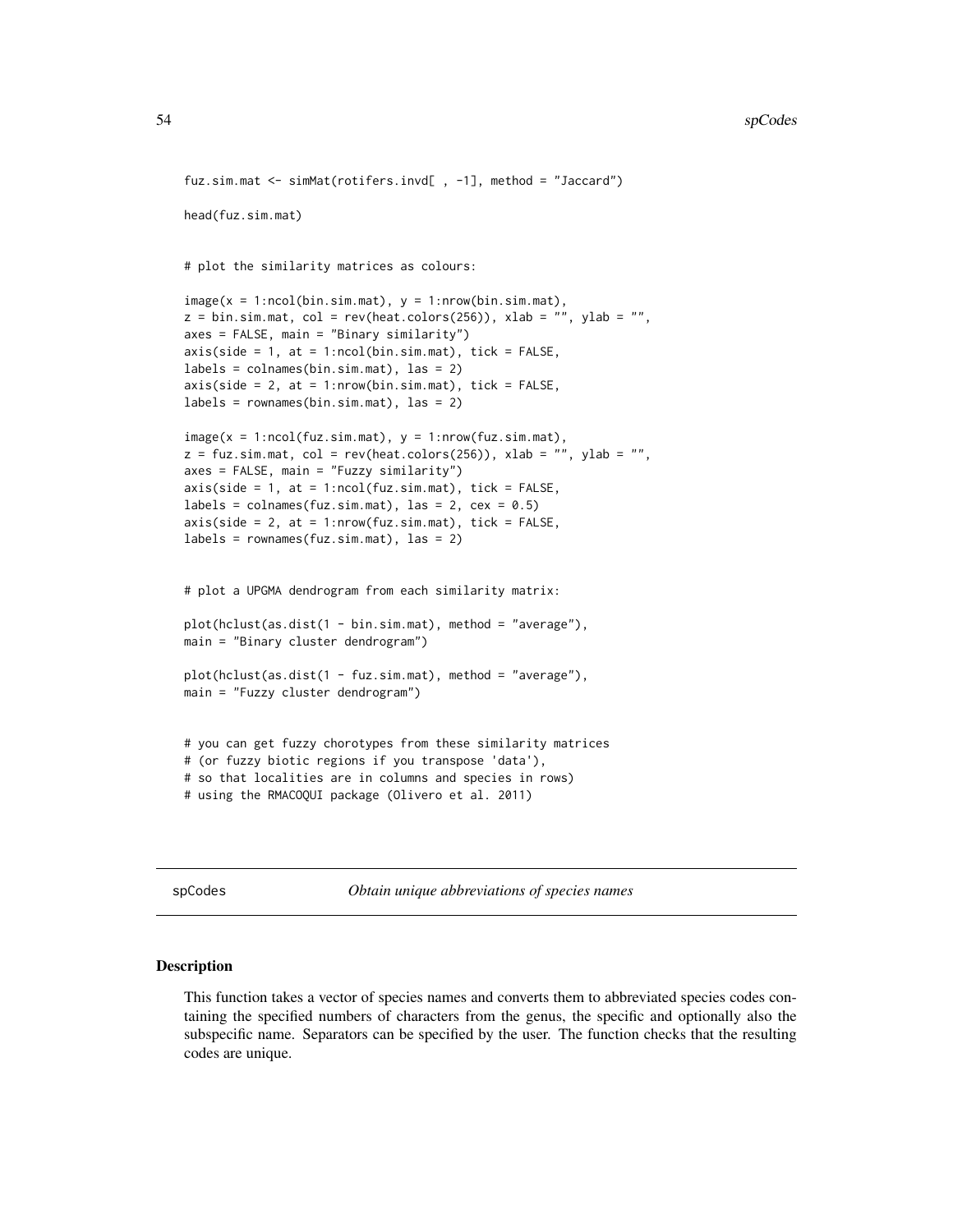#### <span id="page-54-0"></span>spCodes 55

# Usage

```
spCodes(species, nchar.gen = 3, nchar.sp = 3, nchar.ssp = 0,sep.species = " ", sep.spcode = " ")
```
# Arguments

| species     | a character vector containig the species names to be abbreviated.                                                                                                                                                                       |
|-------------|-----------------------------------------------------------------------------------------------------------------------------------------------------------------------------------------------------------------------------------------|
| nchar.gen   | the number of characters from the genus name to be included in the resulting<br>species code.                                                                                                                                           |
| nchar.sp    | the number of characters from the specific name to be included in the resulting<br>species code.                                                                                                                                        |
| nchar.ssp   | optionally, the number of characters from the subspecific name to be included in<br>the resulting species code. Set it to 0 if you have subspecific names in 'species'<br>but do not want them included in the resulting species codes. |
| sep.species | the character that separates genus, specific and subspecific names in 'species'.<br>The default is a white space.                                                                                                                       |
| sep.spcode  | the character you want separating genus and species abbreviations in the result-<br>ing species codes. The default is an empty character (no separator).                                                                                |

# Value

This function returns a character vector containing the species codes resulting from the abbreviation. If the numbers of characters specified do not make for unique codes, an error message is displayed showing which 'species' names caused it, so that you can try again with different 'nchar.gen', 'nchar.sp' and/or 'nchar.ssp'.

#### Author(s)

A. Marcia Barbosa

# See Also

[substr](#page-0-0), [strsplit](#page-0-0)

# Examples

```
data(rotifers)
```
head(rotifers)

## add a column to 'rotifers' with shorter versions of the species names:

```
## Not run:
rotifers$spcode <- spCodes(rotifers$species, sep.species = "_",
nchar.gen = 1, nchar.sp = 4, nchar.ssp = 0, sep.spcode = ".")
```
# this produces an error due to resulting species codes not being unique

## End(Not run)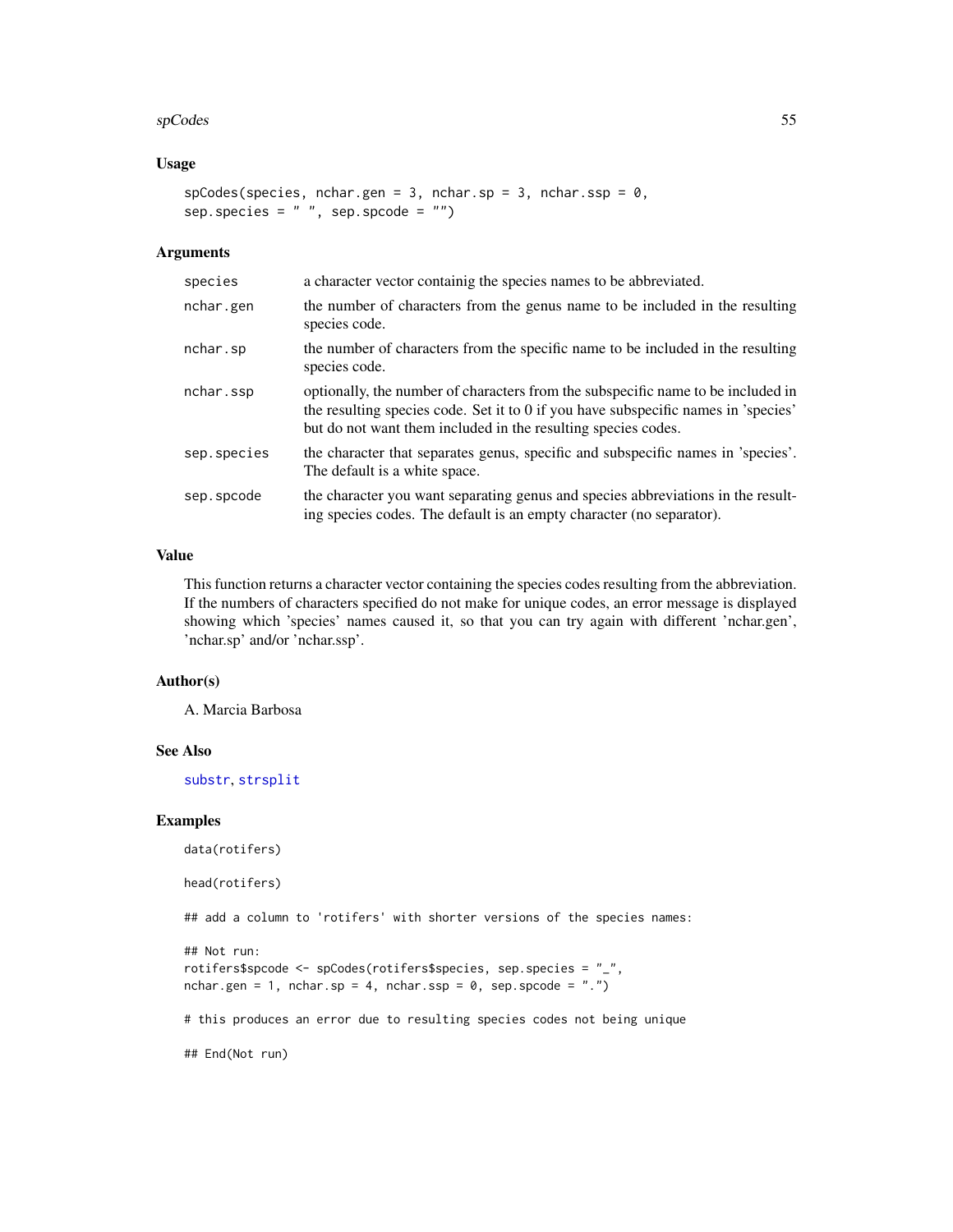```
rotifers$spcode <- spCodes(rotifers$species, sep.species = "_",
nchar.gen = 1, nchar.sp = 5, nchar.ssp = 0, sep.spcode = ".")
# with a larger number of characters from the specific name,
# resulting codes are now unique
## check out the result:
head(rotifers)
```
<span id="page-55-1"></span>

splist2presabs *Convert a species list to a presence-absence table*

# Description

This function takes a locality+species dataset in long (stacked) format, i.e., a matrix or data frame containing localities in one column and their recorded species in another column, and converts them to a presence-absence table (wide format) suitable for mapping and for computing distributional similarities (see e.g. [simMat](#page-51-1)). Try out the Examples below for an illustration).

# Usage

```
splist2presabs(data, sites.col, sp.col, keep.n = FALSE)
```
### Arguments

| data      | a matrix or data frame with localities in one column and species in another<br>column. Type or paste 'data(rotifers); head(rotifers)' (without the quote marks)<br>in the R console for an example.     |
|-----------|---------------------------------------------------------------------------------------------------------------------------------------------------------------------------------------------------------|
| sites.col | the name or index number of the column containing the localities in 'data'.                                                                                                                             |
| sp.col    | the name or index number of the column containing the species names or codes<br>in 'data'.                                                                                                              |
| keep.n    | logical value indicating whether to get in the resulting table the number of times<br>each species appears in each locality; if FALSE (the default), only presence (1)<br>or absence $(0)$ is recorded. |

#### Value

A data frame containing the localities in the first column and then one column per species indicating their presence or absence (or their number of records if keep.n = TRUE). Type 'data(rotif.env); head(rotif.env[,18:47])' (without the quote marks) in the R console for an example.

# Author(s)

A. Marcia Barbosa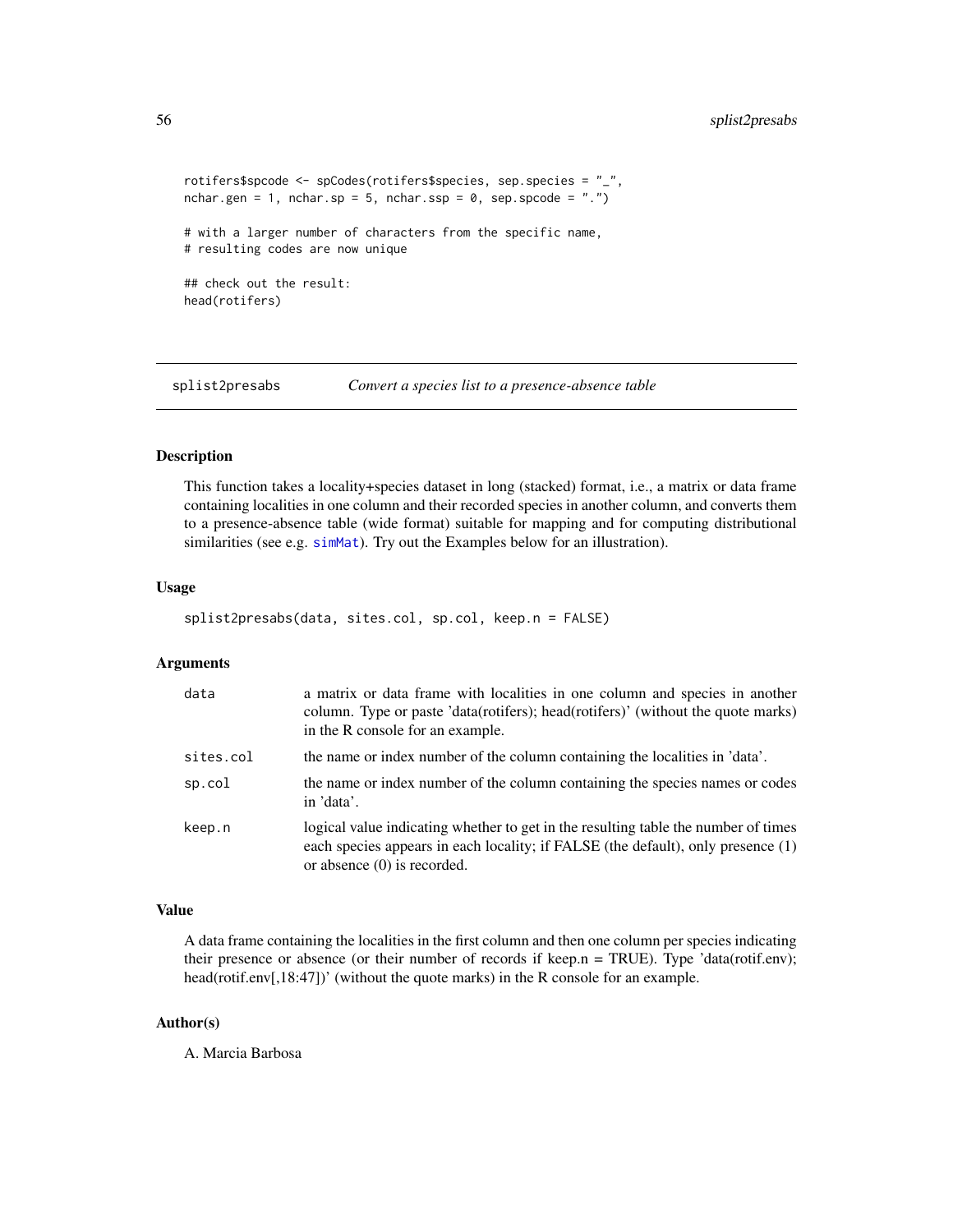# <span id="page-56-0"></span>stepByStep 57

# See Also

[table](#page-0-0)

# Examples

```
data(rotifers)
head(rotifers)
rotifers.presabs <- splist2presabs(rotifers, sites.col = "TDWG4",
sp.col = "species", keep.n = FALSE)
head(rotifers.presabs)
```
stepByStep *Analyse and compare stepwise model predictions*

# Description

This function builds a generalized linear model with forward stepwise inclusion of variables, using AIC as the selection criterion, and provides the values predicted at each step, as well as their correlation with the final model predictions.

# Usage

```
stepByStep(data, sp.col, var.cols, family = binomial(link = "logit"),
Favourability = FALSE, trace = 0, cor.method = "pearson")
```
# Arguments

| data          | a data frame containing your target and predictor variables.                                                                                                                                                                 |
|---------------|------------------------------------------------------------------------------------------------------------------------------------------------------------------------------------------------------------------------------|
| sp.col        | index number of the column of 'data' that contains the target variable.                                                                                                                                                      |
| var.cols      | index numbers of the columns of 'data' that contain the predictor variables.                                                                                                                                                 |
| family        | argument to be passed to the glm function indicating the family (and error distri-<br>bution) to use in modelling. The default is binomial distribution with logit link<br>(for binary target variables).                    |
| Favourability | logical, whether to apply the Favourability function to remove the effect of<br>prevalence from predicted probability (Real et al. 2006). Applicable only to<br>binomial GLMs. Defaults to FALSE.                            |
| trace         | argument to pass to the step function. If positive, information is printed during<br>the stepwise procedure. Larger values may give more detailed information. The<br>default is $0$ (silent).                               |
| cor.method    | character string to pass to function cor indicating which coefficient should be<br>used for correlating predictions at each step with those of the final model. Can<br>be "pearson" (the default), "kendall", or "spearman". |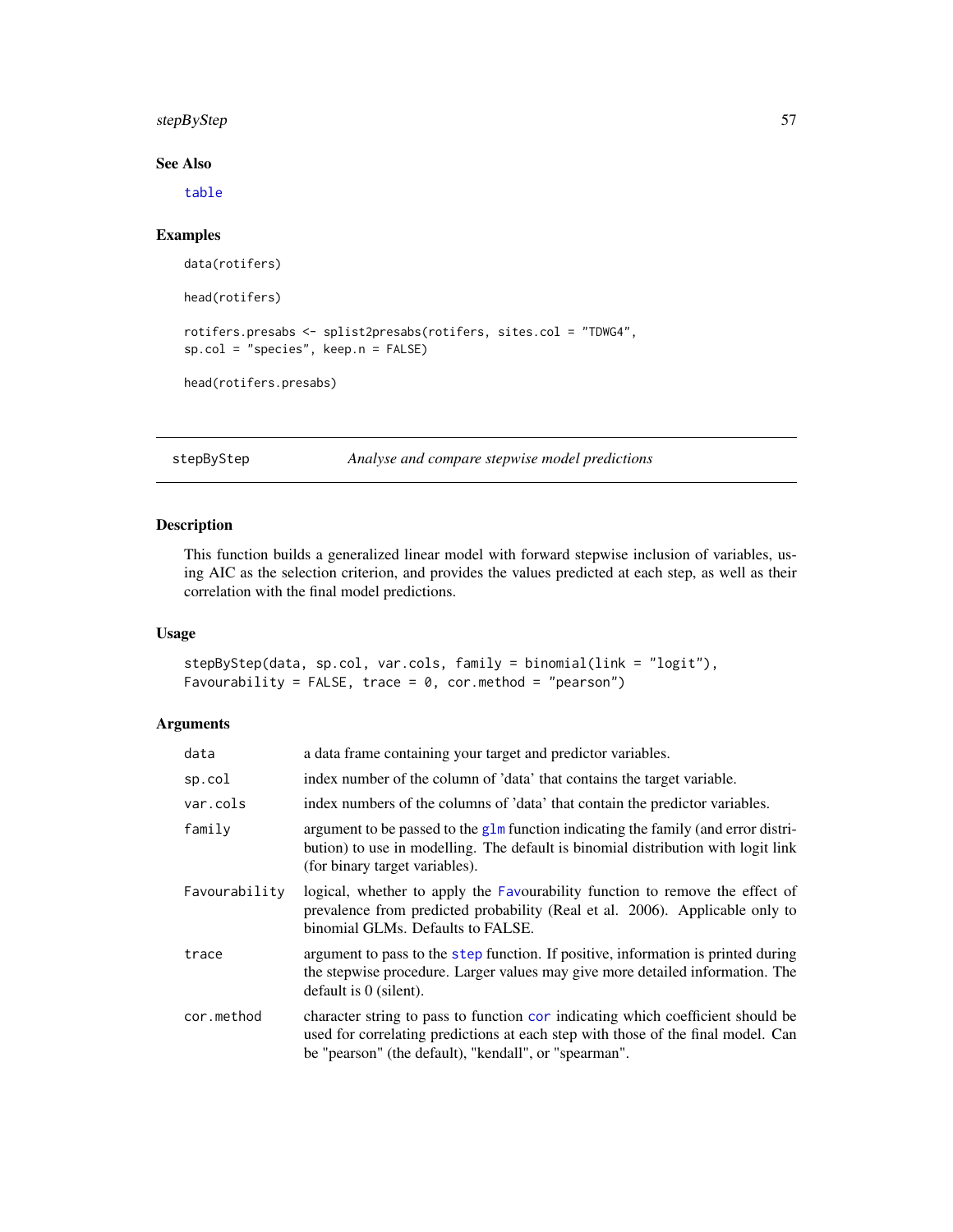# Details

Stepwise variable selection often includes more variables than would a model selected after examining all possible combinations of the variables (e.g. with packages MuMIn and glmulti). The 'stepByStep' function can be useful to assess if a stepwise model with just the first few variables could already provide predictions very close to the final ones (see e.g. Fig. 3 in Munoz et al., 2005). It can also be useful to see which variables determine the more general trends in the model predictions, and which just add (local) additional nuances.

#### Value

This function returns a list of the following components:

| predictions  | a data frame with the model's fitted values at each step of the variable selection.                        |
|--------------|------------------------------------------------------------------------------------------------------------|
| correlations | a numeric vector of the correlation between the predictions at each step and<br>those of the final model.  |
| variables    | a character vector of the variables in the final model, named with the step at<br>which each was included. |
| model        | the resulting model object.                                                                                |

# Author(s)

A. Marcia Barbosa

# References

Munoz, A.R., Real R., BARBOSA A.M. & Vargas J.M. (2005) Modelling the distribution of Bonelli's Eagle in Spain: Implications for conservation planning. Diversity and Distributions 11: 477-486

Real R., Barbosa A.M. & Vargas J.M. (2006) Obtaining environmental favourability functions from logistic regression. Environmental and Ecological Statistics 13: 237-245.

#### See Also

[step](#page-0-0), [glm](#page-0-0), [modelTrim](#page-28-1)

# Examples

```
data(rotif.env)
```

```
stepByStep(data = rotif.env, sp.col = 18, var.cols = 5:17,
cor.method = "spearman")
stepByStep(data = rotif.env, sp.col = 18, var.cols = 5:17,
cor.method = "spearman", Favourability = TRUE)
stepByStep(data = rotif. env, sp.col = 9, var.cols = c(5:8, 10:17),
```

```
family = poisson)
```
<span id="page-57-0"></span>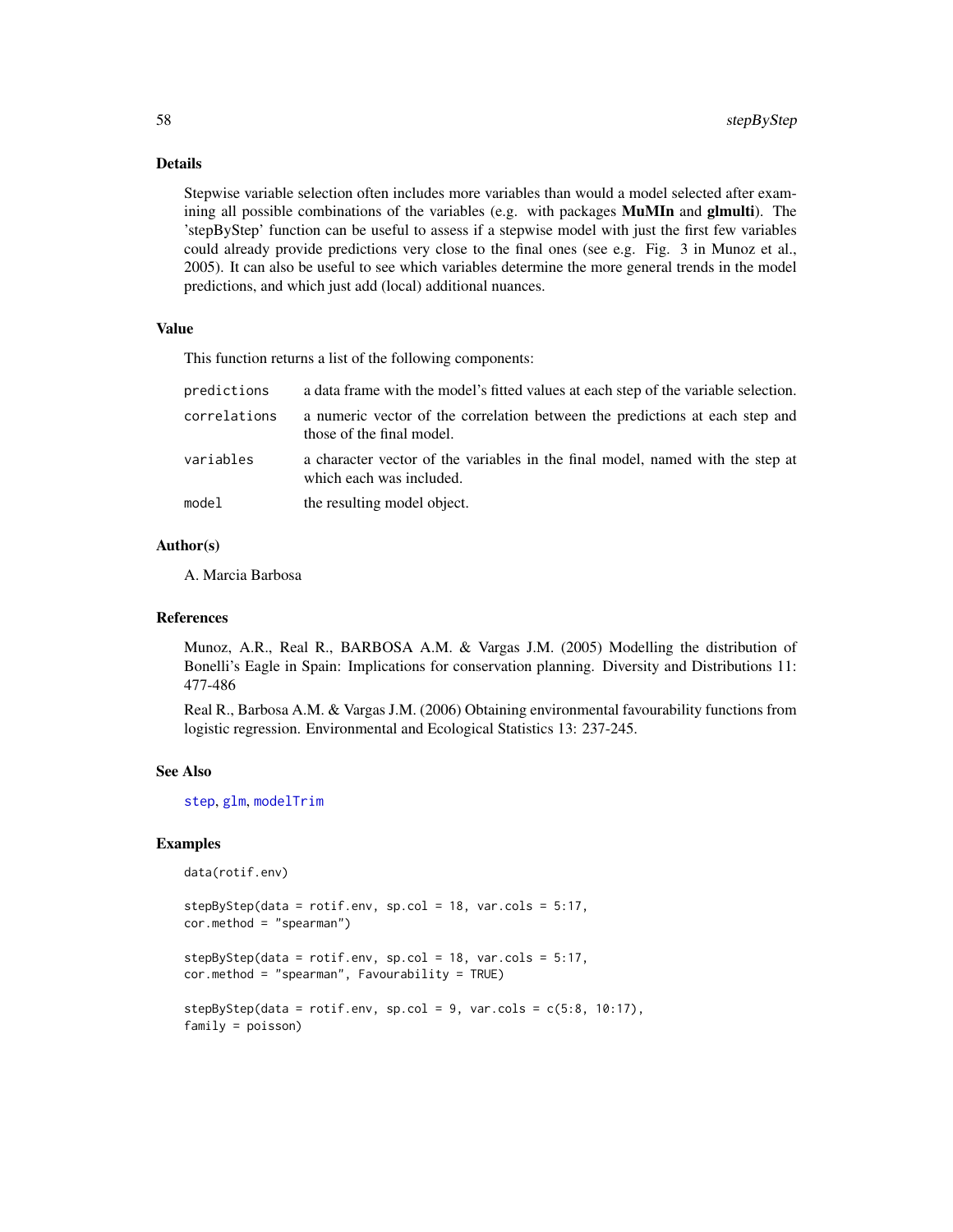<span id="page-58-0"></span>timer *Timer*

# Description

Reporting of time elapsed since a given start time. This function is used internally by other functions in the package.

# Usage

```
timer(start.time)
```
# Arguments

start.time A date-time object of class [POSIXct](#page-0-0), e.g. as given by [Sys.time](#page-0-0).

#### Value

The function returns a message informing of the time elapsed since the input 'start.time'.

# Author(s)

A. Marcia Barbosa

# See Also

[Sys.time](#page-0-0), [proc.time](#page-0-0), [difftime](#page-0-0)

# Examples

```
# get starting time:
start <- Sys.time()
# do some random analysis:
sapply(rnorm(50000), function(x) x*5)
# see how long it took:
```
timer(start)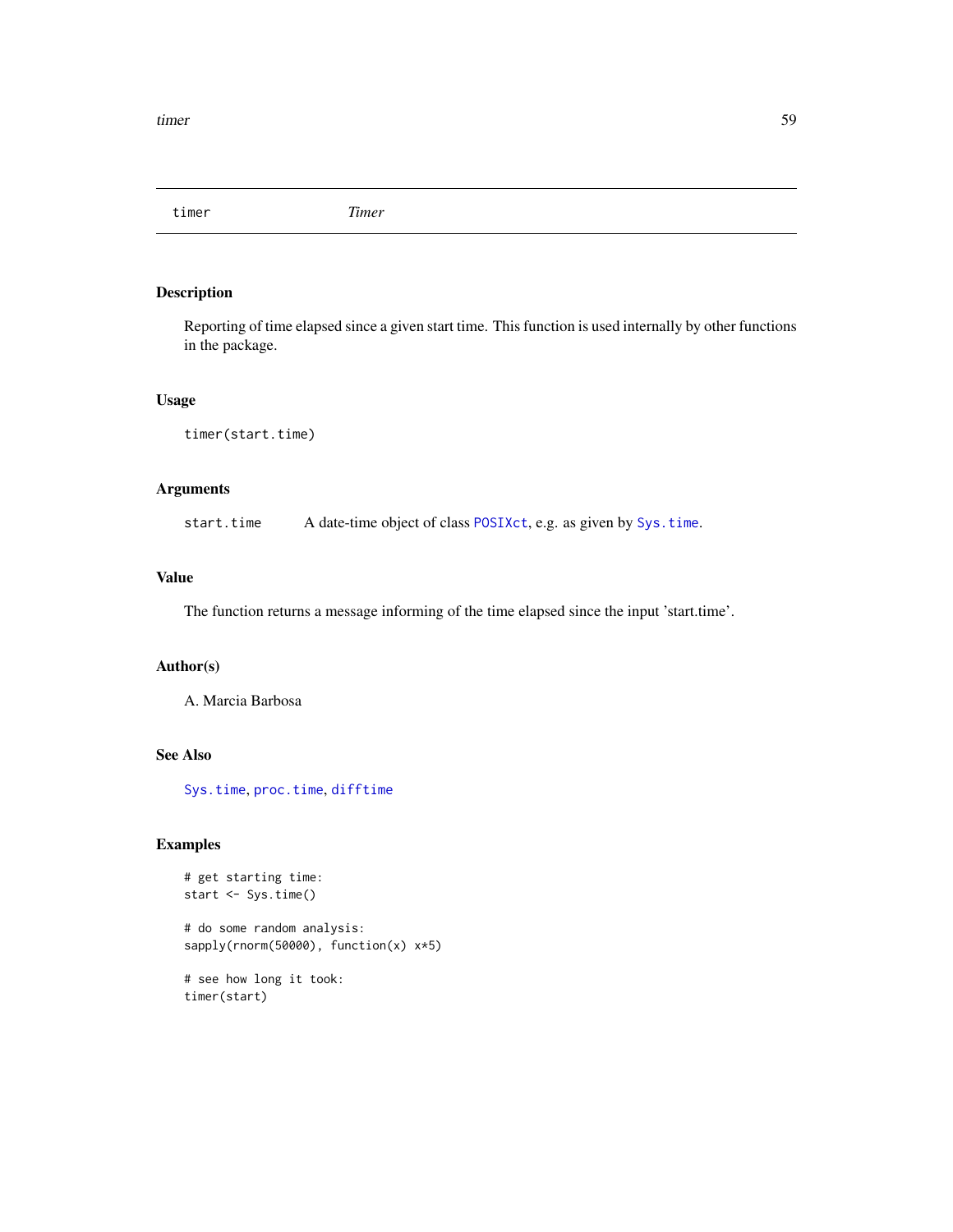<span id="page-59-1"></span><span id="page-59-0"></span>

# Description

This function transposes (a specified part of) a matrix or data frame, optionally using one of its columns as column names for the transposed result. It can be useful for turning a species presenceabsence table into a regional species composition table.

# Usage

```
transpose(data, sp.cols = 1:ncol(data), reg.names = NULL)
```
# Arguments

| data      | a matrix or data frame containing the species occurrence data to transpose.                                                       |
|-----------|-----------------------------------------------------------------------------------------------------------------------------------|
| sp.cols   | names or index numbers of the columns containing the species occurrences in<br>'data' which are meant to be transposed.           |
| reg.names | name or index number of the column in 'data' containing the region names, to<br>be used as column names in the transposed result. |

# Value

This function returns the transposed 'sp.cols' of 'data', with the column specified in 'reg.names' as column names.

# Author(s)

A. Marcia Barbosa

#### See Also

[t](#page-0-0)

#### Examples

```
data(rotif.env)
head(rotif.env)
names(rotif.env)
rotif.reg <- transpose(rotif.env, sp.cols = 18:47, reg.names = 1)
head(rotif.reg)
```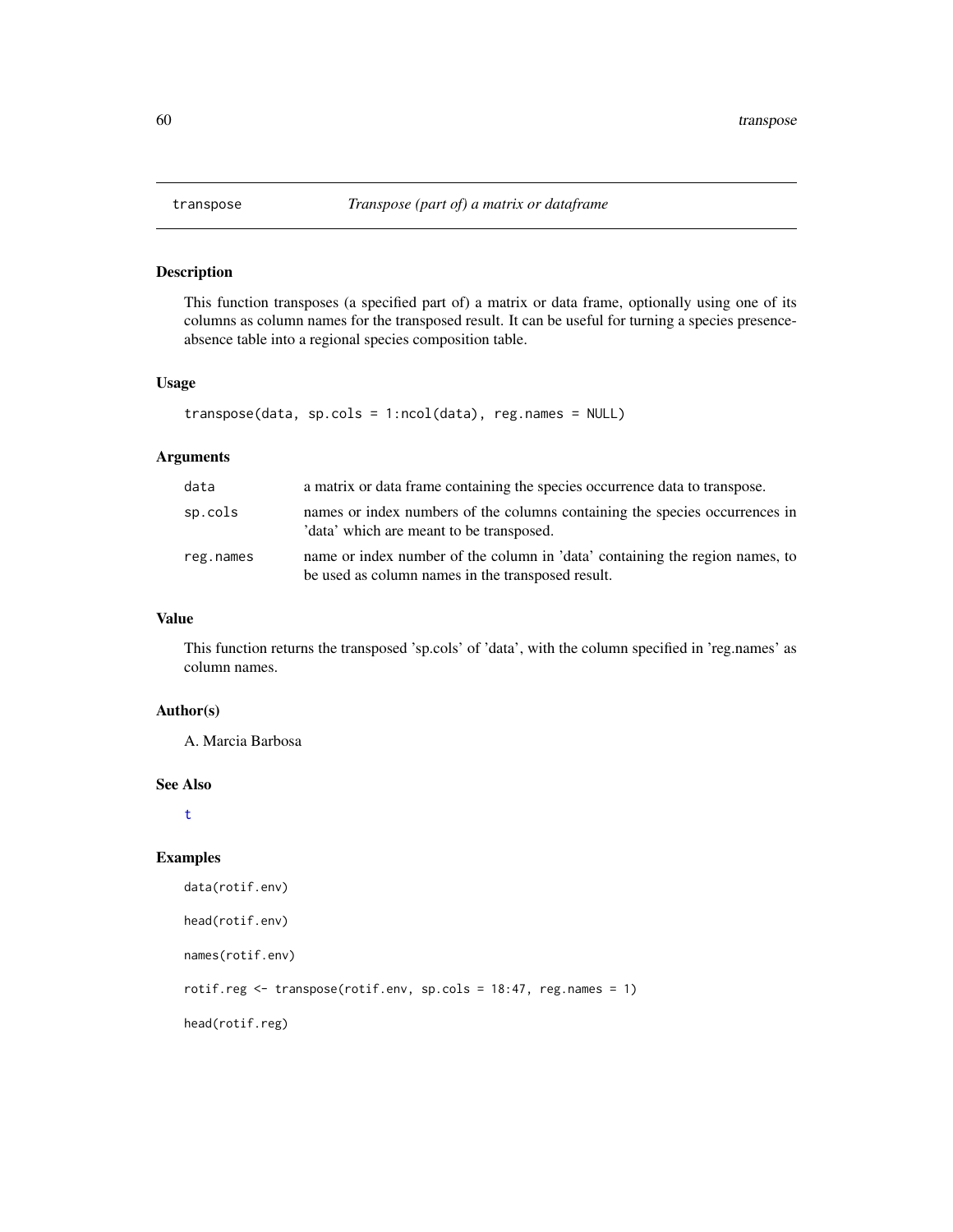<span id="page-60-0"></span>

# Description

This function outputs the indices of one triangle (the lower one by default) of an input square matrix. It is used by [simMat](#page-51-1) and, for large matrices, makes it faster than e.g. with [lower.tri](#page-0-0) or [upper.tri](#page-0-0).

# Usage

triMatInd(mat, lower = TRUE, list = FALSE)

# Arguments

| mat   | a square matrix.                                                                                                                                   |
|-------|----------------------------------------------------------------------------------------------------------------------------------------------------|
| lower | logical indicating whether the indices should correspond to the lower triangle.<br>The default is TRUE; FALSE produces the upper triangle indices. |
| list  | logical indicating whether the results should be output as a list instead of a ma-<br>trix. The default is FALSE.                                  |

# Value

The indices (row, column) of the elements of the matrix that belong to the requested triangle.

# Author(s)

A. Marcia Barbosa

# References

http://stackoverflow.com/questions/20898684/how-to-efficiently-generate-lower-triangle-indices-ofa-symmetric-matrix

# See Also

[lower.tri](#page-0-0), [upper.tri](#page-0-0)

# Examples

 $mat < - matrix(nrow = 4, ncol = 4)$ mat triMatInd(mat) triMatInd(mat, list = TRUE)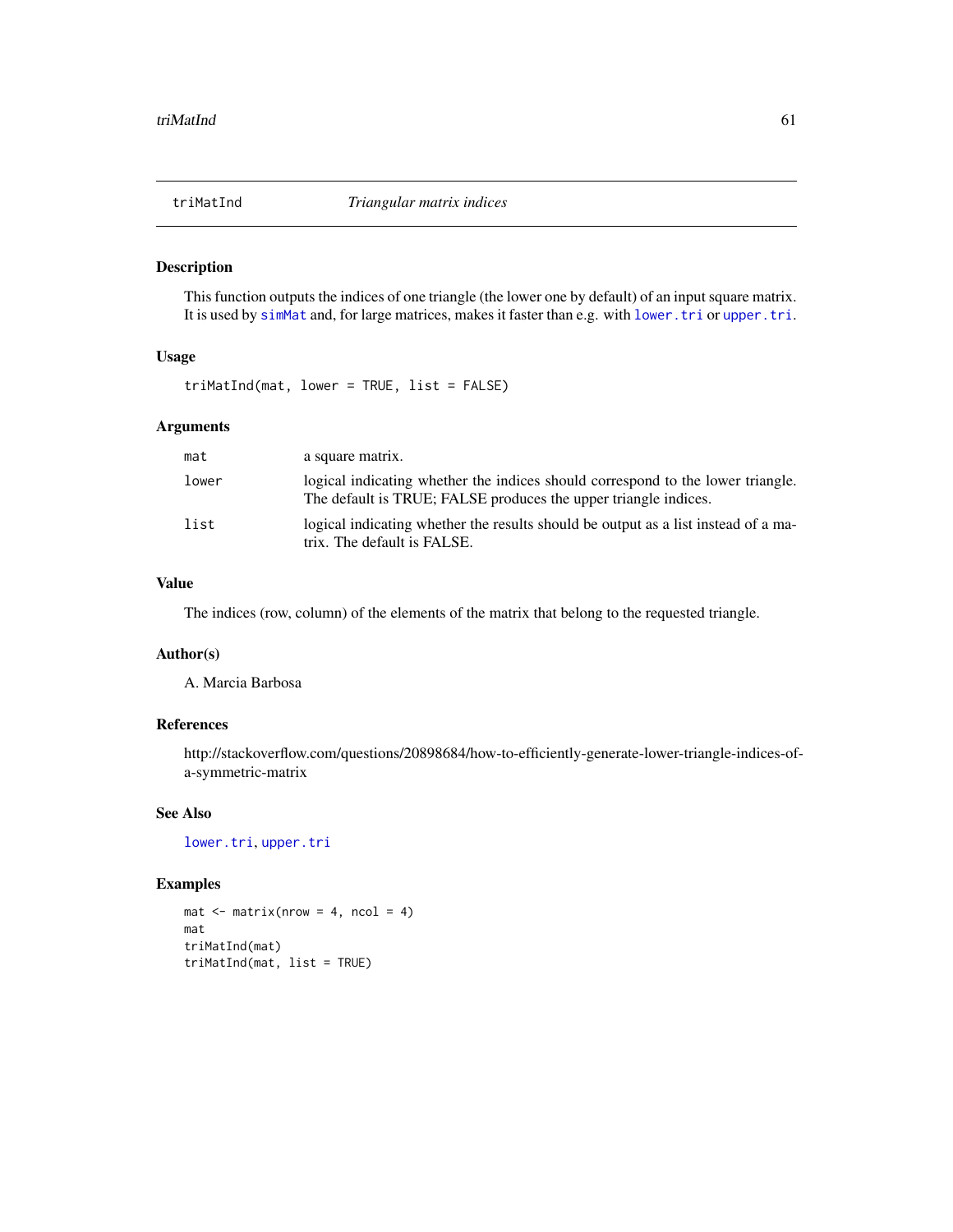# <span id="page-61-0"></span>Index

∗Topic character spCodes , [54](#page-53-0) ∗Topic classes integerCols , [28](#page-27-0) multConvert, [33](#page-32-0) ∗Topic datasets rotif.env , [46](#page-45-0) rotifers , [48](#page-47-0) ∗Topic manip integerCols , [28](#page-27-0) multConvert, [33](#page-32-0) splist2presabs , [56](#page-55-0) transpose , [60](#page-59-0) ∗Topic models distPres , [9](#page-8-0) Fav , [11](#page-10-0) modelTrim , [29](#page-28-0) multGLM, [34](#page-33-0) multTSA, [39](#page-38-0) percentTestData , [43](#page-42-0) stepByStep , [57](#page-56-0) ∗Topic model getPreds , [24](#page-23-0) ∗Topic multivariate corSelect , [7](#page-6-0) FDR , [15](#page-14-0) multGLM , [34](#page-33-0) multicol , [37](#page-36-0) multTSA, [39](#page-38-0) stepByStep , [57](#page-56-0) ∗Topic package fuzzySim-package , [2](#page-1-0) ∗Topic prediction getPreds , [24](#page-23-0) ∗Topic regression multGLM, [34](#page-33-0) multTSA, [39](#page-38-0) stepByStep , [57](#page-56-0) ∗Topic spatial

distPres , [9](#page-8-0) multTSA, [39](#page-38-0) as.character , *[33](#page-32-0)* as.factor , *[33](#page-32-0)* as.integer , *[28](#page-27-0)* , *[33](#page-32-0)* barplot , *[23](#page-22-0)* bioThreat , [5](#page-4-0) , *[14](#page-13-0)* , *[49](#page-48-0) , [50](#page-49-0)* cor , *[7](#page-6-0)* , *[9](#page-8-0)* , *[57](#page-56-0)* corSelect , [7](#page-6-0) , *[35](#page-34-0)* , *[37](#page-36-0)* detectCores , *[42](#page-41-0)* difftime , *[59](#page-58-0)* dist , *[10](#page-9-0) , [11](#page-10-0)* distPres , [9](#page-8-0) , *[18](#page-17-0)* , *[41](#page-40-0)* , *[52](#page-51-0)* family , *[16](#page-15-0)* Fav, [5](#page-4-0), [7](#page-6-0), [11](#page-10-0), [14](#page-13-0), [15](#page-14-0), [21](#page-20-0), [24](#page-23-0), [25](#page-24-0), [35](#page-34-0)[–37](#page-36-0), [40](#page-39-0), [49](#page-48-0), *[50](#page-49-0)* , *[57](#page-56-0)* favClass , *[5](#page-4-0)* , *[7](#page-6-0)* , [14](#page-13-0) FDR , *[8](#page-7-0) , [9](#page-8-0)* , [15](#page-14-0) , *[35](#page-34-0) , [36](#page-35-0)* fuzSim , *[10](#page-9-0)* , [17](#page-16-0) , *[21](#page-20-0)* , *[23](#page-22-0)* , *[32](#page-31-0)* , *[51](#page-50-0) [–53](#page-52-0)* fuzzyOverlay , [20](#page-19-0) , *[23](#page-22-0)* fuzzyRangeChange , *[21](#page-20-0)* , [22](#page-21-0) fuzzySim *(*fuzzySim-package *)* , [2](#page-1-0) fuzzySim-package , [2](#page-1-0) getPreds , [24](#page-23-0) glm , *[12](#page-11-0) , [13](#page-12-0)* , *[16](#page-15-0)* , *[25](#page-24-0)* , *[34](#page-33-0)* , *[37](#page-36-0)* , *[57,](#page-56-0) [58](#page-57-0)* gridRecords , [26](#page-25-0) integerCols , [28](#page-27-0) is.integer , *[28](#page-27-0)* lower.tri , *[61](#page-60-0)* modelTrim , [29](#page-28-0) , *[35](#page-34-0) [–37](#page-36-0)* , *[40](#page-39-0)* , *[58](#page-57-0)* modOverlap , *[19](#page-18-0)* , *[21](#page-20-0)* , *[23](#page-22-0)* , [31](#page-30-0) multConvert , *[28](#page-27-0)* , [33](#page-32-0)